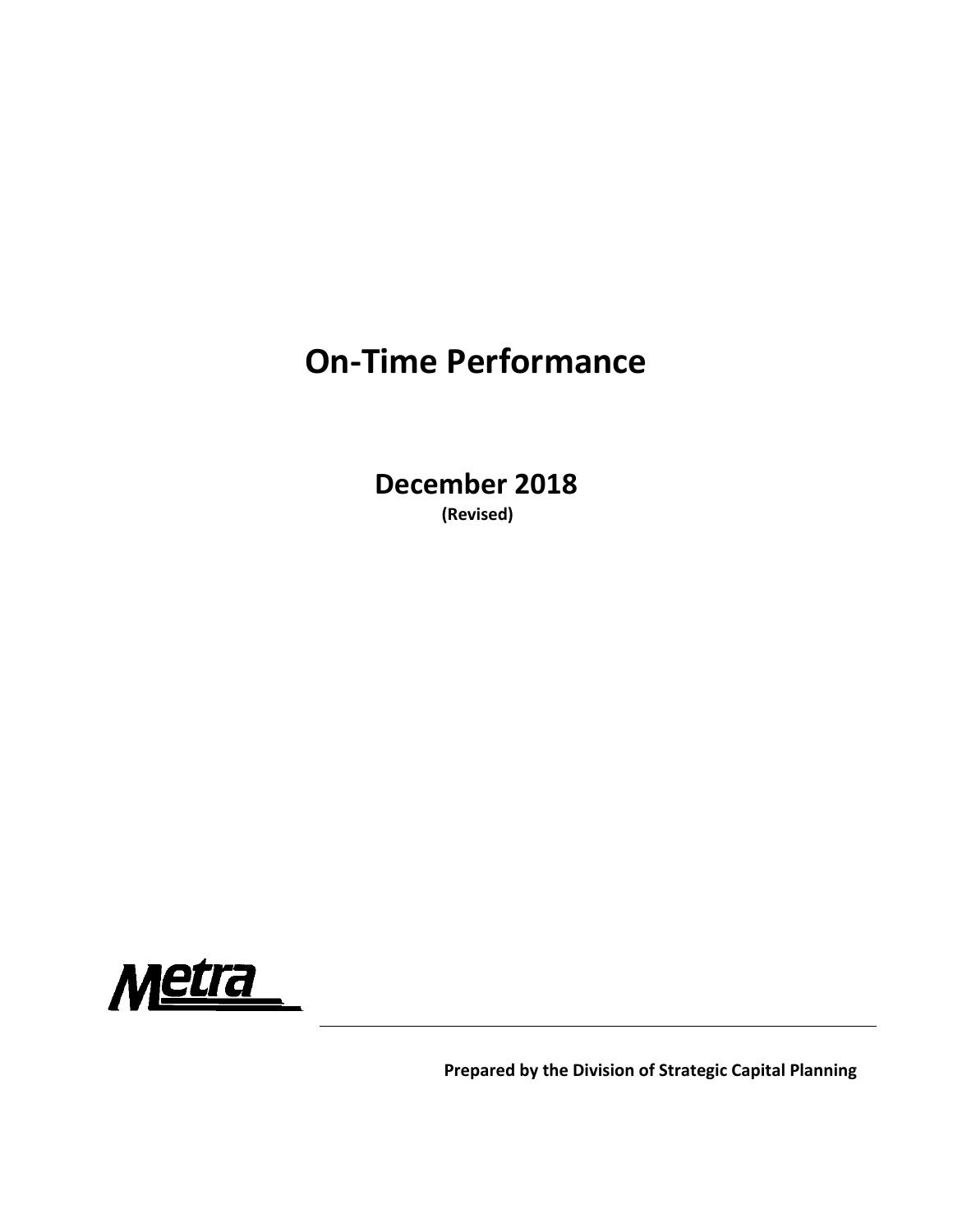## On‐Time Performance December 2018

This report presents an analysis of December 2018 train delays as reported for Metra's eleven rail lines. On‐time is defined, for this analysis, as those regularly scheduled trains arriving at their last station stop less than six minutes behind schedule. Trains that are six minutes or more behind schedule, including annulled trains (trains that do not complete their scheduled runs), are regarded as late. "Extra" trains (trains added to handle special events but not shown in the regularly published timetables) are excluded from on-time performance calculations unless shown in special-event schedules that include all intermediate station stop times and are distributed publicly via Metra's website or on paper flyers. Cancelled (not annulled) trains and non‐revenue trains are also excluded from on‐time performance calculations.

## On‐Time Performance Tables

Table 1 shows the total number of scheduled and delayed trains for each line by service period for the current month and year‐to‐date.

Table 2 lists on-time percentages by line for each month and year since 2013.

Table 3 lists each weekday train that was less than 85% on-time for the current month, in order of line, train, and dates delayed. The codes in the *Delay Code* column of Table 3 are defined and shown sorted by cause category and carrier designation in Table 4.

Table 5 shows the number of delays by cause and line for the current month, including a 5‐year average. The table highlights the top two delay causes for each line.

Table 6 shows the number of delays by cause and line for year-to-date, including a 5-year average. The table highlights the top two delay causes for each line.

Table 7 shows the number of delays by cause and month for the current year and prior year. The table highlights the top two delay causes for each month.

For Tables 5 through 7, delays by cause are separated into *Metra/PSA* and *Foreign* designations, where applicable. *Metra/PSA* refers to delays that may be directly or indirectly attributed to Metra or Metra Purchase of Service Agreement partners (BNSF and UP) in commuter rail operation. *Foreign* refers to delays that may be directly or indirectly attributed to other carriers, including freight carriers, Amtrak, and NICTD, that affect Metra trains. *Foreign* also includes delays attributable to BNSF and Union Pacific freight operations. See Table 4 for a detailed breakdown of delay codes by cause category and carrier designation.

Table 8 shows the number of delays by duration and service period for each line.

Table 9 shows the annual number of train delays and annual on-time performance by line for the past five years. Table 9 is only included in the December monthly report.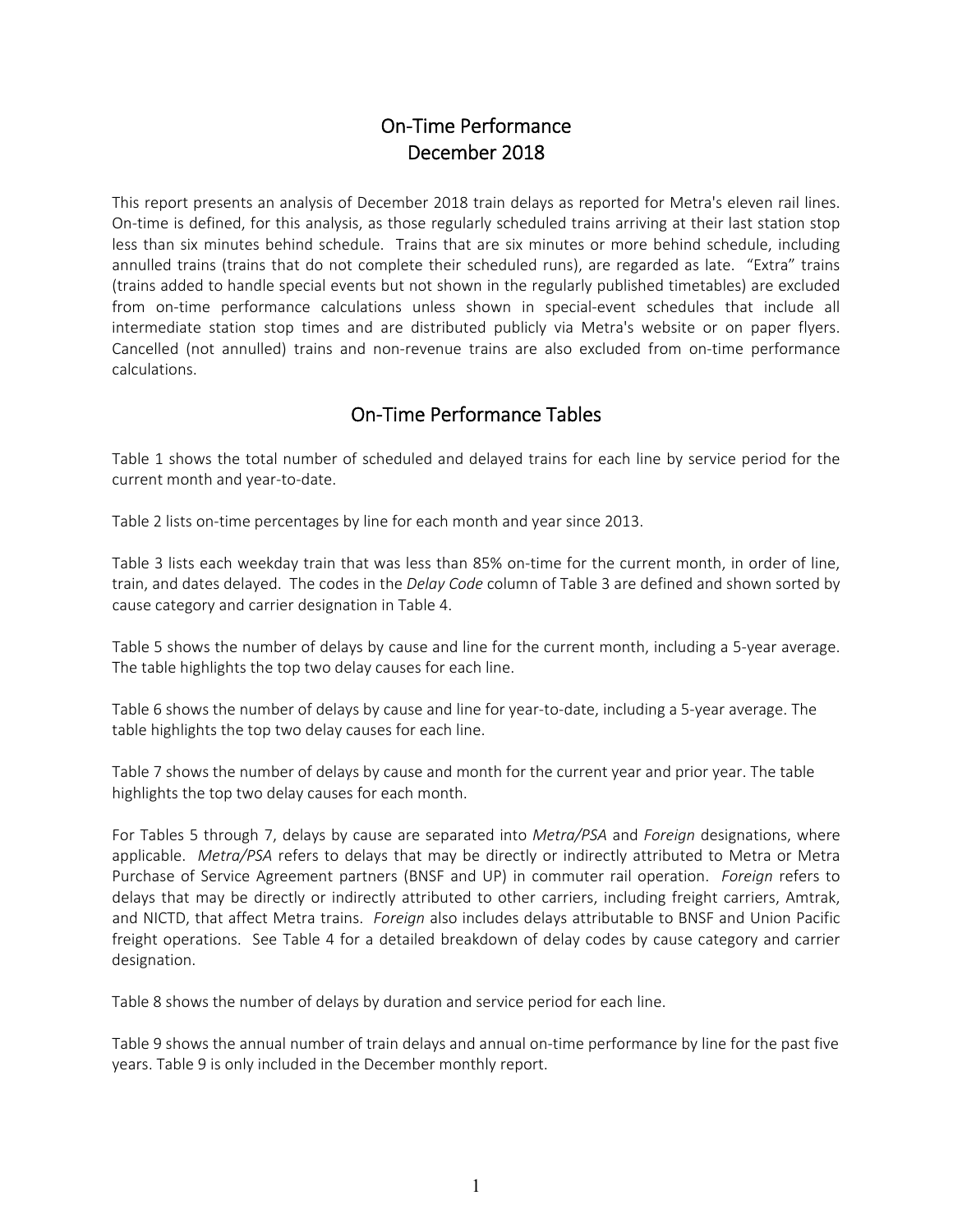Table 10 shows the annual number of train delays and annual on‐time performance by cause and line for the past five years. Table 10 is only included in the December monthly report.

## Reporting Calculations for Temporary Schedules & Special Events

Planned construction projects or special events can adversely affect on-time performance. Metra occasionally publishes full temporary schedules, which supersede the standard published schedules, to inform riders of possible delays or modifications to regular service. Metra also may publish informational notices to accompany temporary schedules. On-time performance is calculated using the temporary schedules and any accompanying notices.

## Changes in Reporting

In continued efforts to streamline and enhance the information provided in this report, Metra staff modified or removed the following tables effective with the March 2018 Report:

- *Table 1: Scheduled and Delayed Trains, and On‐Time Performance by Service Period and Line* Modified to include a year‐to‐date time period.
- *Table 2: On‐Time Performance by Line and Branch* Made minor formatting changes.
- *Table 3: List of Weekday Trains less than 85% On‐Time* Made minor formatting changes.
- *Table 4: Delay Incident Codes and Definitions* Removed
- **•** Table 5: Delay Incident Codes Sorted by Cause Category & Carrier Designation Made minor formatting changes. Changed table number and title to *Table 4: Delay Codes by Cause Category & Carrier*.
- *Table 6: Frequency of Train Delays by Control and Line* Removed
- *Table 7: Number of Delays by Date* Removed
- Table 8: Frequency of Train Delays by Cause and Line Added shading to highlight the top two delay causes for each line. Changed table number and title to *Table 5: Train Delays by Cause and Line*.
- *Table 9: Frequency of Train Delays by Cause and Line* Added shading to highlight the top two delay causes for each line. Changed table number and title to *Table 6: Train Delays by Cause & Line – YTD*.
- **•** Table 10: Frequency of Train Delays by Cause & Month Added shading to highlight the top two delay causes for each month. Changed table number and title to *Table 7: Train Delays by Cause & Month*.
- *Table 11*: *Freight Delays* Removed
- *Table 12: Frequency of Lift‐Deployment Train Delays by Line & Month* ‐ Removed
- *Table 13: Frequency of Train Delays by Duration* Included delay information for the Saturday and Sunday service periods. Changed table number and title to *Table 8: Train Delays by Duration*.
- *Table 14: Average Length of Delay by Service Period, in Minutes* Removed
- *(December monthly report only) Table 15: Annual Train Delays and On‐Time Performance* Made minor formatting changes. Changed table number and title to *Table 9: Annual Train Delays and On‐Time Performance*.
- *(December monthly report only) Table 16: Frequency of Train Delays by Cause and Line* Removed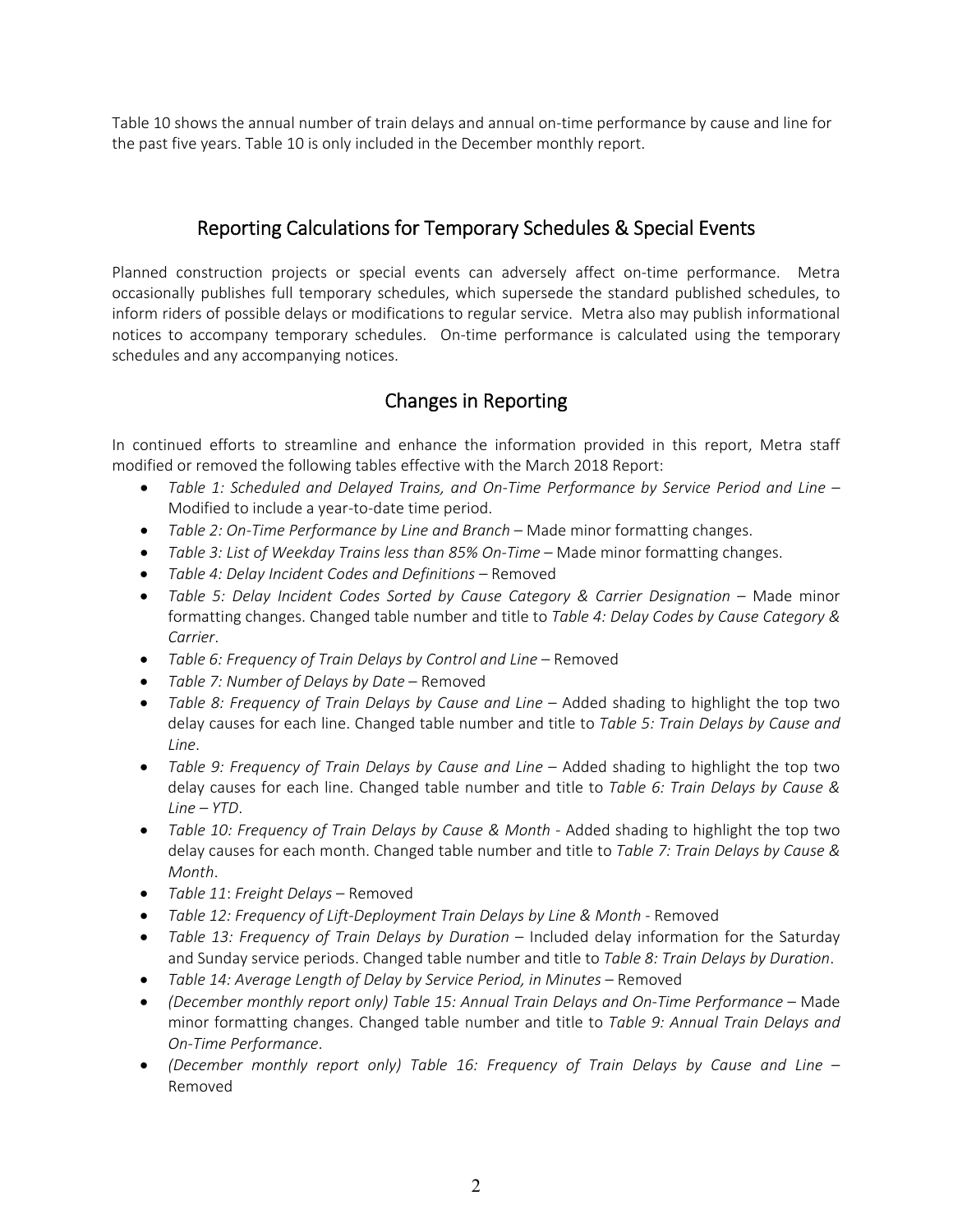- *(December monthly report only) Table 17: Annual System Causes of Delay* Made minor formatting changes. Changed table number and title to *Table 10: Annual System Causes of Train Delays*.
- *(December monthly report only) Table 18: Frequency of Train Delays by Duration* Removed
- *(December monthly report only) Table 19: Frequency of Train Delays by Duration and Line* Removed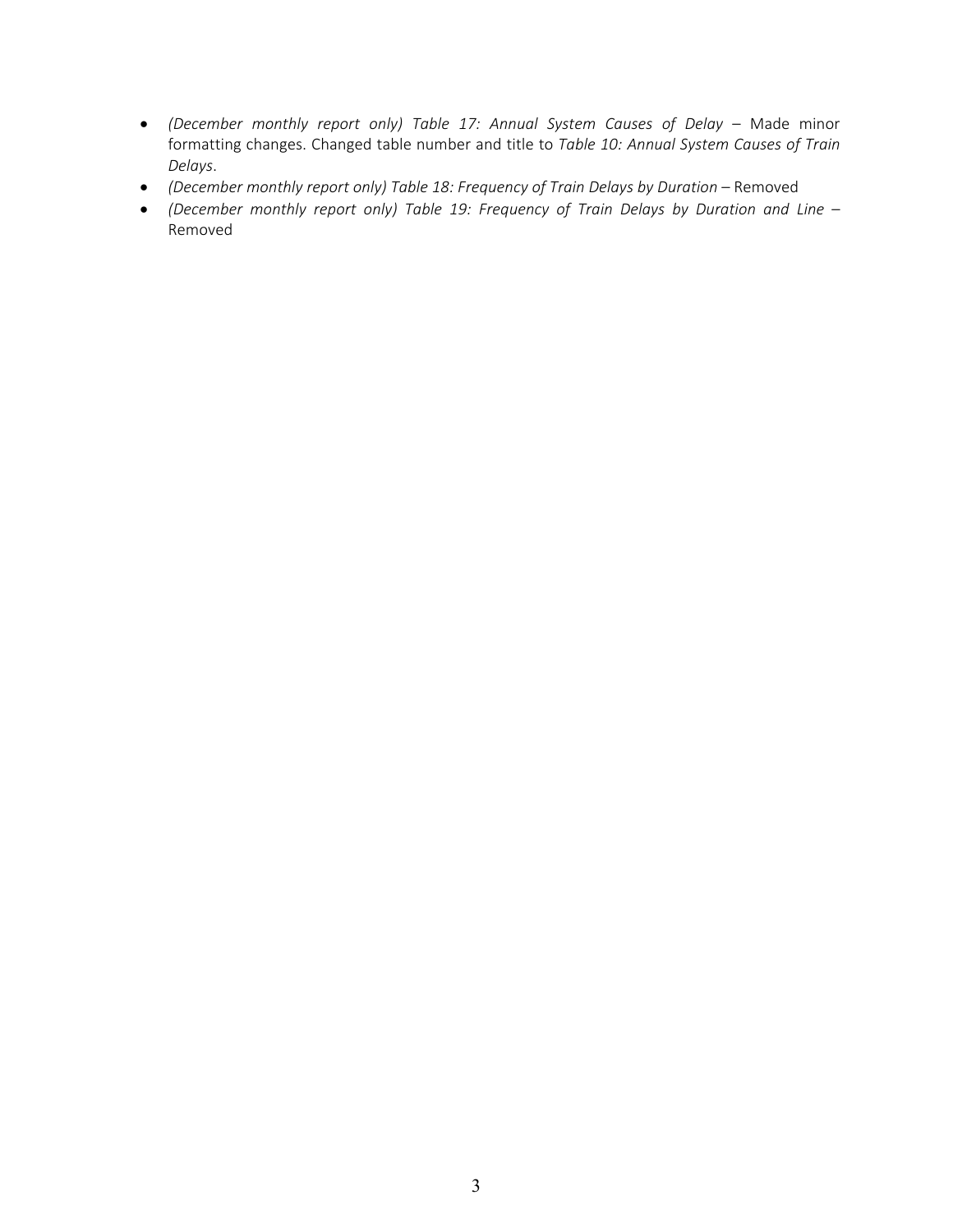|              |                 |                            |                       |                    |                            | Weekdays              |                    |                            |                       |                    |                            |                       |                    | Weekends                      |                       |                    |                            | <b>Total</b>          |                           |
|--------------|-----------------|----------------------------|-----------------------|--------------------|----------------------------|-----------------------|--------------------|----------------------------|-----------------------|--------------------|----------------------------|-----------------------|--------------------|-------------------------------|-----------------------|--------------------|----------------------------|-----------------------|---------------------------|
|              |                 |                            | Peak*                 |                    |                            | Off-Peak**            |                    |                            | <b>Total</b>          |                    |                            | <b>Saturdays</b>      |                    | <b>Sundays &amp; Holidays</b> |                       |                    |                            |                       |                           |
|              |                 | <b>Trains</b><br>Scheduled | <b>Trains</b><br>Late | Percent<br>On-Time | <b>Trains</b><br>Scheduled | <b>Trains</b><br>Late | Percent<br>On-Time | <b>Trains</b><br>Scheduled | <b>Trains</b><br>Late | Percent<br>On-Time | <b>Trains</b><br>Scheduled | <b>Trains</b><br>Late | Percent<br>On-Time | <b>Trains</b><br>Scheduled    | <b>Trains</b><br>Late | Percent<br>On-Time | <b>Trains</b><br>Scheduled | <b>Trains</b><br>Late | <b>Percent</b><br>On-Time |
| <b>BNSF</b>  |                 | 1,074                      | 75                    | 93.0%              | 832                        | 25                    | 97.0%              | 1,906                      | 100                   | 94.8%              | 140                        | 6                     | 95.7%              | 108                           | $\Omega$              | 100.0%             | 2,154                      | 106                   | 95.1%                     |
| <b>IElec</b> | -ML             | 828                        | 64                    | 92.3%              | 852                        | 27                    | 96.8%              | 1,680                      | 91                    | 94.6%              | 200                        | 6                     | 97.0%              | 122                           | $\mathbf{1}$          | 99.2%              | 2,002                      | 98                    | 95.1%                     |
|              | -BI             | 260                        | 19                    | 92.7%              | 280                        | 13                    | 95.4%              | 540                        | 32                    | 94.1%              | 40                         | 1                     | 97.5%              |                               |                       |                    | 580                        | 33                    | 94.3%                     |
|              | -SC             | 260                        | $\overline{1}$        | 97.3%              | 620                        | $\overline{9}$        | 98.5%              | 880                        | <b>16</b>             | 98.2%              | 160                        | $\overline{1}$        | 99.4%              | 118                           | $\overline{4}$        | 96.6%              | 1,158                      | 21                    | 98.2%                     |
|              | <b>Subtotal</b> | 1,348                      | 90                    | 93.3%              | 1,752                      | 49                    | 97.2%              | 3,100                      | 139                   | 95.5%              | 400                        | 8                     | 98.0%              | 240                           | 5                     | 97.9%              | 3,740                      | 152                   | 95.9%                     |
| Heritage     |                 | 120                        | 11                    | 90.8%              | 20                         | $\overline{2}$        | 90.0%              | 140                        | 13                    | 90.7%              |                            |                       |                    |                               |                       |                    | 140                        | 13                    | 90.7%                     |
| Milw -N      |                 | 496                        | 16                    | 96.8%              | 704                        | 49                    | 93.0%              | 1,200                      | 65                    | 94.6%              | 100                        | 11                    | 89.0%              | 108                           | 4                     | 96.3%              | 1,408                      | 80                    | 94.3%                     |
|              | -W              | 532                        | 20                    | 96.2%              | 628                        | 23                    | 96.3%              | 1,160                      | 43                    | 96.3%              | 120                        | $\overline{2}$        | 98.3%              | 108                           | $\overline{2}$        | 98.1%              | 1,388                      | 47                    | 96.6%                     |
|              | <b>Subtotal</b> | 1,028                      | 36                    | 96.5%              | 1,332                      | 72                    | 94.6%              | 2,360                      | 108                   | 95.4%              | 220                        | 13                    | 94.1%              | 216                           | 6                     | 97.2%              | 2,796                      | 127                   | 95.5%                     |
| <b>INCS</b>  |                 | 176                        | 15                    | 91.5%              | 224                        | 31                    | 86.2%              | 400                        | 46                    | 88.5%              |                            |                       |                    |                               |                       |                    | 400                        | 46                    | 88.5%                     |
| <b>RI</b>    |                 | 712                        | 38                    | 94.7%              | 628                        | 27                    | 95.7%              | 1,340                      | 65                    | 95.1%              | 160                        | 9                     | 94.4%              | 168                           | $\overline{2}$        | 98.8%              | 1.668                      | 76                    | 95.4%                     |
| <b>Isws</b>  |                 | 220                        | 9                     | 95.9%              | 380                        | 20                    | 94.7%              | 600                        | 29                    | 95.2%              | 30                         | $\mathbf{1}$          | 96.7%              |                               |                       |                    | 630                        | 30                    | 95.2%                     |
| llup         | $-N$            | 576                        | 34                    | 94.1%              | 808                        | 41                    | 94.9%              | 1,384                      | 75                    | 94.6%              | 130                        | 6                     | 95.4%              | 108                           | 3                     | 97.2%              | 1,622                      | 84                    | 94.8%                     |
|              | -NW             | 636                        | 28                    | 95.6%              | 648                        | 28                    | 95.7%              | 1,284                      | 56                    | 95.6%              | 120                        | 11                    | 90.8%              | 90                            | 9                     | 90.0%              | 1,494                      | 76                    | 94.9%                     |
|              | -W              | 528                        | 54                    | 89.8%              | 652                        | 97                    | 85.1%              | 1,180                      | 151                   | 87.2%              | <u>100</u>                 | $\overline{5}$        | 95.0%              | 108                           | $\overline{4}$        | 96.3%              | 1,388                      | 160                   | 88.5%                     |
|              | <b>Subtotal</b> | 1,740                      | 116                   | 93.3%              | 2,108                      | 166                   | 92.1%              | 3,848                      | 282                   | 92.7%              | 350                        | 22                    | 93.7%              | 306                           | 16                    | 94.8%              | 4,504                      | 320                   | 92.9%                     |
| System       |                 | 6.418                      | 390                   | 93.9%              | 7,276                      | 392                   | 94.6%              | 13,694                     | 782                   | 94.3%              | 1,300                      | 59                    | 95.5%              | 1,038                         | 29                    | 97.2%              | 16.032                     | 870                   | 94.6%                     |

## **Table 1.a: Scheduled Trains, Delayed Trains, and On‐Time Performance by Service Period and Line December 2018**

\*Includes peak direction trains operating during weekday peak periods. \*\*Includes all other weekday trains.

Delays data for most recent month is final (01/28/19) version from TOPS.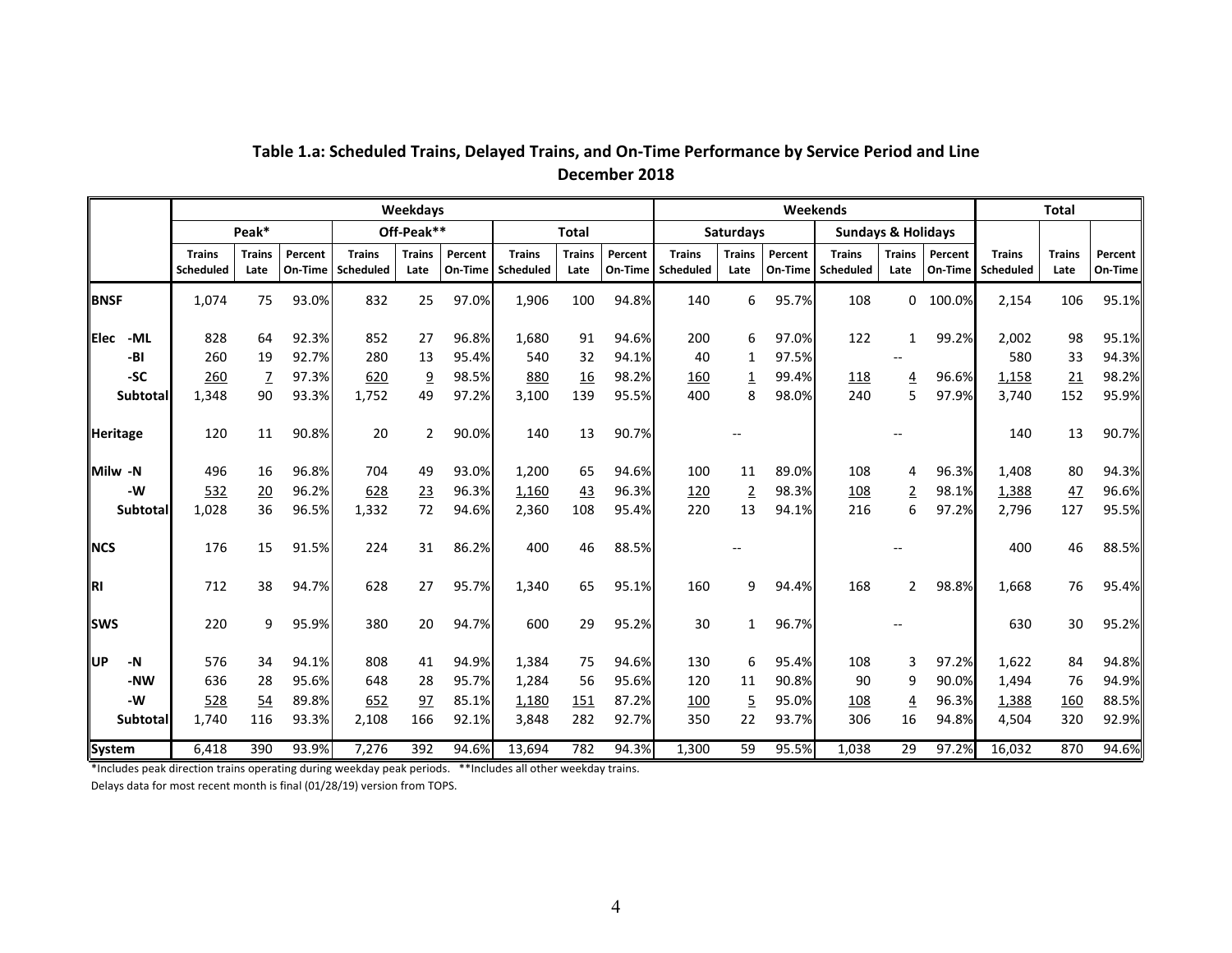|              |                 |               |               |         |               | Weekdays      |         |                     |               |         |               |                  |         | Weekends      |                               |         |                   | <b>Total</b>  |                |
|--------------|-----------------|---------------|---------------|---------|---------------|---------------|---------|---------------------|---------------|---------|---------------|------------------|---------|---------------|-------------------------------|---------|-------------------|---------------|----------------|
|              |                 |               | Peak*         |         |               | Off-Peak**    |         |                     | <b>Total</b>  |         |               | <b>Saturdays</b> |         |               | <b>Sundays &amp; Holidays</b> |         |                   |               |                |
|              |                 | <b>Trains</b> | <b>Trains</b> | Percent | <b>Trains</b> | <b>Trains</b> | Percent | <b>Trains</b>       | <b>Trains</b> | Percent | <b>Trains</b> | <b>Trains</b>    | Percent | <b>Trains</b> | <b>Trains</b>                 | Percent | <b>Trains</b>     | <b>Trains</b> | <b>Percent</b> |
|              |                 | Scheduled     | Late          | On-Time | Scheduled     | Late          | On-Time | Scheduled           | Late          | On-Time | Scheduled     | Late             | On-Time | Scheduled     | Late                          |         | On-Time Scheduled | Late          | On-Time        |
|              |                 |               |               |         |               |               |         |                     |               |         |               |                  |         |               |                               |         |                   |               |                |
| <b>BNSF</b>  |                 | 13,747        | 1,165         | 91.5%   | 10,387        | 764           | 92.6%   | 24,134 1,929        |               | 92.0%   | 1,497         | 94               | 93.7%   | 1,066         | 49                            | 95.4%   | 26,697            | 2,072         | 92.2%          |
| <b>IElec</b> | -ML             | 10,683        | 248           | 97.7%   | 10,737        | 151           | 98.6%   | 21,420              | 399           | 98.1%   | 2,081         | 59               | 97.2%   | 1,170         | 39                            | 96.7%   | 24,671            | 497           | 98.0%          |
|              | -BI             | 3,315         | 78            | 97.6%   | 3,570         | 75            | 97.9%   | 6,885               | 153           | 97.8%   | 416           | 22               | 94.7%   |               | $\overline{\phantom{a}}$      |         | 7,301             | 175           | 97.6%          |
|              | -SC             | 3,393         | 55            | 98.4%   | 7,906         | 98            | 98.8%   | 11,299              | 153           | 98.6%   | 1,661         | 33               | 98.0%   | 1,153         | 20                            | 98.3%   | 14,113            | 206           | 98.5%          |
|              | Subtotal        | 17,391        | 381           | 97.8%   | 22,213        | 324           | 98.5%   | 39,604              | 705           | 98.2%   | 4,158         | 114              | 97.3%   | 2,323         | 59                            | 97.5%   | 46,085            | 878           | 98.1%          |
|              |                 |               |               |         |               |               |         |                     |               |         |               |                  |         |               |                               |         |                   |               |                |
|              | <b>Heritage</b> | 1,530         | 155           | 89.9%   | 255           | 34            | 86.7%   | 1,785               | 189           | 89.4%   |               |                  |         |               |                               |         | 1,785             | 189           | 89.4%          |
|              |                 |               |               |         |               |               |         |                     |               |         |               |                  |         |               |                               |         |                   |               |                |
|              | Milw -N         | 6,366         | 354           | 94.4%   | 8,934         | 752           | 91.6%   | 15,300 1,106        |               | 92.8%   | 1,068         | 99               | 90.7%   | 1,059         | 60                            | 94.3%   | 17,427            | 1,265         | 92.7%          |
|              | $-W$            | 6,871         | 273           | 96.0%   | 7,919         | 355           | 95.5%   | 14,790              | 628           | 95.8%   | 1,253         | 62               | 95.1%   | 1,046         | 43                            | 95.9%   | 17,089            | 733           | 95.7%          |
|              | Subtotal        | 13,237        | 627           | 95.3%   | 16,853        | 1,107         | 93.4%   | 30,090              | 1,734         | 94.2%   | 2.321         | 161              | 93.1%   | 2,105         | 103                           | 95.1%   | 34,516            | 1,998         | 94.2%          |
| <b>NCS</b>   |                 | 2,338         | 170           | 92.7%   | 2,810         | 197           | 93.0%   | 5,148               | 367           | 92.9%   |               |                  |         |               |                               |         | 5,148             | 367           | 92.9%          |
|              |                 |               |               |         |               |               |         |                     |               |         |               |                  |         |               |                               |         |                   |               |                |
| <b>RI</b>    |                 | 9,172         | 491           | 94.6%   | 7,992         | 456           | 94.3%   | 17,164              | 947           | 94.5%   | 1,653         | 46               | 97.2%   | 1,613         | 60                            | 96.3%   | 20,430            | 1,053         | 94.8%          |
|              |                 |               |               |         |               |               |         |                     |               |         |               |                  |         |               |                               |         |                   |               |                |
| <b>SWS</b>   |                 | 2,805         | 210           | 92.5%   | 4,846         | 357           | 92.6%   | 7,651               | 567           | 92.6%   | 312           | 13               | 95.8%   |               |                               |         | 7,963             | 580           | 92.7%          |
| <b>UP</b>    | $-N$            | 7,620         | 268           | 96.5%   | 10,159        | 252           | 97.5%   | 17,779              | 520           | 97.1%   | 1,369         | 105              | 92.3%   | 1,058         | 66                            | 93.8%   | 20,206            | 691           | 96.6%          |
|              | -NW             | 8,375         | 431           | 94.9%   | 8,181         | 312           | 96.2%   | 16,556              | 743           | 95.5%   | 1,264         | 100              | 92.1%   | 878           | 108                           | 87.7%   | 18,698            | 951           | 94.9%          |
|              | -W              | 6,869         | 640           | 90.7%   | 8,181         | 677           | 91.7%   | 15,050              | 1,317         | 91.2%   | 1,053         | 84               | 92.0%   | 1,051         | 61                            | 94.2%   | 17,154            | 1,462         | 91.5%          |
|              | Subtotal        | 22,864        | 1,339         | 94.1%   | 26,521        | 1,241         | 95.3%   | 49,385 2,580        |               | 94.8%   | 3,686         | 289              | 92.2%   | 2,987         | 235                           | 92.1%   | 56,058            | 3,104         | 94.5%          |
|              |                 |               |               |         |               |               |         |                     |               |         |               |                  |         |               |                               |         |                   |               |                |
|              | System          | 83,084 4,538  |               | 94.5%   | 91,877 4,480  |               |         | 95.1% 174,961 9,018 |               | 94.8%   | 13,627        | 717              | 94.7%   | 10,094        | 506                           | 95.0%   | 198,682 10,241    |               | 94.8%          |

## **Table 1.b: Scheduled Trains, Delayed Trains, and On‐Time Performance by Service Period and Line January ‐ December 2018**

\*Includes peak direction trains operating during weekday peak periods. \*\*Includes all other weekday trains.

Delays data for most recent month is final (01/28/19) version from TOPS.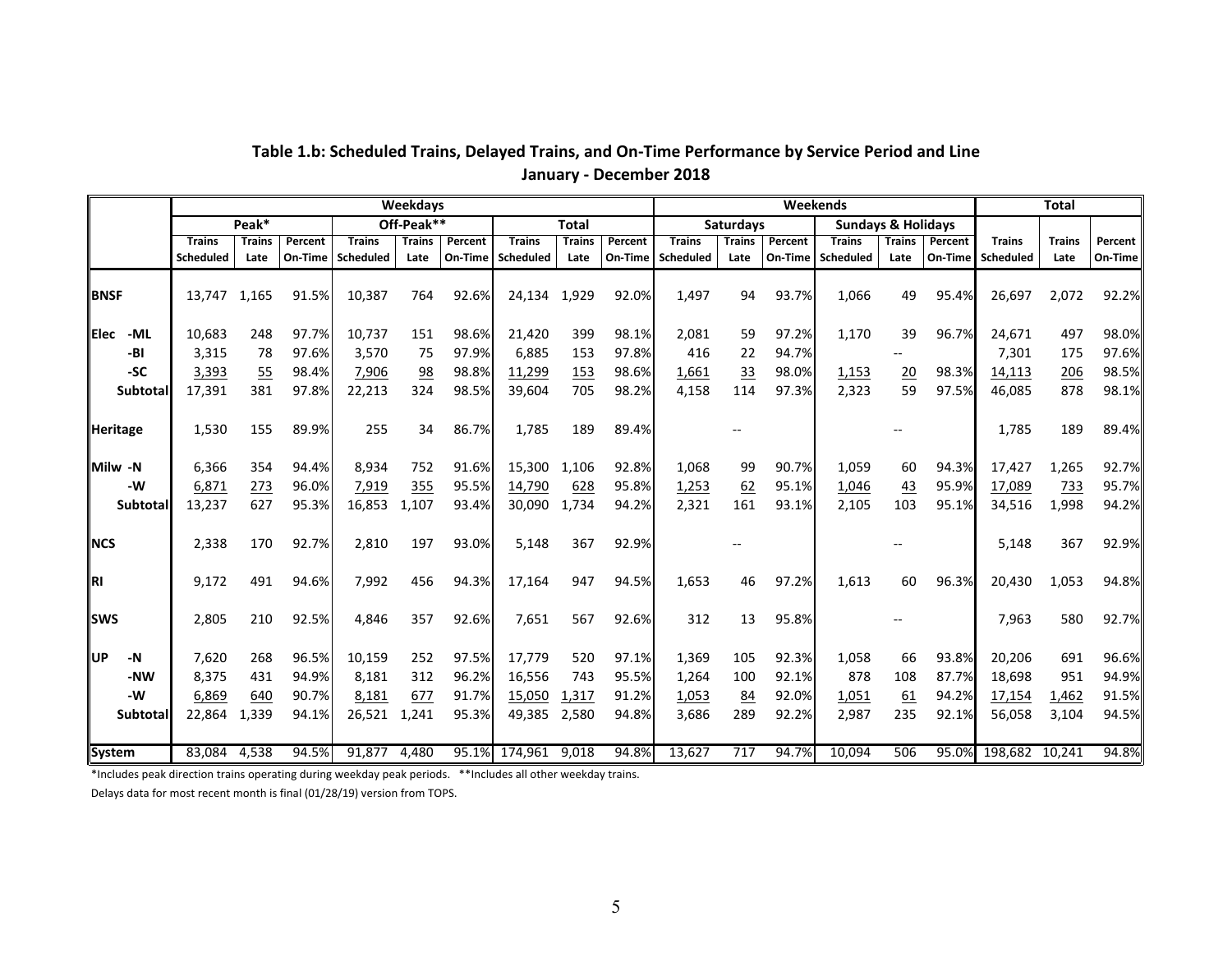| Line<br>Year            | Jan  | Feb  | Mar  | Apr  | May  | Jun  | Jul  | Aug  | Sep  | Oct  | Nov  | Dec  | Jan-Dec Annual |       |
|-------------------------|------|------|------|------|------|------|------|------|------|------|------|------|----------------|-------|
|                         |      |      |      |      |      |      |      |      |      |      |      |      |                |       |
| 2013<br><b>BNSF</b>     | 95.8 | 93.9 | 94.6 | 93.3 | 96.0 | 88.5 | 95.2 | 97.1 | 97.2 | 94.0 | 95.8 | 92.2 | 94.5%          | 94.5% |
| 2014                    | 78.6 | 84.6 | 95.6 | 92.0 | 82.2 | 82.0 | 94.1 | 91.4 | 94.1 | 92.2 | 95.2 | 94.1 | 89.7%          | 89.7% |
| 2015                    | 90.9 | 90.1 | 96.8 | 97.5 | 96.6 | 92.4 | 93.0 | 95.4 | 95.8 | 93.6 | 93.5 | 97.4 | 94.4%          | 94.4% |
| 2016                    | 93.2 | 93.8 | 95.9 | 96.8 | 94.0 | 93.5 | 93.8 | 91.4 | 91.3 | 95.2 | 95.4 | 93.1 | 94.0%          | 94.0% |
| 2017                    | 95.9 | 95.6 | 96.2 | 96.3 | 95.4 | 93.7 | 96.2 | 94.4 | 92.7 | 93.8 | 91.8 | 92.1 | 94.5%          | 94.5% |
| 2018                    | 89.6 | 91.6 | 92.7 | 94.2 | 90.5 | 92.2 | 91.6 | 92.7 | 92.0 | 92.4 | 92.5 | 95.1 | 92.2%          | 92.2% |
| 2013-2017 average       | 90.8 | 91.6 | 95.8 | 95.2 | 92.9 | 90.1 | 94.4 | 93.9 | 94.2 | 93.7 | 94.3 | 93.8 | 93.4%          | 93.4% |
|                         |      |      |      |      |      |      |      |      |      |      |      |      |                |       |
| 2013<br><b>Electric</b> | 98.1 | 99.0 | 98.5 | 98.0 | 98.0 | 98.3 | 92.4 | 96.4 | 97.2 | 97.3 | 96.9 | 97.0 | 97.2%          | 97.2% |
| 2014                    | 93.7 | 95.3 | 97.7 | 98.8 | 98.3 | 97.4 | 96.7 | 98.1 | 98.7 | 98.4 | 98.6 | 98.7 | 97.5%          | 97.5% |
| 2015                    | 96.3 | 95.4 | 98.4 | 98.4 | 98.3 | 97.7 | 96.5 | 98.2 | 97.9 | 97.8 | 97.8 | 99.0 | 97.6%          | 97.6% |
| 2016                    | 98.0 | 98.6 | 98.8 | 98.9 | 98.9 | 96.5 | 97.9 | 98.5 | 97.1 | 98.6 | 97.7 | 97.7 | 98.1%          | 98.1% |
| 2017                    | 95.6 | 98.9 | 98.3 | 98.9 | 98.7 | 97.1 | 98.7 | 98.5 | 98.2 | 98.3 | 97.8 | 98.4 | 98.1%          | 98.1% |
| 2018                    | 97.7 | 97.2 | 99.1 | 99.0 | 99.2 | 97.7 | 98.2 | 98.6 | 98.6 | 98.2 | 97.7 | 95.9 | 98.1%          | 98.1% |
| 2013-2017 average       | 96.3 | 97.4 | 98.3 | 98.6 | 98.5 | 97.4 | 96.4 | 98.0 | 97.8 | 98.1 | 97.7 | 98.1 | 97.7%          | 97.7% |
|                         |      |      |      |      |      |      |      |      |      |      |      |      |                |       |
| <b>Heritage</b><br>2013 | 97.0 | 99.2 | 94.4 | 97.7 | 94.7 | 92.5 | 97.7 | 99.2 | 97.5 | 96.4 | 98.3 | 92.1 | 96.4%          | 96.4% |
| 2014                    | 79.5 | 75.8 | 88.1 | 93.2 | 92.1 | 94.4 | 94.7 | 93.7 | 92.1 | 97.8 | 96.5 | 98.5 | 91.4%          | 91.4% |
| 2015                    | 92.1 | 90.0 | 96.2 | 88.6 | 85.8 | 89.4 | 92.0 | 85.7 | 86.5 | 98.5 | 85.0 | 90.9 | 90.2%          | 90.2% |
| 2016                    | 90.0 | 92.9 | 97.4 | 97.3 | 95.2 | 94.8 | 87.9 | 94.4 | 94.6 | 98.0 | 94.6 | 91.8 | 94.2%          | 94.2% |
| 2017                    | 93.9 | 94.3 | 96.9 | 96.4 | 94.2 | 89.0 | 90.7 | 97.5 | 95.7 | 90.3 | 88.4 | 90.7 | 93.2%          | 93.2% |
| 2018                    | 86.4 | 90.7 | 90.9 | 95.2 | 73.4 | 87.1 | 93.9 | 93.2 | 96.2 | 88.8 | 87.8 | 90.7 | 89.4%          | 89.4% |
| 2013-2017 average       | 90.6 | 90.6 | 94.8 | 94.7 | 92.6 | 92.0 | 92.5 | 94.3 | 93.3 | 96.1 | 92.4 | 92.8 | 93.1%          | 93.1% |
|                         |      |      |      |      |      |      |      |      |      |      |      |      |                |       |
| Milw - N<br>2013        | 95.5 | 92.4 | 94.1 | 95.7 | 95.3 | 89.6 | 92.8 | 93.6 | 94.4 | 93.3 | 95.7 | 87.5 | 93.3%          | 93.3% |
| 2014                    | 73.1 | 81.9 | 89.5 | 97.9 | 95.1 | 91.1 | 96.0 | 95.2 | 95.5 | 96.2 | 95.4 | 93.5 | 91.7%          | 91.7% |
| 2015                    | 91.8 | 87.9 | 93.5 | 95.1 | 95.4 | 94.8 | 97.1 | 94.9 | 95.6 | 97.9 | 97.0 | 96.8 | 94.9%          | 94.9% |
| 2016                    | 95.3 | 94.2 | 95.7 | 96.8 | 92.5 | 92.9 | 95.0 | 93.1 | 93.8 | 97.5 | 95.1 | 93.8 | 94.6%          | 94.6% |
| 2017                    | 95.3 | 95.6 | 96.5 | 96.1 | 95.9 | 93.4 | 88.4 | 93.1 | 90.4 | 93.9 | 94.8 | 92.4 | 93.8%          | 93.8% |
| 2018                    | 91.8 | 89.2 | 95.2 | 91.6 | 92.4 | 93.6 | 94.8 | 94.8 | 92.4 | 92.0 | 90.3 | 94.3 | 92.7%          | 92.7% |
| 2013-2017 average       | 90.1 | 90.4 | 93.9 | 96.3 | 94.9 | 92.4 | 93.9 | 94.0 | 94.0 | 95.8 | 95.6 | 92.8 | 93.7%          | 93.7% |
|                         |      |      |      |      |      |      |      |      |      |      |      |      |                |       |
| Milw - W<br>2013        | 96.6 | 91.3 | 96.3 | 95.8 | 96.2 | 90.9 | 93.2 | 93.2 | 92.6 | 96.5 | 93.9 | 93.7 | 94.2%          | 94.2% |
| 2014                    | 84.8 | 88.4 | 91.4 | 97.6 | 95.9 | 92.2 | 94.0 | 93.5 | 96.7 | 95.5 | 97.7 | 94.6 | 93.5%          | 93.5% |
| 2015                    | 93.6 | 93.0 | 94.8 | 97.7 | 97.2 | 95.4 | 96.6 | 96.8 | 97.8 | 99.0 | 98.2 | 96.5 | 96.4%          | 96.4% |
| 2016                    | 94.0 | 95.3 | 94.4 | 96.0 | 94.9 | 93.6 | 92.1 | 95.2 | 97.4 | 97.0 | 95.6 | 93.3 | 94.9%          | 94.9% |
| 2017                    | 96.9 | 95.2 | 95.2 | 95.6 | 97.5 | 95.8 | 96.3 | 96.3 | 95.5 | 96.7 | 96.9 | 88.2 | 95.5%          | 95.5% |
| 2018                    | 94.7 | 91.3 | 96.3 | 97.7 | 95.8 | 96.5 | 97.4 | 96.6 | 96.4 | 95.7 | 93.2 | 96.6 | 95.7%          | 95.7% |
| 2013-2017 average       | 93.1 | 92.7 | 94.4 | 96.6 | 96.3 | 93.6 | 94.5 | 95.0 | 96.0 | 96.9 | 96.4 | 93.3 | 94.9%          | 94.9% |
|                         |      |      |      |      |      |      |      |      |      |      |      |      |                |       |
| <b>NCS</b><br>2013      | 95.0 | 87.5 | 93.7 | 90.9 | 94.0 | 92.7 | 93.6 | 95.0 | 92.5 | 93.1 | 90.0 | 87.4 | 92.2%          | 92.2% |
| 2014                    | 76.0 | 81.1 | 88.5 | 96.3 | 88.5 | 89.2 | 94.0 | 88.5 | 95.2 | 90.9 | 97.8 | 91.9 | 89.9%          | 89.9% |
| 2015                    | 93.9 | 82.5 | 92.6 | 94.8 | 95.7 | 94.8 | 96.0 | 92.6 | 95.2 | 97.1 | 96.1 | 93.6 | 93.8%          | 93.8% |
| 2016                    | 92.3 | 95.5 | 91.7 | 93.3 | 94.4 | 96.3 | 95.0 | 96.4 | 96.1 | 95.5 | 95.2 | 92.6 | 94.5%          | 94.5% |
| 2017                    | 92.6 | 91.6 | 95.1 | 95.2 | 95.5 | 95.7 | 94.8 | 98.0 | 92.7 | 91.9 | 92.6 | 92.0 | 94.0%          | 94.0% |
| 2018                    | 93.2 | 86.4 | 95.9 | 95.5 | 90.0 | 92.9 | 98.8 | 93.3 | 93.2 | 96.1 | 90.0 | 88.5 | 92.9%          | 92.9% |
| 2013-2017 average       | 90.0 | 87.7 | 92.4 | 94.1 | 93.6 | 93.8 | 94.7 | 94.3 | 94.4 | 93.7 | 94.3 | 91.6 | 92.9%          | 92.9% |

**Table 2: On‐Time Performance by Line**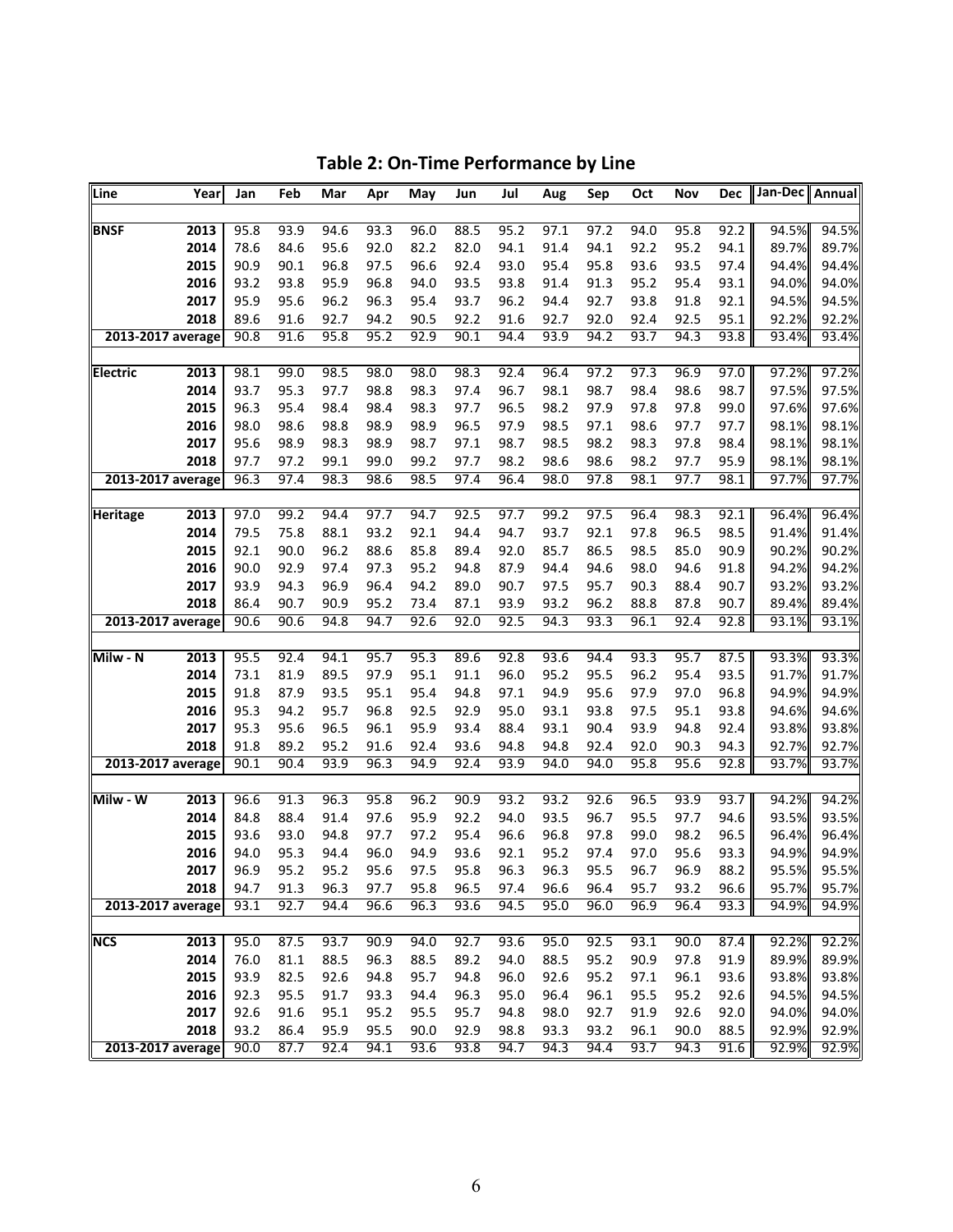| Line               | Year         | Jan  | Feb          | Mar  | Apr  | May  | Jun  | Jul  | Aug  | Sep          | Oct  | Nov  | Dec  | Jan-Dec Annual |       |
|--------------------|--------------|------|--------------|------|------|------|------|------|------|--------------|------|------|------|----------------|-------|
|                    |              |      |              |      |      |      |      |      |      |              |      |      |      |                |       |
| <b>RI</b>          | 2013         | 96.5 | 98.1         | 97.9 | 94.0 | 95.5 | 91.5 | 93.6 | 95.5 | 98.3         | 96.5 | 91.7 | 94.0 | 95.3%          | 95.3% |
|                    | 2014         | 82.5 | 83.4         | 93.4 | 95.3 | 95.7 | 92.5 | 95.1 | 97.2 | 96.6         | 97.3 | 97.9 | 98.6 | 93.8%          | 93.8% |
|                    | 2015         | 97.4 | 95.3         | 98.9 | 98.7 | 97.8 | 97.4 | 94.2 | 97.0 | 96.3         | 97.3 | 97.1 | 97.4 | 97.1%          | 97.1% |
|                    | 2016         | 92.6 | 96.2         | 95.8 | 96.5 | 97.9 | 96.2 | 93.5 | 96.3 | 96.0         | 98.2 | 97.9 | 95.3 | 96.1%          | 96.1% |
|                    | 2017         | 95.2 | 97.1         | 97.8 | 98.0 | 94.6 | 96.0 | 95.3 | 95.2 | 95.7         | 95.9 | 94.0 | 92.8 | 95.7%          | 95.7% |
|                    | 2018         | 92.2 | 90.2         | 95.7 | 96.8 | 94.8 | 95.0 | 96.7 | 94.9 | 95.6         | 97.2 | 93.3 | 95.4 | 94.8%          | 94.8% |
| 2013-2017 average  |              | 92.9 | 94.1         | 96.8 | 96.5 | 96.2 | 94.9 | 94.3 | 96.2 | 96.5         | 97.1 | 95.8 | 95.6 | 95.6%          | 95.6% |
|                    |              |      |              |      |      |      |      |      |      |              |      |      |      |                |       |
| <b>SWS</b>         | 2013         | 94.7 | 97.1         | 97.3 | 97.7 | 95.0 | 91.0 | 98.0 | 96.8 | 97.1         | 98.2 | 93.2 | 91.1 | 95.6%          | 95.6% |
|                    | 2014         | 83.0 | 92.0         | 93.5 | 94.9 | 93.2 | 92.8 | 93.9 | 95.2 | 94.2         | 92.0 | 90.2 | 96.2 | 92.6%          | 92.6% |
|                    | 2015         | 94.7 | 89.7         | 95.6 | 96.1 | 96.3 | 91.1 | 92.4 | 93.8 | 97.6         | 96.8 | 96.0 | 94.4 | 94.5%          | 94.5% |
|                    | 2016         | 95.6 | 97.2         | 97.8 | 95.6 | 91.9 | 95.3 | 94.1 | 93.3 | 91.6         | 97.4 | 96.6 | 96.2 | 95.2%          | 95.2% |
|                    | 2017         | 96.2 | 94.1         | 96.4 | 97.3 | 92.8 | 97.1 | 97.1 | 94.3 | 96.3         | 93.7 | 90.1 | 93.8 | 94.9%          | 94.9% |
|                    | 2018         | 93.9 | 90.5         | 92.0 | 95.4 | 92.4 | 87.1 | 91.9 | 92.7 | 94.8         | 93.6 | 93.1 | 95.2 | 92.7%          | 92.7% |
| 2013-2017 average  |              | 92.8 | 94.1         | 96.1 | 96.3 | 93.8 | 93.5 | 95.1 | 94.6 | 95.3         | 95.6 | 93.2 | 94.4 | 94.6%          | 94.6% |
| UP-N               | 2013         | 98.3 | 97.3         | 97.9 | 96.6 | 96.7 | 93.0 | 96.0 | 94.9 | 97.0         | 96.5 | 96.9 | 98.0 | 96.6%          | 96.6% |
|                    | 2014         | 91.2 | 92.1         | 97.4 | 97.8 | 97.4 | 97.2 | 97.6 | 98.1 | 97.6         | 97.4 | 97.8 | 98.3 | 96.7%          | 96.7% |
|                    | 2015         | 98.6 | 95.6         | 98.3 | 97.1 | 97.7 | 98.2 | 97.0 | 95.9 | 98.2         | 97.0 | 97.6 | 98.4 | 97.5%          | 97.5% |
|                    | 2016         | 96.9 | 98.6         | 97.1 | 98.3 | 98.3 | 98.2 | 97.0 | 96.0 | 98.1         | 99.1 | 98.0 | 98.1 | 97.8%          | 97.8% |
|                    |              | 95.6 |              | 98.3 | 97.0 | 97.3 | 97.3 | 95.6 | 97.7 | 96.9         | 98.1 | 96.9 |      | 97.2%          | 97.2% |
|                    | 2017<br>2018 | 97.6 | 99.0         |      | 97.4 | 97.6 | 97.2 | 97.7 | 96.6 |              | 96.8 |      | 96.0 | 96.6%          | 96.6% |
| 2013-2017 average  |              | 96.1 | 94.2<br>96.6 | 97.1 | 97.4 | 97.5 | 96.8 | 96.6 | 96.5 | 97.4<br>97.6 | 97.6 | 94.2 | 94.8 |                |       |
|                    |              |      |              | 97.8 |      |      |      |      |      |              |      | 97.4 | 97.8 | 97.1%          | 97.1% |
| UP - NW            | 2013         | 96.3 | 97.7         | 96.0 | 95.1 | 93.3 | 89.2 | 93.9 | 93.7 | 96.3         | 94.6 | 94.6 | 94.2 | 94.6%          | 94.6% |
|                    | 2014         | 86.6 | 91.1         | 96.3 | 98.6 | 95.6 | 95.2 | 94.7 | 97.4 | 98.3         | 95.0 | 97.1 | 96.2 | 95.2%          | 95.2% |
|                    | 2015         | 96.0 | 91.6         | 97.6 | 96.3 | 96.9 | 96.8 | 94.1 | 96.5 | 96.1         | 97.5 | 96.7 | 97.5 | 96.2%          | 96.2% |
|                    | 2016         | 97.0 | 98.1         | 97.8 | 98.1 | 96.0 | 96.6 | 94.9 | 96.8 | 96.9         | 96.5 | 93.2 | 93.4 | 96.3%          | 96.3% |
|                    | 2017         | 96.2 | 97.4         | 98.1 | 93.7 | 97.2 | 93.3 | 92.2 | 94.6 | 93.8         | 94.8 | 95.6 | 94.6 | 95.1%          | 95.1% |
|                    | 2018         | 95.7 | 90.7         | 95.8 | 98.0 | 95.6 | 91.3 | 95.5 | 95.8 | 94.7         | 97.8 | 92.4 | 94.9 | 94.9%          | 94.9% |
| 2013-2017 average  |              | 94.4 | 95.2         | 97.2 | 96.4 | 95.8 | 94.3 | 94.0 | 95.8 | 96.3         | 95.7 | 95.4 | 95.2 | 95.5%          | 95.5% |
|                    |              |      |              |      |      |      |      |      |      |              |      |      |      |                |       |
| UP - W             | 2013         | 96.5 | 96.2         | 96.9 | 94.4 | 93.7 | 89.2 | 95.0 | 93.0 | 96.6         | 96.6 | 94.0 | 91.5 | 94.5%          | 94.5% |
|                    | 2014         | 85.9 | 90.9         | 94.4 | 96.7 | 96.4 | 94.8 | 96.4 | 94.3 | 96.7         | 94.6 | 95.9 | 96.2 | 94.4%          | 94.4% |
|                    | 2015         | 93.9 | 91.1         | 96.1 | 96.3 | 97.5 | 93.9 | 93.9 | 95.9 | 96.0         | 96.1 | 97.3 | 96.8 | 95.4%          | 95.4% |
|                    | 2016         | 97.8 | 93.4         | 97.2 | 96.7 | 90.1 | 94.4 | 96.6 | 96.0 | 96.2         | 95.6 | 94.0 | 92.9 | 95.1%          | 95.1% |
|                    | 2017         | 95.0 | 96.5         | 96.1 | 92.9 | 93.8 | 92.4 | 94.8 | 94.3 | 94.7         | 92.9 | 94.8 | 90.7 | 94.1%          | 94.1% |
|                    | 2018         | 92.3 | 89.0         | 94.4 | 92.8 | 88.9 | 93.9 | 91.6 | 89.9 | 92.9         | 92.2 | 91.2 | 88.5 | 91.5%          | 91.5% |
| 2013-2017 average  |              | 93.8 | 93.6         | 96.2 | 95.4 | 94.3 | 93.0 | 95.3 | 94.7 | 96.0         | 95.2 | 95.2 | 93.6 | 94.7%          | 94.7% |
|                    |              |      |              |      |      |      |      |      |      |              |      |      |      |                |       |
| <b>System</b>      | 2013         | 96.8 | 96.1         | 96.7 | 95.7 | 95.9 | 92.4 | 94.0 | 95.2 | 96.4         | 95.9 | 95.1 | 93.8 | 95.4%          | 95.4% |
| excluding          | 2014         | 85.6 | 89.3         | 94.9 | 96.8 | 94.5 | 93.1 | 95.6 | 95.7 | 96.8         | 95.9 | 96.9 | 96.5 | 94.3%          | 94.3% |
| <b>South Shore</b> | 2015         | 94.9 | 92.5         | 97.0 | 97.2 | 97.2 | 95.8 | 95.3 | 96.3 | 96.8         | 97.0 | 96.8 | 97.5 | 96.2%          | 96.2% |
|                    | 2016         | 95.8 | 96.4         | 96.8 | 97.4 | 95.8 | 95.5 | 95.4 | 95.7 | 95.7         | 97.4 | 96.2 | 95.2 | 96.1%          | 96.1% |
|                    | 2017         | 95.6 | 96.9         | 97.2 | 96.6 | 96.5 | 95.3 | 95.5 | 96.0 | 95.2         | 95.7 | 95.2 | 93.9 | 95.8%          | 95.8% |
|                    | 2018         | 94.2 | 92.3         | 95.9 | 96.3 | 94.5 | 94.6 | 95.6 | 95.3 | 95.4         | 95.5 | 93.6 | 94.6 | 94.8%          | 94.8% |
| 2013-2017 average  |              | 93.7 | 94.3         | 96.5 | 96.7 | 96.0 | 94.4 | 95.1 | 95.8 | 96.2         | 96.4 | 96.0 | 95.4 | 95.6%          | 95.6% |

**Table 2 (continued): On‐Time Performance by Line**

Delays data for most recent month is final (01/28/19) version from TOPS.

'2013-2017 average' calculated by summing the delays over the five years, summing the trains run over the five years, and calculating their ratio.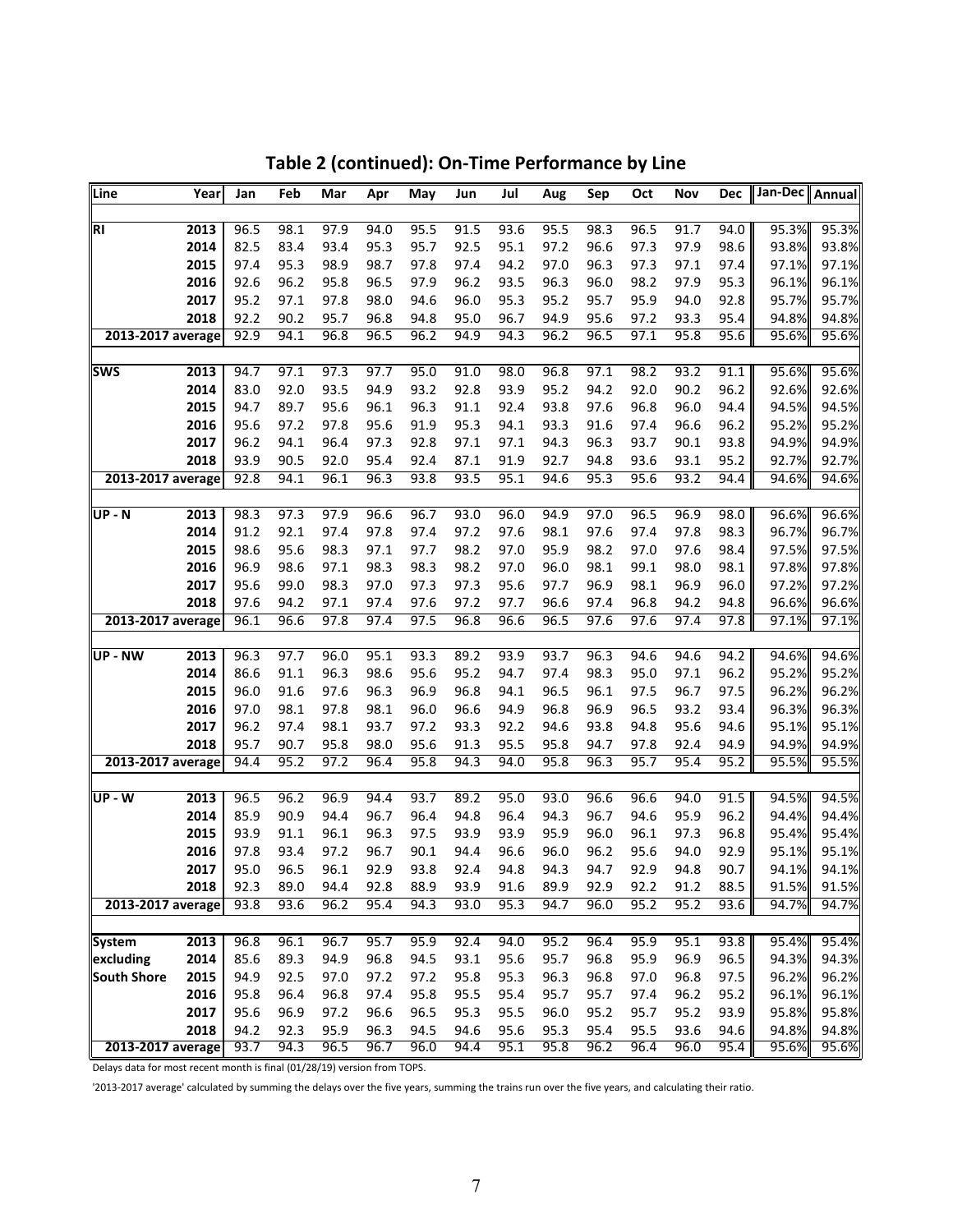## **Table 3: Weekday Trains less than 85% On‐Time December 2018**

|                     |                            | Minutes        | Delay                |                                                                                                                                                             |
|---------------------|----------------------------|----------------|----------------------|-------------------------------------------------------------------------------------------------------------------------------------------------------------|
| Line<br>Train       | Date                       | Late           |                      | Code Delay Explanation                                                                                                                                      |
| 1238<br>BNSF        | Fri, Dec 07                | 17             | E                    | METRA 199 COULDN'T MAKE TRACK SPEED DUE TO AN UNKNOWN MECHANICAL ISSUES. GOVENOR DEFECTIVE                                                                  |
| 80% OT              | Tue, Dec 11                | 21             | F                    | COULDN'T MAINTAIN TRACK SPEED. HAD TO CUTOUT TRACTION MOTOR ON METX 212. LOOSE CABLE MV CABLE WORN                                                          |
|                     |                            |                |                      | OUT.                                                                                                                                                        |
|                     | Thu, Dec 13                | 21             | F                    | TRAIN COULDN'T MAINTAIN TRACK SPEED. CREW CUTOUT THE NUMBER TWO TRACTION MOTOR ON METX 210.                                                                 |
|                     |                            |                |                      | THROTTLE ISSUE                                                                                                                                              |
| 1251<br>BNSF        | Thu, Dec 20<br>Tue, Dec 04 | 20<br>6        | к<br>E1              | WIRES BLOCKING THE TRACKS AT THE TRUCK CROSSING.<br>WAITING ON 1249 TO LEAVE                                                                                |
| 75% OT              | Thu, Dec 13                | 9              | F1                   | FOLLOWING DELAYED 1245, 1243 LOCO ISSUE                                                                                                                     |
|                     | Mon, Dec 24                | $\overline{7}$ | RN1                  | MADE ALL STOPS MAIN STREET THROUGH AURORA TO ACCOMODATE CREW SHORTAGES ON OTHER TRAINS.                                                                     |
|                     | Thu, Dec 27                | $\overline{7}$ | GM                   | BOX TWO IN EFFECT AT HINSDALE ACROSS FIVE CROSSINGS: MP. 16.83 S GARFIELD AVE, MP17.48 S MONROE ST., MP                                                     |
|                     |                            |                |                      | 17.19 S. VINE, MP 17.02 S. LINCOLN S                                                                                                                        |
|                     | Mon, Dec 31                | 19             | G                    | INTERMITTENT CODE BROWN AT UNION AVE B REQUIRING ALL TRAINS TO STOP AND BE TALKED BY THE SIGNAL.                                                            |
|                     |                            |                |                      |                                                                                                                                                             |
| 1265<br><b>BNSF</b> | Wed, Dec 05                | 16             | E                    | METX 125 WOULD NOT LOAD ABOVE 1MPH                                                                                                                          |
| 80% OT              | Mon, Dec 17                | 10             | н                    | NO WORKING SPEEDOMETER ON LOCOMOTIVE UNTIL MECHANICAL CLIMBED ON. SPEED INDICATOR DISCONNECTED                                                              |
|                     |                            |                |                      |                                                                                                                                                             |
|                     | Tue, Dec 18                | 15             | GT                   | TMDS FROZE UP PREVENTING THE DISPATCHING OF TRAINS.                                                                                                         |
|                     | Mon, Dec 24                | 0              | <b>XRN</b>           | NO CREW, EXCESSIVE LAYOFFS                                                                                                                                  |
| <b>BNSF</b><br>1269 | Mon, Dec 03                | 8<br>6         | GM<br>E1             | BOX 2 MONROE MP 17.48<br>FOLLOWING 1265                                                                                                                     |
| 80% OT              | Wed, Dec 05<br>Mon, Dec 10 | 10             | F <sub>1</sub>       | 1255 HAD DOOR ISSUES, DELAYING DEPARTURE AND DELAYING ANY FOLLOWING TRAINS.                                                                                 |
|                     | Tue, Dec 18                | 14             | GT                   | TMDS FROZE UP PREVENTING THE DISPATCHING OF TRAINS.                                                                                                         |
| 1271<br><b>BNSF</b> | Tue, Dec 04                | $\overline{7}$ | GM                   | BOX 2 MP 17.48 MONROE STREET                                                                                                                                |
| 63% OT              | Wed, Dec 05                | 6              | E1                   | FOLLOWING TRAFFIC AHEAD 1265 LATE DEPARTURE                                                                                                                 |
|                     | Mon, Dec 17                | 9              | H1                   | 1265 DID NOT HAVE A WORKING SPEEDOMETER DELAYING PARADE TRAFFIC.                                                                                            |
|                     | Tue, Dec 18                | 13             | GT                   | TMDS FROZE UP PREVENTING THE DISPATCHING OF TRAINS.                                                                                                         |
|                     | Wed, Dec 26                | 8              | R1                   | WAITING FOR 1292 TO DEPART ATC - 1292 ISSUE CHANGING ENDS                                                                                                   |
|                     | Thu, Dec 27                | $\overline{7}$ | GM                   | BOX TWO IN EFFECT AT HINSDALE ACROSS FIVE CROSSINGS: MP. 16.83 S GARFIELD AVE, MP17.48 S MONROE ST., MP                                                     |
|                     |                            |                |                      | 17.19 S. VINE, MP 17.02 S. LINCOLN S                                                                                                                        |
| HС<br>914           | Tue, Dec 04                | 58             | DE1                  | (FREIGHT TRN INTERFERENCE-MECH) - IHB X-TRAFFIC STOPPED AT CP CANAL WITH AIR TROUBLE, IHB-VBLUDIL103 ENG                                                    |
|                     |                            |                |                      | BN4317 W/100C, 10155                                                                                                                                        |
| 80% OT              | Thu, Dec 13                | 10             | D                    | (FREIGHT TRAIN INTERFERENCE) - RED SIGNAL                                                                                                                   |
|                     | Fri, Dec 14                | 12             | D                    | (FREIGHT TRAIN INTERFERENCE) - CSXT CROSS TRAFFIC, UP WOULD NOT TAKE FREIGHT TRAIN AT OGDEN JCT.                                                            |
| 505<br><b>ELBI</b>  | Fri, Dec 21<br>Mon, Dec 03 | 16<br>0        | GF<br>01             | (SIG/SWT MALFUNCTION FOREIGN LI) - SWITCH DERAIL ISSUES AT CORWITH, TALKED BY RED 626/44AM 18M<br>ANNULLED AT KENS DUE TO WIRES DOWN, EQUIP RAN EXTRA TO BI |
| 75% OT              | Mon, Dec 10                | 16             | 01                   | 13M LATE LEAVING RAND DUE TO WIRE ISSUES                                                                                                                    |
|                     | Tue, Dec 11                | 12             | G1                   | 10 MIN LATE OUT OF RANDOLPH DUE TO CONGESTION IN DEPOT FROM EARLIER SWITCH FAILURE                                                                          |
|                     | Fri, Dec 14                | 14             | G1                   | 14M DUE TO TRACK CIRCUT AT RAND                                                                                                                             |
|                     | Wed, Dec 19                | 6              | $\mathbf{I}$         | PASSENGER HANDLING AND RUNNING TIME.                                                                                                                        |
| 707<br><b>ELML</b>  | Mon, Dec 03                | 82             | 01                   | 56 M KENS DUE TO WIRES DOWN                                                                                                                                 |
| 80% OT              | Mon, Dec 10                | 15             | 01                   | 12M LATE LEAVING RAND DUE TO WIRE ISSUES                                                                                                                    |
|                     | Tue, Dec 11                | $\overline{7}$ | G1                   | 11M LATE OUT OF RANDOLPH DUE TO CONGESTION FROM SWITCH FAILURE                                                                                              |
|                     | Fri, Dec 14                | 8              | G                    | 8M DUE TO TRACK CIRCUIT AT RAND                                                                                                                             |
| ELML<br>709         | Mon, Dec 03                | 96             | 01                   | 18M AT RANDOLPH SWITCH MALFUNCTION 709 EQUIPMENT TRAIN DELAYED.                                                                                             |
| 75% OT              | Mon, Dec 10                | 11             | 01                   | 17M LATE LEAVING RAND DUE TO WIRE ISSUES                                                                                                                    |
|                     | Tue, Dec 11<br>Fri, Dec 14 | 9<br>8         | G <sub>1</sub><br>G1 | 8 MIN LATE OUT OF RANDOLPH DUE TO CONGESTION FROM SWITCH FAILURE<br>7M DUE TO TRACK CIRCUIT AT RAND                                                         |
|                     | Mon, Dec 17                | 10             | 01                   | 10 MIN AT KENSINGTON DUE TO POSSIBLE WIRE PROBLEM                                                                                                           |
| <b>ELML</b><br>735  | Mon, Dec 03                | 66             | 01                   | STOPPED KENS DUE TO WIRES DOWN                                                                                                                              |
| 81% OT              | Fri, Dec 07                | 7              | FS1                  | 7M DUE TO FOLLOWING S.SHORE WHO HAD DOOR PROBLEMS AT VAN BUREN                                                                                              |
|                     | Fri, Dec 14                | 7              | G <sub>1</sub>       | 7M DUE TO TRACK CIRCUIT AT RAND                                                                                                                             |
| <b>ELML</b><br>737  | Mon, Dec 03                | 96             | 01                   | ACCT WIRE PROBS KENS                                                                                                                                        |
| 75% OT              | Mon, Dec 10                | 24             | 01                   | 19M LATE LEAVING RAND DUE TO WIRE ISSUES                                                                                                                    |
|                     | Tue, Dec 11                | 11             | G1                   | 12M LATE OUT OF RANDOLPH DUE TO CONGESTION IN DEPOT FROM EARLIER SWITCH FAILURE                                                                             |
|                     | Fri, Dec 14                | 11             | G <sub>1</sub>       | 11M DUE TO TRACK CIRCUIT AT RAND                                                                                                                            |
| 739<br>ELML         | Mon, Dec 03                | 121            | G1                   | 20M AT RANDOLPH SWITCH MALFUNCTION DELAYED 739 EQUIPMENT TRAIN.                                                                                             |
| 80% OT              | Mon, Dec 10                | 16             | 01                   | 17M LATE LEAVING RAND DUE TO WIRE ISSUES                                                                                                                    |
|                     | Fri, Dec 14                | 15<br>9        | G1<br>01             | 16M DUE TO TRACK CIRCUT AT RAND                                                                                                                             |
| 755<br><b>ELML</b>  | Mon, Dec 17<br>Mon, Dec 03 | 69             | 01                   | 9M AT KENSINGTON DUE TO POSSIBLE WIRE PROBLEMS<br>56M AT KENSINGTON WIRES DOWN.                                                                             |
| 75% OT              | Fri, Dec 07                | 6              | FS1                  | 6M DUE TO FOLLOWING S.SHORE WHO HAD DOOR PROBLEMS AT VAN BUREN                                                                                              |
|                     | Mon, Dec 10                | 17             | 01                   | 16M LATE LEAVING RAND DUE TO WIRE ISSUES                                                                                                                    |
|                     | Tue, Dec 11                | 8              | G1                   | 10 MIN LATE OUT OF RANDOLPH DUE TO CONGESTION FROM A SWITCH FAILURE                                                                                         |
|                     | Fri, Dec 14                | 9              | G <sub>1</sub>       | 20M DUE TO TRACK CIRCUIT AT RAND                                                                                                                            |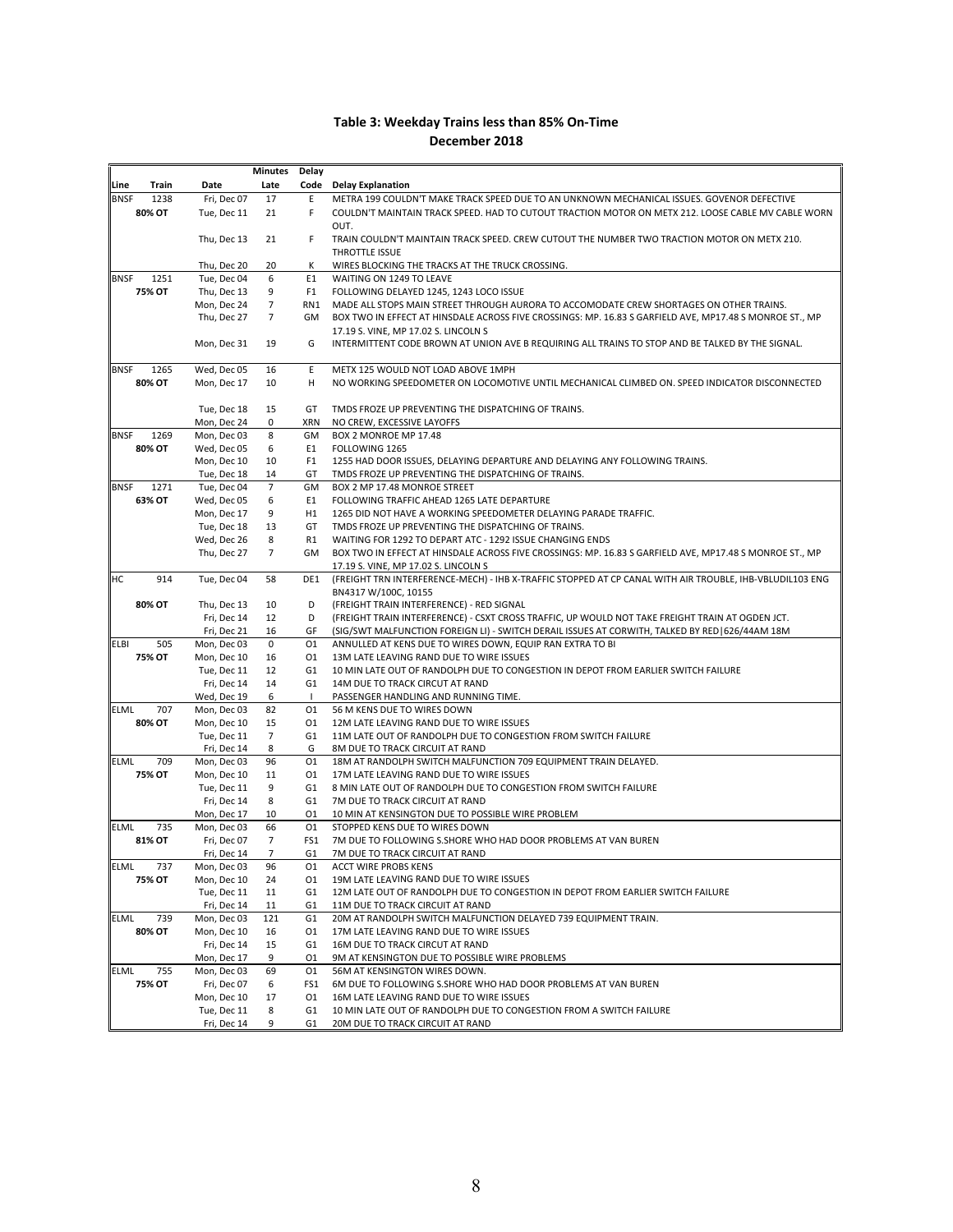|             |                       |                            | Minutes             | Delay                |                                                                                                                                                               |
|-------------|-----------------------|----------------------------|---------------------|----------------------|---------------------------------------------------------------------------------------------------------------------------------------------------------------|
| Line        | Train                 | Date                       | Late                | Code                 | <b>Delay Explanation</b>                                                                                                                                      |
| <b>ELML</b> | 757                   | Mon, Dec 03                | 89                  | 01                   | 76M AT KENSINGTON WIRES DOWN.                                                                                                                                 |
|             | <b>75% OT</b>         | Mon, Dec 10                | 19                  | 01                   | 19M LATE LEAVING RAND DUE TO WIRE ISSUES                                                                                                                      |
|             |                       | Tue, Dec 11                | $\overline{7}$      | G1                   | 9 MIN LATE OUT OF DEPOT TO EARLIER SWITCH FAILURE CAUSING CONGESTION                                                                                          |
|             |                       | Fri, Dec 14                | 10                  | G1                   | 21M DUE TO TRACK CIRCUIT AT RAND                                                                                                                              |
|             |                       | Mon, Dec 17                | 9                   | 0                    | STOPPED 9M DUE TO POSSIBLE WIRE PROBLEMS                                                                                                                      |
| ΜN          | 2125<br><b>70% OT</b> | Tue, Dec 04<br>Wed, Dec 05 | 23<br>6             | КP<br>D1             | 25" WAITING FOR CLEARANCE FROM LAW INFORMANT TO RELEASE MAIN TRACK (ACCIDENT NEAR TRACK).<br>16" DELAY WAITING FOR #2146 TO CLEAR THE J.                      |
|             |                       | Mon, Dec 10                | 10                  | G <sub>1</sub>       | 10" DELAY, WAITING ON #2146 TO CLEAR RONDOUT.                                                                                                                 |
|             |                       | Wed, Dec 12                | $\overline{7}$      | G                    | 9" STOP SIGNAL SIGNAL AND RESTRICTED SPEED MILWAUKEE AVE, RESTRICTED SPEED BUTTERFIELD ROAD.                                                                  |
|             |                       | Fri, Dec 21                | 14                  | G                    | 12" STOPPED AT RONDOUT: 3" RESTRICTED SPEED AT PRAIRIE CROSSING.                                                                                              |
|             |                       | Mon, Dec 24                | 9                   |                      | 4" SLOW PASSENGERS; 4" APPROACH SIGNALS AT MORTON GROVE & GOLF; 3" WAITING ON OTHER TRAINS.                                                                   |
| MN          | 2128                  | Wed, Dec 05                | 36                  | DE1                  | 53" FREIGHT INTERFERENCE CN X-ING (Q198 OVERHEATED AXEL 300+ BACK); EXPRESSED GLENVIEW TO WESTERN AVE.                                                        |
|             |                       |                            |                     |                      |                                                                                                                                                               |
|             | 75% OT                | Thu, Dec 20                | 8                   | G                    | 7" SIGNAL PROBLEMS, TRACK CIRCUIT 2MT BETWEEN RONDOUT @ LAKE FOREST, X/O 2MT-1MT RONDOUT-DEERFIELD;                                                           |
|             |                       |                            |                     |                      | 3" ADA LAKE COOK RD.                                                                                                                                          |
|             |                       | Mon, Dec 24                | 8                   |                      | GW1 5" DEPARTED FOX LAKE LATE DUE TO LATE ARRIVAL/TURN OF #2103; 9" GRAYSLAKE WAITING ON #2107.                                                               |
|             |                       | Thu, Dec 27                | 9                   | G                    | 9" DELAY, SIGNAL PROBLEMS A-20, SIGNAL DROPPED, TALKED BY, RESTRICTED SPEED TO NEXT SIGNAL; TWO ADA'S                                                         |
|             |                       | Fri, Dec 28                | 9                   | D                    | DEERFIELD-CUS.<br>8" STOP SIGNAL CN X-ING, S/B FREIGHT INTERFERENCE; 5" X/O 2MT-1MT MAYFAIR TO WESTERN, PASSENGERS ON THE                                     |
|             |                       |                            |                     |                      | WRONG SIDE.                                                                                                                                                   |
| ΜN          | 2155                  | Mon, Dec 03                | 59                  | E <sub>1</sub>       | 59" DELAY, LATE TURN FROM #2158 AND WAITED FOR A LATE #2160 TO CLEAR RONDOUT.                                                                                 |
|             | 80% OT                | Fri, Dec 07                | 19                  | <b>B1</b>            | 19" DELAY, LATE TURN FROM #2158.                                                                                                                              |
|             |                       | Wed, Dec 19                | $\overline{7}$      | Α                    | <b>MAYFAIR STOP</b>                                                                                                                                           |
|             |                       | Thu, Dec 27                | 14                  | GF1                  | 14" DELAY, LATE TURN FROM #2158.                                                                                                                              |
| MN          | 2158                  | Mon, Dec 03                | 38                  | E <sub>1</sub>       | 38" DELAY, DUE TO #2151'S MECHANICAL PROBLEM.                                                                                                                 |
|             | 80% OT                | Fri, Dec 07                | 23                  | <b>B1</b>            | 21" WAITING ON #2149 TO CLEAR.                                                                                                                                |
|             |                       | Thu, Dec 27                | 16                  | GF1                  | 20" HELD AT GRAYSLAKE WAITING FOR #2149 TO CLEAR (DUE TO SWITCH PROBLEM AT CN CROSSING).                                                                      |
|             |                       | Mon, Dec 31                | 17                  | J                    | 12" PROBLEM WITH PASSENGER, REMOVED BY CHICAGO PD @ GRAYLAND; 10" STOPPED @ CN XING, COULDNT GET                                                              |
| <b>NCS</b>  | 109                   |                            | 14                  | D                    | AHOLD OF CN DISPATCHER.                                                                                                                                       |
|             | 80% OT                | Fri, Dec 07<br>Mon, Dec 10 | 14                  | D                    | 10" FREIGHT TRAIN LOMOND; 10" CREW HAD TO HAND LINE ROUTE AND RESTRICTED SPEED.<br>10" FREIGHT TRAIN LOMOND; 10" HAD TO HAND LINE ROUTE AND RESTRICTED SPEED. |
|             |                       | Thu, Dec 13                | 19                  | D1                   | 23" TRAFTON AND LOMOND WAITING ON #118 AND A CN SOUTHBOUND FREIGHT.                                                                                           |
|             |                       | Wed, Dec 26                | 63                  | КP                   | 63" POLICE ACTIVITY NEAR VERNON HILLS.                                                                                                                        |
| NCS         | 114                   | Wed, Dec 05                | 22                  | D                    | 11" FREIGHT INTERFERENCE FOLLOWING S/B FREIGHT TO LAKE VILLA; 10" DEPARTING ANTIOCH, LATE TURN FROM                                                           |
|             |                       |                            |                     |                      | #103; 5" POLAR EXPRESS.                                                                                                                                       |
|             | 80% OT                | Fri, Dec 14                | $\overline{7}$      | cc                   | 10" TRACK CONSTRUCTION & MULTIPLE TEMPORARY SPEED RESTRICTIONS; POLAR EXPRESS GROUP MOVEMENT                                                                  |
|             |                       |                            |                     |                      |                                                                                                                                                               |
|             |                       | Wed, Dec 26                | 14                  | GT                   | 16" STOP SIGNAL DEVAL, UP COMPUTER CRASHED; 3" SLOW LOADING PASSSENGERS.                                                                                      |
|             |                       | Mon, Dec 31                | 85                  | K1                   | DEPARTED ANTIOCH LATE DUE TO LATE ARRIVAL/TURN OF #103; 9" STOP SIGNAL DEVAL.                                                                                 |
| <b>NCS</b>  | 117<br>81% OT         | Mon, Dec 10<br>Tue, Dec 18 | 6<br>9              | GM<br>D <sub>1</sub> | 6" DELAY, 529-A MP 50.8.<br>12" STOPPED AT RAM WAITING FOR #120.                                                                                              |
|             |                       | Wed, Dec 26                | 28                  | КP                   | 18" HELD AT PRAIRIE VIEW BY RTC DUE TO DEATH INVESTIGATION NEAR VERNON HILLS.                                                                                 |
| <b>NCS</b>  | 118                   | Tue, Dec 04                | 33                  | К                    | 33" DELAY, AUTOMOBILE BLOCKING THE TRACKS AT MP 29.9.                                                                                                         |
|             | 80% OT                | Thu, Dec 13                | 8                   | D                    | 4" LAKE VILLA NORTHBOUND CN FREIGHT; 4" ADA.                                                                                                                  |
|             |                       | Wed, Dec 26                | 44                  | КP                   | 30" STOPPED AT LEITHTON FOR POLICE ACTIVITY; 13" FUZEE RULE; 2" ADA ON, MUNDELEIN; 2" ADA OFF PROSPECT                                                        |
|             |                       |                            |                     |                      | <b>HEIGHTS.</b>                                                                                                                                               |
|             |                       | Thu, Dec 27                | 8                   | D                    | 4" STOPPED AT RAM FOR FREIGHT CROSS TRAFFIC; 3" RESPOT THE TRAIN AT PROSPECT HEIGHTS FOR PASSENGERS ON                                                        |
|             |                       |                            |                     |                      | THE WRONG SIDE; 2" ADA.                                                                                                                                       |
| <b>NCS</b>  | 119                   | Tue, Dec 04                | 20                  | K1                   | 20" DELAY, LATE TURN FROM #118.                                                                                                                               |
|             | 80% OT                | Tue, Dec 18<br>Fri, Dec 21 | $\overline{7}$<br>6 | D<br>GM              | 7" FREIGHT CROSS TRAFFIC AT LOMOND.<br>4" STOPPED TO COPY ITEM 2; 2" ITEM 2 AT THATCHER.                                                                      |
|             |                       | Wed, Dec 26                | 33                  | KP1                  | 33" LATE TURN FROM #118 POLICE ACTIVITY NEAR VERNON HILLS.                                                                                                    |
| RI          | 503                   | Mon, Dec 03                | 14                  | ZR1                  | (PTC HUMAN ERROR, ENGINEERING D) - LATE ARRIVAL FOR 606 DUE TO PTC ISSUES                                                                                     |
|             | 50% OT                | Tue, Dec 04                | 8                   | ΖG                   | (PTC MALFUNCTION LOCOMOTIVE) - PTC UNKNOWN SIGNAL AT MP 21.5 RAN RESTRICTED SPEED                                                                             |
|             |                       | Wed, Dec 05                | 9                   | ΖT                   | (PTC MALFUNCTION LOCOMOTIVE) - PTC FORCED RESTRICTED SPEED FOR WHEEL SLIP                                                                                     |
|             |                       | Thu, Dec 06                | 14                  | ΖG                   | MECHANICAL MALFUNCTION                                                                                                                                        |
|             |                       | Fri, Dec 07                | 11                  | ZG                   | PTC RESTRICTING SIGNAL.                                                                                                                                       |
|             |                       | Mon, Dec 10                | 26                  | ΖG                   | PTC B/O                                                                                                                                                       |
|             |                       | Tue, Dec 11                | 9                   | ZG                   | (PTC MALFUNCTION LOCOMOTIVE) - PTC DISENGAGED ENROUTE MULTIPLE TIMES                                                                                          |
|             |                       | Wed, Dec 19                | 22                  | ZG1                  | (PTC MALFUNCTION COACH) -                                                                                                                                     |
|             |                       | Thu, Dec 20<br>Thu, Dec 27 | 16<br>7             | GX<br>IW             | (GATECROSSING MALFUNCTION) - AT 95TH ST                                                                                                                       |
| UPN         | 336                   | Mon, Dec 10                | $\overline{7}$      | СC                   | (PSGR HANDLING) - (PSGR HANDLING, WEATHER)<br>WAITING FOR #321 TO CLEAR RP, SINGLE TRACKING.                                                                  |
|             | 75% OT                | Tue, Dec 11                | 12                  | $\mathbf{I}$         | PASSENGERS ON THE WRONG SIDE @ SEVERAL STATIONS DUE TO EARLIER SINGLE TRACK THAT WAS CANCELLED, PTC                                                           |
|             |                       |                            |                     |                      | WENT IN AND OUT TWICE EN ROUTE.                                                                                                                               |
|             |                       | Thu, Dec 13                | 11                  | F                    | STICKEY DOORS ON THE #8402 & THE #7810 CAUSING A DOOR LIGHT ISSUE EN ROUTE.                                                                                   |
|             |                       | Mon, Dec 17                | 12                  | CC                   | SINGLE TRACKING MP48.7-35.7 (DUMPING BALLAST) & ONE ADA LIFT.                                                                                                 |
|             |                       | Fri, Dec 28                | 24                  | H                    | TRAIN WOULDN'T LOAD FROM CAB CAR CREW SHOVED TO CHICAGO @ 30MPHFOUND 27 PT JUMPER MISSING ON                                                                  |
|             |                       |                            |                     |                      | COACH 7319 A-END CABLE WAS NOT CONNECTED.                                                                                                                     |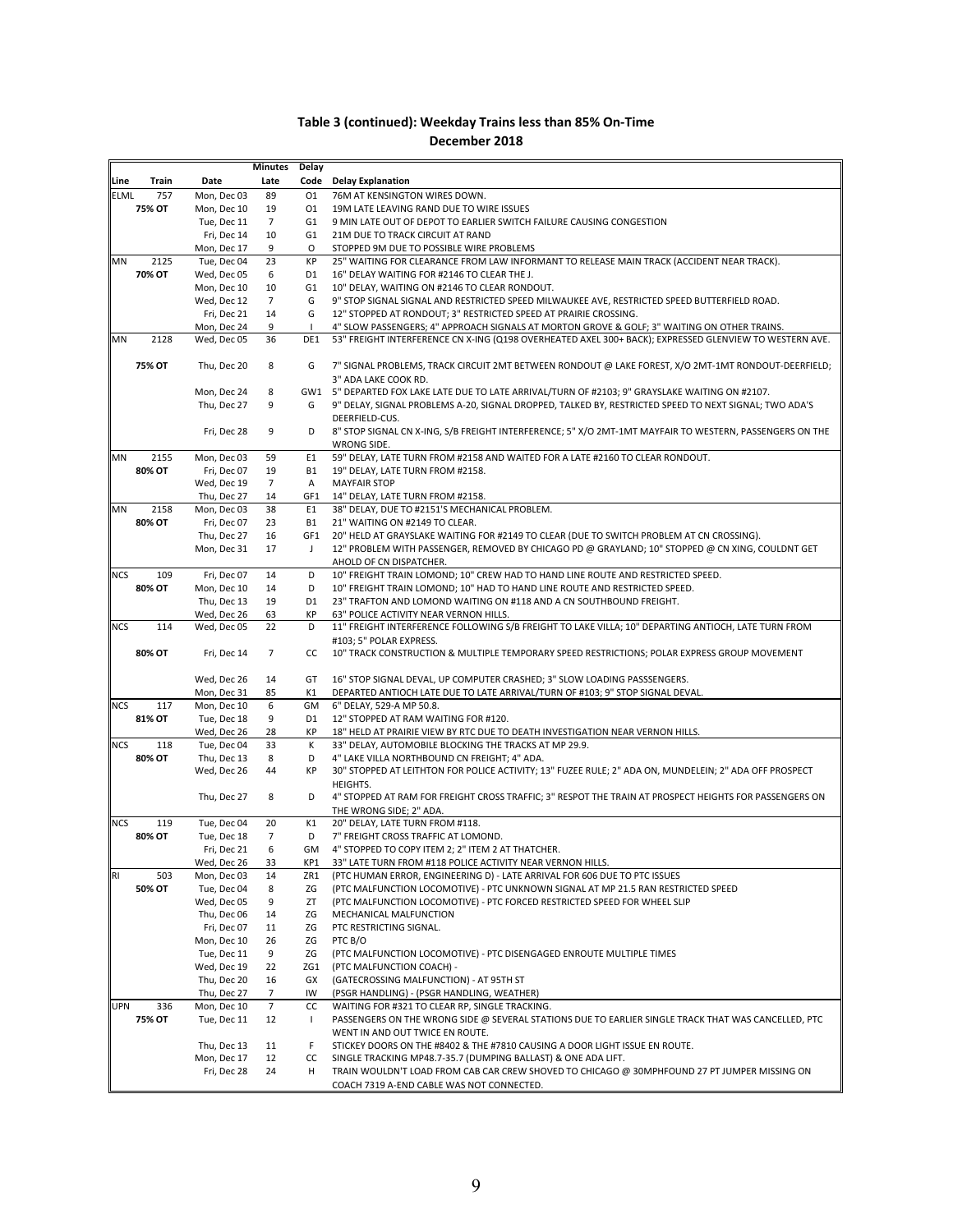|             |               |                            | Minutes        | Delay        |                                                                                                          |
|-------------|---------------|----------------------------|----------------|--------------|----------------------------------------------------------------------------------------------------------|
| Line        | Train         | Date                       | Late           | Code         | <b>Delay Explanation</b>                                                                                 |
| <b>UPN</b>  | 341           | Tue, Dec 18                | 20             | н            | ENGINE SHUT DOWN SEVERAL TIMES ENROUTE. OVER FILL OIL.                                                   |
|             | 81% OT        | Thu, Dec 20                | 109            | VE           | MECHANICAL ISSUES WITH METX163 @ BRAESIDE (#343 TIED ONTO EQUIPMENT-UNDER INVESTIGATION).                |
|             |               | Wed, Dec 26                | 13             | Ε            | DELAYED @ FORT SHERIDAN ON ACCT. OF CREW ALERTER ISSUES ON METX156 (CUT IT OUT).                         |
| <b>UPN</b>  | 343           | Thu, Dec 06                | $\overline{7}$ | E1           | LATE DEPARTURE FROM CPT, LATE ARRIVAL OF EQUIP. FROM CAL AVE COACH YARD, DUE TO #35 MECHANICAL ISSUES.   |
|             |               |                            |                |              |                                                                                                          |
|             | 75% OT        | Tue, Dec 18                | 18             | H1           | DELAYED FOLLOWING #341.                                                                                  |
|             |               | Thu, Dec 20                | 98             | VE1          | TIED ONTO #341 DUE TO MECHANICAL ISSUES & SHOVED TO KENOSHA.                                             |
|             |               | Wed, Dec 26                | 12             | E1           | DELAYED FOLLOWING #341 TO KENOSHA ON ACCT. OF MECHANICAL ISSUES.                                         |
| <b>UPN</b>  | 356           | Wed, Dec 12                | 6              | U            | TWO ADA LIFTS AND SLOW PASSENGER LOADING @ WAUKEGAN.                                                     |
|             | 80% OT        | Thu, Dec 20                | 20             | VE1          | DELAYED @ HIGHWOOD WAITING ON #349-#353 TO CLEAR TRK 2 @ HIGLAND PARK ON ACCT. OF MECHANICAL ISSUES      |
|             |               |                            | 0              |              | WITH #341.                                                                                               |
|             |               | Mon, Dec 24<br>Fri, Dec 28 | 18             | E1<br>ZT1    | ANNULLED DUE TO #335 ANNULLMENT AT MAIN ST.<br>LATE TURN OF EQUIPMENT FROM #335.                         |
| <b>UPNW</b> | 625           | Thu, Dec 06                | 11             | GW           | STOPPED BY THE HBD @ MP48.5 FOR DROGGING EQUIP. (CREW INSPECTEDEQUIP. & NOTHING WAS FOUND-PER            |
|             |               |                            |                |              | SIGNAL, FROST WAS ON THE CONTACT).                                                                       |
|             | 80% OT        | Fri, Dec 07                | 11             | Ε            | LOST HEAD END POWER TWICE WHILE OPERATING THE ADA LIFT 2 ADA LIFTS ENROUTE.                              |
|             |               | Tue, Dec 11                | 6              | $\mathbf{I}$ | SLOW PASSENGER UNLOADING @ DES PLAINES AND MOUNT PROSPECT.                                               |
|             |               | Wed, Dec 12                | 8              | JM           | MEDICAL EMERGENCY @ CLYBOURN, ELDERLY MAN HAD A SEIZURE ON THE TRAIN.                                    |
| <b>UPNW</b> | 658           | Mon, Dec 03                | 36             | K1           | DELAYED DUE TO CAR STUCK ON TRAKCS @ M35.14 WAITED FOR CAR REMOVAL & FOR TRACKS TO BE INSPECTED AND      |
|             |               |                            |                |              | RELEASED                                                                                                 |
|             | <b>75% OT</b> | Wed, Dec 05                | 7              | ZT           | PTC INITIALIZATION. FREEZING UP.                                                                         |
|             |               | Thu, Dec 06                | 16             | GW1          | LATE TURN OF #625 ON ACCT. OF STOPPED BY THE HBD FOR DRAGGING EQUIPMENT.                                 |
|             |               | Fri, Dec 07                | 25             | E1           | LATE TURN OF EQUIP FROM #625, SLOW & HEAVY LOADING @ PALATINE, ARLINGTON HEAIGHT SLOW UNLOADING @        |
|             |               |                            |                |              | EDISON PARK AND CLYBOURN.                                                                                |
|             |               | Mon, Dec 10                | 7              | ΖT           | PTC FAILURE. NAVIGATION FAULT                                                                            |
| UPW         | 21            | Tue, Dec 04                | 8              | U            | FOUR ADA LIFTS @ DELAYED OUT OF PTC (METX 153 PTC WOULD NOT INITIALIZE).                                 |
|             | 75% OT        | Wed, Dec 05                | 7              | U            | 2 ADA LIFTS, HEAVY PASSENGER LOADING AT MELROSE PARK.                                                    |
|             |               | Fri, Dec 07                | $\overline{7}$ | U            | 2 ADA LIFTS GLEN ELLYN AND WHEATON.                                                                      |
|             |               | Fri, Dec 14                | 6              | ΖT           | PTC ON THE METX 132 DISENGAGED AT BRIDGE A, CUT ITSELF OUT AND ENGINEER HAD TO RESET AT BRIDGE B         |
|             |               | Mon, Dec 17                | 9              | ΖT           | DELAYED ON ACCT. OF PTC ISSUES (PTC NEVER ENGAGED-MAPS & SPEED UNAVAILABLE, CUT PTC OUT AFTER NOBLE ST   |
| <b>UPW</b>  | 31            | Tue, Dec 04                | $\overline{7}$ | D            | & OPERATED IN ATC).<br>CAVWE0-04 AHEAD AT KEDZIE.                                                        |
|             | 80% OT        | Fri, Dec 07                | 17             | ZΗ           | HAD TO CUT OUT PTC ON THE METX 136 DUE TO A COMMUNICATION FAILURE.                                       |
|             |               | Thu, Dec 13                | 9              | D            | FOLLOWING THE IG2LB012TH TURNER TO PECK.                                                                 |
|             |               | Fri, Dec 14                | 10             | D            | M31-14TH FOLLOWING THE MELPRJ-14TH KEDZIE TO 25TH AVE.                                                   |
| UPW         | 33            | Tue, Dec 04                | 12             | cc           | PTC PENALTY AT MELROSE PARK DUE TO FORM B AHEAD, 10MPH MP19.42-19.44.                                    |
|             | 75% OT        | Thu, Dec 06                | 6              | D            | STOPPED @ PROVO FOR IG4G1R-06.                                                                           |
|             |               | Mon, Dec 10                | 23             | cc           | SLOW GETTING THROUGH FORM B MP 21-22.25 (8"), ALSO STOPPED AT MP21.5 TO DO A SOFT CUTOUT OF THE PTC      |
|             |               |                            |                |              | $(8")$ .                                                                                                 |
|             |               | Thu, Dec 13                | 11             | D            | STOPPED AT BERKELEY 12" FREIGHT TRAIN INTERFERENCE (UP4224 LIGHT POWER).                                 |
|             |               | Mon, Dec 17                | 10             | ΖG           | PTC ISSUES @ PECK (NO COM ERROR-TOOK AIR & WOULDN'T LET ENGINE RECOVER-METX 138 CUT IT OUT & OPERATED    |
|             |               |                            |                |              | ON ATC).                                                                                                 |
| UPW         | 34            | Mon, Dec 03                | 8              | U1           | DELAYED OUT OF ELMHURST, WAITING ON #32 TO CLEAR DUE TO 3 ADA LIFTS.                                     |
|             | 65% OT        | Fri, Dec 07                | 8              | DE1          | DEPARTED PARK 4" LATE DUE TO TRAINS CLEARING AHEAD.                                                      |
|             |               | Wed. Dec 12                | 13             | ZT1          | DEPARTED ELMHURST 6" LATE DUE TO #32 CLEARING, HEAVY PASSENGER LOADING AT MAYWOOD-CPT.                   |
|             |               | Thu, Dec 13                | 13             | R1           | DELAYED ELMHURST 10" LATE, WAITING FOR #32 TO CLEAR, HEAVY PASSENGER LOADING AT RIVER FOREST & OAK       |
|             |               |                            |                |              | PARK. ENG. HAD TO THROW IN EMERGENCY                                                                     |
|             |               | Fri, Dec 14                | 14             | D1           | DEPARTED ELMHURST 10" LATE DUE TO LATE TURN OF CREW AND EQUIPMENT OFF M19                                |
|             |               | Mon, Dec 17                | 9              | ZT           | DELAYED OUT OF ELMHURST ONN ACCT. OF PTC ISSUES (DIDN'T INITIALIZE CORRECTLY, HAD TO RE-ENTER ALL INFO). |
|             |               | Thu, Dec 27                | 10             | ΖT           | DELAYED 10" LEAVING ELMHURST, PTC SLOW TO INITIALIZE.                                                    |
| <b>UPW</b>  | 35            | Tue, Dec 04                | 17             | Κ            | FOLLOWED ZG1BR FROM RIVER FOREST-PARK, ZG1BR STOPPED DUE TO A BRIDGE STRIKE AT MP8.12 CAUSING #35 TO     |
|             |               |                            |                |              | BE LATE.                                                                                                 |
|             | 70% OT        | Thu, Dec 06                | 0              | XE           | ANNULLED ON ACCT. OF LOADING ISSUES @ RIVER FOREST AXLE DRIVE DETECTED GIVING INACCURATE SPEED           |
|             |               | Fri, Dec 07                | 24             | ΖT           | PTC FAILURE AT KEDZIE AND FREIGHT INTERFERENCE AT PARK.                                                  |
|             |               | Wed, Dec 19                | 13             | ΖT           | PTC ISSUES @ MELROSE PARK.                                                                               |
|             |               | Wed, Dec 26                | 6              | C            | FLAGGED @ CN @ WEST CHICAGO DUE TO A BROKEN RAIL @ CORNER OF CN DIAMOND.                                 |
|             |               | Mon, Dec 31                | 24             | Ε            | DEPARTED CPT 25" LATE ON ACCT. OF LATE ENGIN SWAP, AND ENGINEER STILL WAITED FOR PTC TO INITIALIZE.      |
| UPW         | 41            | Thu, Dec 06                | 10             | D            | FREIGHT INTERFERENCE @ PROVO (MELNP) & WAITED ON EASTBOUND METRA @ CPY038.                               |
|             | 80% OT        | Fri, Dec 07                | 20             | E            | GROUND RELAY ISSUES HAD TO CUT OUT THE #1 & #3 TRACTION MOTOR ALSO NO DYNAMIC BRAKS & HEAVY AND          |
|             |               |                            |                |              | SLOW PASSENGER UNLOADING @ GENEVA.                                                                       |
|             |               | Wed, Dec 12                | 13             | ΖT           | PTC DUMPED THE AIR DEPARTING LAKE ST PLANT (OPERATED WITH ATC) & MADE A DOUBLE SPOT @ LOMBARD,           |
|             |               |                            |                |              | ACNNP-12 @ CN ENTERING W. CHICAGO YARD.                                                                  |
|             |               | Thu, Dec 20                | 18             | F            | DELAYED OUT OF CPT, STUCK LOADING DOOR #6137 & DELAYED @ WEST CHICAGO 10", VEHICLE ON THE TRACKS @       |
|             |               |                            |                |              | MP30.29.                                                                                                 |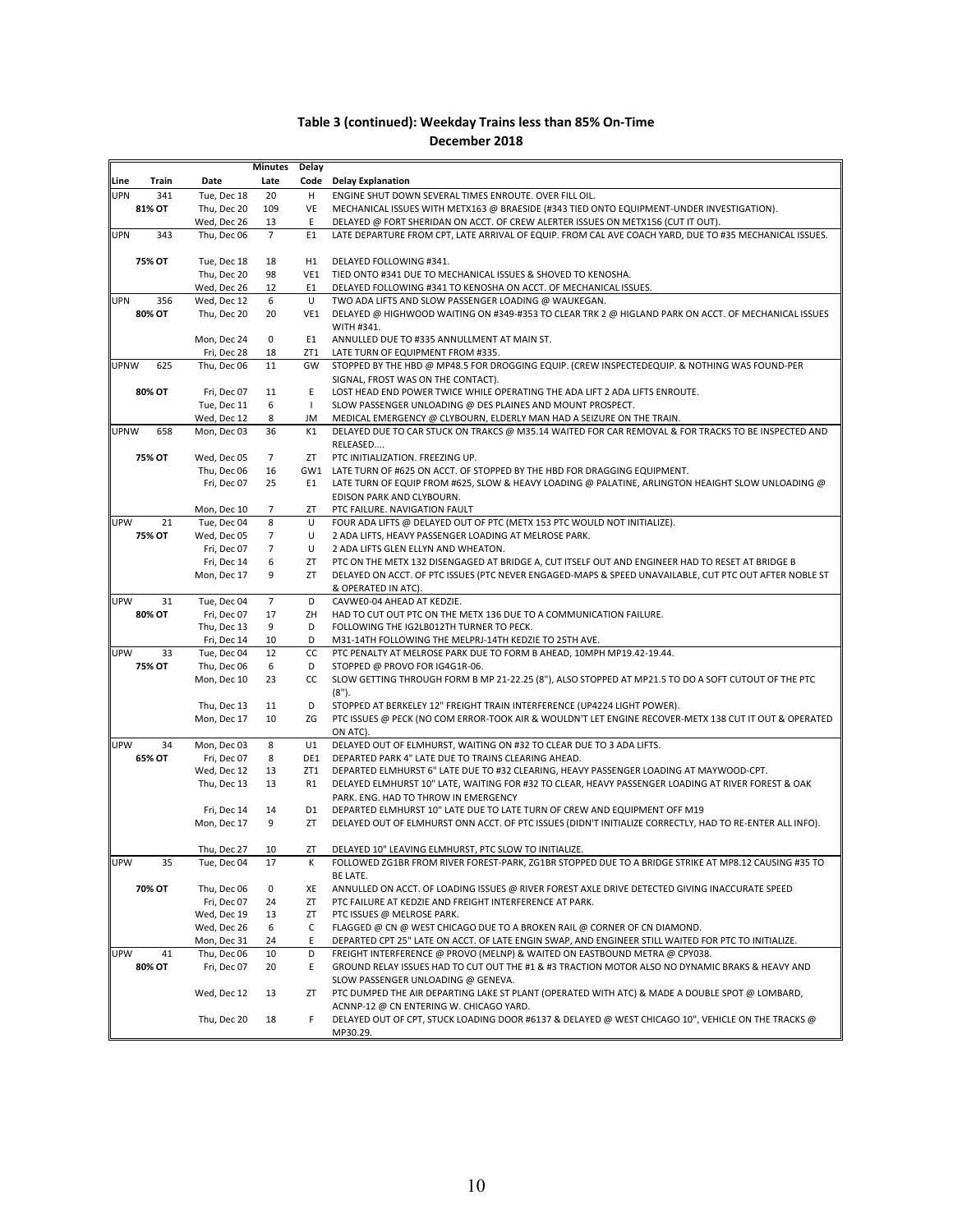|      |               |             | <b>Minutes</b> | Delay           |                                                                                                                                  |
|------|---------------|-------------|----------------|-----------------|----------------------------------------------------------------------------------------------------------------------------------|
| Line | Train         | Date        | Late           |                 | Code Delay Explanation                                                                                                           |
| UPW  | 42            | Tue, Dec 04 | 15             | U1              | LATE TURN OFF #21 ON ACCT. OF FOUR ADA LIFTS.                                                                                    |
|      | 60% OT        | Wed, Dec 05 | 10             | U1              | DEPARTED ELBURN 7" LATE, LATE TURN OF CREW & EQUIP. OFF #21, SLOW PASSENGER LOADING EN ROUTE.                                    |
|      |               | Thu, Dec 06 | 10             | ZT              | 5" LATE DEPARTURE FROM ELBURN FOR PTC. STOPPED @ PECK WAITING FOR MBUSA-05 TO CLEAR TRK #2 & HEAVY                               |
|      |               |             |                |                 | PASSENGER LOADING ENROUTE.RELOAD FILES                                                                                           |
|      |               | Mon, Dec 10 | 8              | $\mathbf{I}$    | XH @ MP15.67; SLOW PASSENGER LOADING EN ROUTE, & RESTRICTED SIGNAL @ KEDZIE (OPERATED THROUGH SHORT                              |
|      |               |             |                |                 | CROSSOVERS).                                                                                                                     |
|      |               | Tue, Dec 11 | 9              | U               | SLOW LOADING AN ADA LIFT & PTC ISSUES @ PROVO (PTC DROP TRICE & RECOVERED BOTH TIMES).                                           |
|      |               | Wed, Dec 12 | 15             | D               | STOPPED AT 25TH FOR LNSPRJ-12TH AHEAD GOING INTO YARD.                                                                           |
|      |               | Fri, Dec 14 | 9              |                 | ZT1 DEPARTED ELBURN 3" LATE DUE TO LATE TURN OF CREW AND EQUIPMENT OFF M21, SLOW MOVING ADA PASSENGER                            |
|      |               |             |                |                 | AT WHEATON                                                                                                                       |
|      |               | Mon, Dec 17 | 10             | ZT1             | LATE TURN OFF #21, PTC ISSUES & TWO ADA LIFTS.                                                                                   |
| UPW  | 44            | Wed, Dec 05 | 21             | D1              | DEPARTED ELBURN 11" LATE, LATE TURN OFF #25 OF CREW & EQUIP., SLOW PASSENGER LOADING EN ROUTE.                                   |
|      | 50% OT        | Thu, Dec 06 | 9              | $\perp$         | 4" LATE DEPARTURE FROM ELBURN, HEAVY PASSENGER LOADING @ WINFIELD, RAN SOUTHSIDE 25TH-KEDZIE-<br>CROSSOVER @ Y903.               |
|      |               | Fri, Dec 07 | 29             | ΖT              | DEPARTED ELBURN 9" LATE, LATE TURN OF CREW & EQUIP OFF #25, SLOW ORDER 10MPH MP20.4-20.5, PTC FAILURE @                          |
|      |               |             |                |                 | 25TH AVE.                                                                                                                        |
|      |               | Tue, Dec 11 | 8              | CC              | TWO FORM B'S 40MPH @ MP 10.17, FREIGHT TRAIN INTERFERENCE @ 25TH AVE & DOOR LIGHT ISSUES @ KEDZIE.                               |
|      |               | Tue, Dec 18 | 17             | U               | FOUR ADA LIFTS, RESTRICTED SPEED KILBOURN-KEDZIE, (FREIGHT TRAINS ON TRK 1 IOJPRJ & ZSKG2P @ VALE) & LATE<br>TURN FROM #25.      |
|      |               | Wed, Dec 19 | 9              | J               | EJECTED A PASSENGER @ WEST CHICAGO & HEAVY/SLOW PASSENGER LOADING.                                                               |
|      |               | Fri, Dec 21 | 10             | $\mathbf{I}$    | HEAVY PASSENGER LOADING (STROLLERS, BAGS, KIDS).                                                                                 |
|      |               | Mon, Dec 24 | 13             | D               | CN FREIGHT TRAIN INTERFERENCE; 10MPH @ MP30.3 MTRK1, PTC FAILED CUT OUT & RAN IN ATC 5" & HEAVY                                  |
|      |               |             |                |                 | PASSENGER LOADING @ GLEN ELLYN.                                                                                                  |
|      |               | Fri, Dec 28 | 13             | ZG1             | DEPARTED ELBURN 8" LATE DUE TO LATE ARRIVAL OF #25 AND SLOW LOADING PASSENGERS ENROUTE.                                          |
|      |               | Mon, Dec 31 | 10             | ΖT              | CUT OUT PTC ACCOUNT ENFORCEMENT EN ROUTE. WOULD NOT INITIALIZE                                                                   |
| UPW  | 48            | Tue, Dec 04 | 22             | GF              | DEPARTED ELBURN 15" LATE, LATE TURN OF #29, 2 ADA LIFTS ENROUTE, 10MPH @ MP 19.22-19.44, COPIED SPEED                            |
|      |               |             |                |                 | RESTRICTION, BRIDGE STRIKE.                                                                                                      |
|      | 75% OT        | Thu, Dec 06 | 14             | D <sub>1</sub>  | DELAYED @ PARK WAITING ON #33 TO CLEAR.                                                                                          |
|      |               | Wed, Dec 12 | 9              | D               | STOPPED @ PARK FROM 13:06-13:18 WAITING ON #33 TO CLEAR PARK, DUE TO (IGSAH4) ON TRACK 3.                                        |
|      |               | Thu, Dec 13 | 15             | D <sub>1</sub>  | DELAYED @ PARK WAITING ON #33 TO CLEAR, ON ACCT. OF FREIGHT INTERFERENCE, SLOW PASSENGER LOADING EN                              |
|      |               |             |                |                 | ROUTE, & 1 ADA LIFT.                                                                                                             |
|      |               | Wed, Dec 26 | 14             | C               | FLAGGED @ CN @ WEST CHICAGO DUE TO A BROKEN RAIL @ CORNER OF CN DIAMOND.                                                         |
| UPW  | 49            | Mon, Dec 03 | 11             | R               | DELAYED ON ACCT. OF ENGINEER OVER SHOT GLEN ELLYEN PLATFORM AND HAD TO MAKE A REVERSE MOVE.                                      |
|      | 75% OT        | Fri, Dec 07 | 30             | D <sub>1</sub>  | HELD @ COLLEGE WAITED FOR #45 TO BE RELEASED DUE TO FREIGHT TRAFFIC AHEAD.                                                       |
|      |               | Mon, Dec 10 | 10             | ZT1             | DELAYED FOLLOWING TRAINS AHEAD.                                                                                                  |
|      |               | Mon, Dec 17 | 22             | ZT1             | DELAYED FOLLOWING #47 AHEAD.                                                                                                     |
| UPW  | 50            | Tue, Dec 04 | 8              | D               | WAITED AT TURN FOR #33 TO CLEAR T3, APRBE ON T1 GOING WEST.                                                                      |
|      | 60% OT        | Thu, Dec 06 | 20             | E1              | DELAYED @ 25TH AVE, #35 MECHANICAL ISSUES @ RIVER FOREST.                                                                        |
|      |               | Fri, Dec 07 | 19             | ZH1             | LATE ARRIVAL OF #31 AT ELBURN AND WAIT FOR FREIGHT TRAFFIC TO CLEAR AT PARK.                                                     |
|      |               | Mon, Dec 10 | 10             | $\mathbf{I}$    | RAN T2 VILLA PARK AND ELMHURST, ALL PASSENGERS ON WRONG SIDE AT BOTH LOCATIONS, NO SIGNAL @ WESTERN.                             |
|      |               | Wed, Dec 12 | 6              | U               | TWO ADA LIFTS; HAD TO CUT IN ATC & MEET #35 @ CPY015.                                                                            |
|      |               | Fri, Dec 14 | 8              | D <sub>1</sub>  | LATE ARRIVAL OF M31 AT ELBURN                                                                                                    |
|      |               | Wed, Dec 19 | 8              | ZT              | PTC ISSUES BEFORE WHEATON, MP28 & RIVER FOREST (PTC DUMPED THE AIR) & 2 ADA LIFTS.                                               |
|      |               | Wed, Dec 26 | 7              | C               | FLAGGED @ CN @ WEST CHICAGO DUE TO A BROKEN RAIL @ CORNER OF CN DIAMOND.                                                         |
| UPW  | 52            | Tue, Dec 04 | 8              | CC <sub>1</sub> | DEPARTED ELBURN 10" LATE ON ACCT. OF LATE ARRIVAL OF #33.                                                                        |
|      | <b>75% OT</b> | Fri, Dec 07 | 36             | D               | TRAIN CONTROL FOLLOWING ZBRG1 FROM TURNER, SLOW PASSENGER ON WRONG SIDE FROM COLLEGE TO                                          |
|      |               |             |                |                 | ELMHURST BRKEN RAIL MP24.6 ON TRK #1.                                                                                            |
|      |               | Mon, Dec 10 | 10             | CC1             | DEPARTED ELBURN 16" LATE ON ACCOUNT OF LATE TURN OF #33.                                                                         |
|      |               | Thu, Dec 13 | 12             | D1              | LATE TURN OFF #33 & CN FREIGHT TRAIN INTERFERENCE (CN DIDN'T ANSWER PHONE TO GET FREIGHT TRAIN SYMBOL).                          |
|      |               | Thu, Dec 27 | 15             | J               | DELAYED @ BERKELEY FOR PD TO REMOVE AN IRATE MALE PASSENGER FROM TRAIN; WAITED FOR #35 TO CLEAR<br>TURNER; SLOW LOADING @ LAFOX. |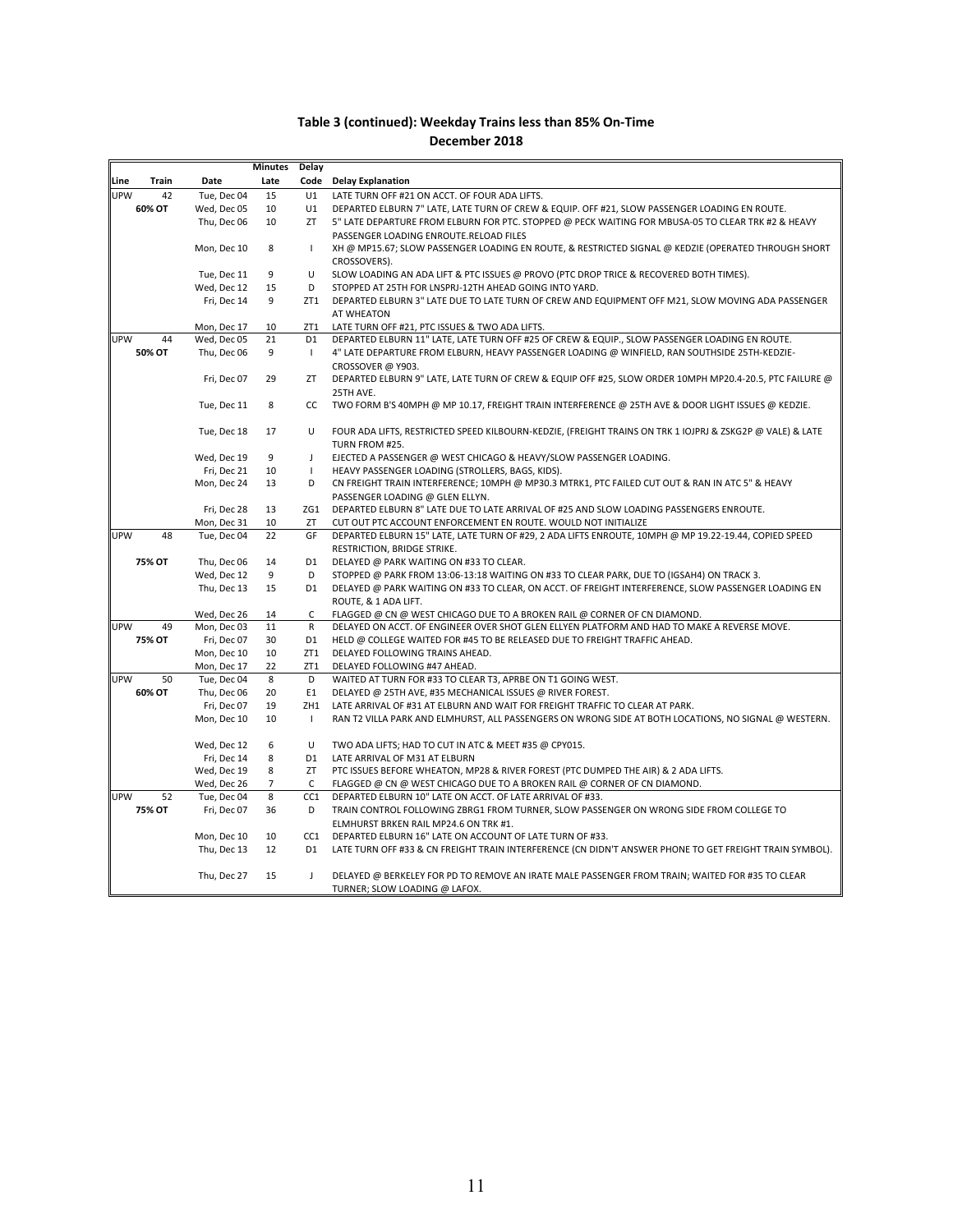|            |        |             | <b>Minutes</b>  | Delay          |                                                                                                         |
|------------|--------|-------------|-----------------|----------------|---------------------------------------------------------------------------------------------------------|
| Line       | Train  | Date        | Late            |                | Code Delay Explanation                                                                                  |
| <b>UPW</b> | 54     | Tue, Dec 04 | 22              | K1             | DEPARTED ELBURN 22" LATE, LATE ARRIVAL OF #35 AND PTC FAILED TO INITIATE ON CAB CAR 8444.               |
|            | 40% OT | Wed, Dec 05 | 25              | D              | DEPARTED ELBURN 3" LATE, LATE ARRIVAL OF #35; STOPPED BEHIND IG2G2 @ W. CHICAGO 19"; RAN CENTER TRACK @ |
|            |        |             |                 |                | VILLA PARK & ELMHURST 4".                                                                               |
|            |        | Thu, Dec 06 | $\mathsf 0$     | E1             | ANNULLED ON ACCT. OF #35 MECHANICAL ISSUES @ RIVER FOREST.                                              |
|            |        | Fri, Dec 07 | 42              | ZT1            | LATE TURN OFF #35 ALSO SLOW PASSENGER LOADING @ COLLEGE & GLEN ELLYN AND HEAVY PASSENGER LOADING @      |
|            |        |             |                 |                | UNIVERSITY-PARK.                                                                                        |
|            |        | Tue, Dec 11 | 12              | $\mathbf{I}$   | DEPARTED ELBURN 5" LATE DUE TO SLOW INITIALIZING PTC, ADA LIFT AT WHEATON, PASSENGERS ON WRONG SIDE @   |
|            |        |             |                 |                | RIVER FOREST & OAK PARK.                                                                                |
|            |        | Wed, Dec 12 | $\overline{7}$  | ZT             | LATE DEPARTING ELBURN, SETTING UP PTC.                                                                  |
|            |        | Thu, Dec 13 | 14              | D              | FREIGHT TRAIN INTERFERENCE OAK PARK-KEDZIE (ZSCG1).                                                     |
|            |        | Tue, Dec 18 | 8               | ZT             | PTC INITIALIZATION ALSO RAN @ RESTRITED SPEED DUE TO PTC THROUGH ELBURN YARD LIMITS.                    |
|            |        | Wed, Dec 19 | 17              | ZT1            | LATE TURN OFF #35, PTC ISSUES, FREIGHT TRAIN INTERFERENCE ZSCG1, & 2 ADA LIFTS.                         |
|            |        | Wed, Dec 26 | $7^{\circ}$     | C1             | LATE TURN OFF #35 ON ACCT. OF A BROKEN RAIL @ CORNER OF CN DIAMOND.                                     |
|            |        | Thu, Dec 27 | $7\overline{ }$ | U              | THREE ADA LIFTS.                                                                                        |
|            |        | Mon, Dec 31 | 32              | E1             | DEPARTED ELBURN 35" LATE ON ACCT. OF LATE ARRIVAL OF #35, ALSO ENGINEER WAITED FOR PTC TO INITIALIZE.   |
|            |        |             |                 |                |                                                                                                         |
| <b>UPW</b> | 55     | Mon, Dec 03 | 8               | U              | 2 ADA LIFTS @ WHEATON ALSO DEPARTURE TIME ADA LIFT @ CPT.                                               |
|            | 63% OT | Thu, Dec 06 | 8               | U              | 2 ADA LIFTS, LATE DEPARTURE FROM CPT, X-TRAFFIC @ LAKE STREET PLANT, & COACH CAR #7224 STUCK LOADING    |
|            |        |             |                 |                | DOOR.                                                                                                   |
|            |        | Fri, Dec 07 | 30              | D1             | DELAYE FOLLOWING TRAINS AHEAD BEHIND #45.                                                               |
|            |        | Mon, Dec 10 | $7\overline{ }$ | ZT1            | DELAYED FOLLOWING TRAINS AHEAD.                                                                         |
|            |        | Mon, Dec 17 | 17              | ZT1            | DELAYED FOLLOWING TRAINS AHEAD ALSO HAD 4 ADA LIFTS AND XH @ 24.85.                                     |
|            |        | Thu, Dec 20 | 8               | F <sub>1</sub> | DELAYDE ON ACCT. OF FOLLOWING TRAINS AHEAD @ TWO ADA LIFTS.                                             |
| <b>UPW</b> | 56     | Tue, Dec 04 | 10              | D              | DELAYED WAITING FOR LPJ04 TO CLEAR.                                                                     |
|            | 80% OT | Thu, Dec 06 | 43              | E1             | LATE TURN OFF #37 ON ACCT. OF #35 MECHANICAL ISSUES @ RIVER FOREST.                                     |
|            |        | Wed, Dec 12 | 15              | D              | DELAYED @ CN @ W. CHICAGO, FREIGHT TRAIN INTERFERENCE (ACNNP-12) & HELD @ COLLEGE AVE FOR #41 TO        |
|            |        |             |                 |                | CLEAR.                                                                                                  |
|            |        | Fri, Dec 14 | 8               | T              | DELAYED PASSENGER LOADING @ VILLA PARK AND ELMHURST RAN TRK2 LOADED PASSENGER @ THE CROSSINGS ON        |
|            |        |             |                 |                | THE CAB CAR                                                                                             |
| <b>UPW</b> | 63     | Mon, Dec 03 | 14              | ZR             | DELAYED @ OAK PARK HAD TO CUT OUT PTC ON METX; DEPARTED CPT 7" DUE TO #629 EQUIP #7840 HAD BAD 27       |
|            |        |             |                 |                | POINT JUMPER CABLE                                                                                      |
|            | 80% OT | Thu, Dec 06 | 9               | E1             | LATE ARRIVAL OF #56 EQUIP. ON ACCT. OF LATE TURN OFF #37, WHICHWAS DELAYED @ WESTERN DUE TO #35 MECH.   |
|            |        |             |                 |                | ISSUES @ RIVER FOREST.                                                                                  |
|            |        | Fri, Dec 07 | 17              | J              | WAITED FOR POLICE TO REMOVE UNRULY FEMALE PASSENGER ALSO WAITED FOR 39336-07 TO CLEAR CN                |
|            |        |             |                 |                | WASHINGTON ST INTERLOACKING.                                                                            |
|            |        | Mon, Dec 17 | 19              | JM             | WAITED @ LOMBARD FOR AN AMBULANCE TO ASSIST A MALE PASSENGER THAT PASSED OUT.                           |

Data is final (01/28/19) version from TOPS.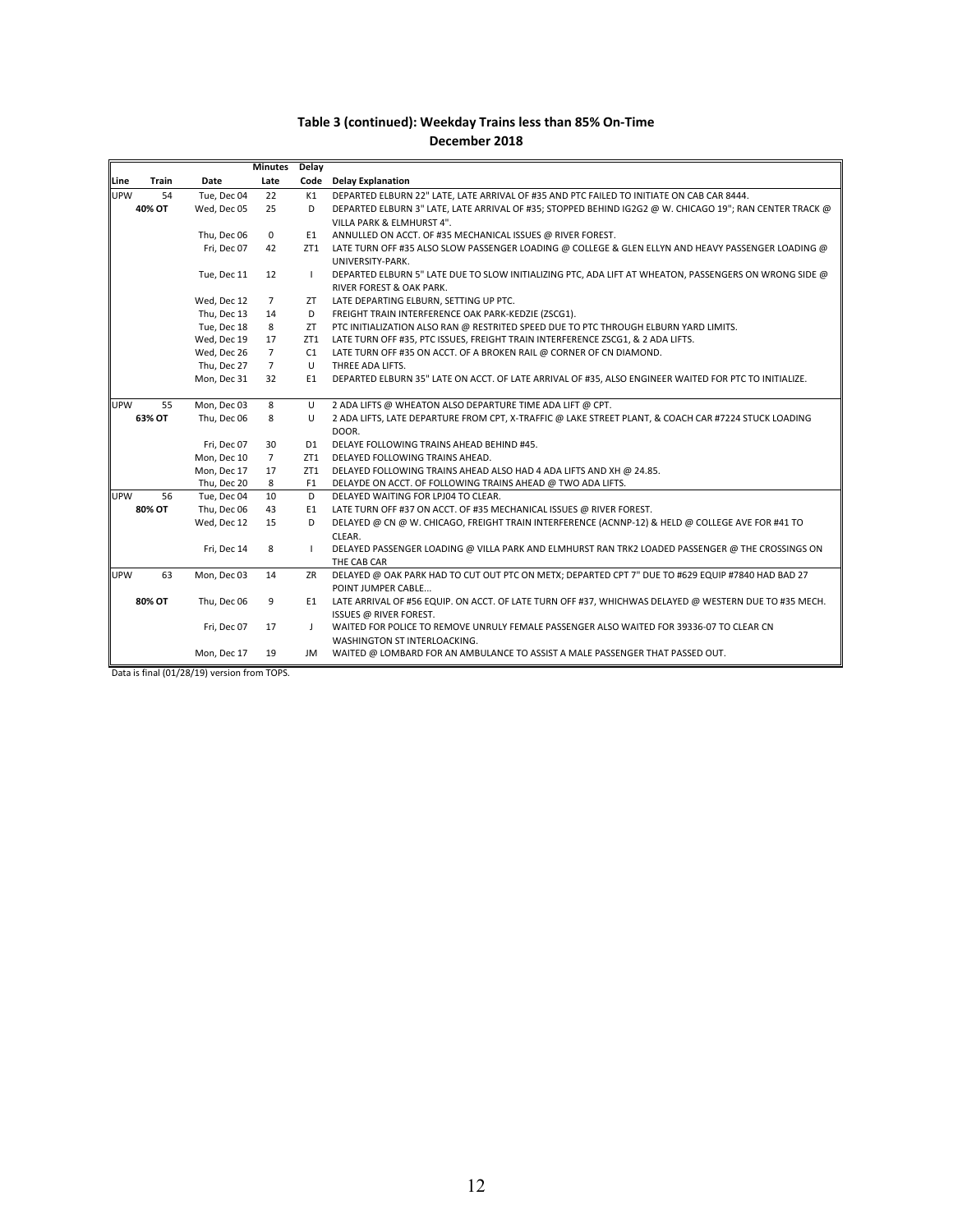#### **Table 4: Delay Codes by Cause Category & Carrier**

|                 |                |                                                       | <b>METRA/PSA</b>                             |              |                |            | METRA/PSA (continued)                                |           |                |            | <b>Foreign Carrier</b>                         |
|-----------------|----------------|-------------------------------------------------------|----------------------------------------------|--------------|----------------|------------|------------------------------------------------------|-----------|----------------|------------|------------------------------------------------|
| <b>Category</b> |                |                                                       |                                              | Category     |                |            |                                                      | Category  |                |            |                                                |
| Codes           |                |                                                       |                                              | Codes        |                |            |                                                      | Codes     |                |            |                                                |
|                 | Pri. Sec.      | Ann.                                                  | Definition                                   |              | Pri. Sec.      | Ann.       | Definition                                           |           | Pri. Sec.      | Ann.       | <b>Definition</b>                              |
|                 |                |                                                       | Passenger Train Interference                 | 13           |                |            | <b>Human Error</b>                                   |           |                |            | Passenger Train Interference                   |
| A               | A1             | XA                                                    | Passenger Train Interference                 | B            | <b>B1</b>      | XB         | Human Error, Eng. Dept.                              | AM        |                | AM1 XAM    | <b>Amtrak Caused Delay</b>                     |
|                 | AA AA1         | XAA                                                   | Rule 9.9 Delayed in Block/Rule 6.30          | Н            | H1             | XH         | Human Error, Mechanical Department                   | AS        | AS1            | XAS        | NICTD Train Interference                       |
| AD              | AD1            | XAD                                                   | Non-Revenue Passenger Train Interference     | R            | R1             | XR         | Human Error, Transportation                          | 2&3       |                |            | Freight Interference - Peak & Off-Peak         |
|                 |                |                                                       | Accident                                     | <b>RD</b>    | RD1            | <b>XRD</b> | Human Error, Metra Dispatcher                        | D         | D <sub>1</sub> | XD         | Freight Train Interference                     |
| М               | M1             | XM                                                    | Right of Way Accident/Misc.                  | <b>RL</b>    | RL1            | <b>XRL</b> | Human Error, Job Action/Employee No Show (CMS Error) | DD        | DD1            | XDD        | Freight Dispatcher/Opr/Freight Train Error     |
| YC              | YC1            | XYC                                                   | Derailment - Engineering                     | <b>RN</b>    | RN1            | <b>XRN</b> | Human Error, Job Action/Employee No Show (Non-CMS)   | DE        | DE1            | XDE        | Freight Mechanical Malfunction                 |
| YE              | YE1            | XYE                                                   | Derailment - Mechanical                      | <b>RO</b>    | RO1            | <b>XRO</b> | Human Error, Tower Operator                          | <b>DR</b> | DR1            | XDR        | Freight-Human Error                            |
|                 | YM YM1         | XYM                                                   | Derailment - Accident                        | <b>RZ</b>    | RZ1            | <b>XRZ</b> | ETMS Train Crew Error [obsolete 2015]                | ZD        | ZD1            | <b>XZD</b> | PTC Freight Train (On-Board)                   |
|                 |                |                                                       | <b>Passenger Loading</b>                     | YB           | YB1            | <b>XYB</b> | Derailment - Human Error, Engineering                |           |                |            | Accident                                       |
|                 | 11             | XI                                                    | Passenger Handling, Running Time             | YH           | YH1            | XYH        | Derailment - Human Error, Mechanical                 | <b>DM</b> |                | DM1 XDM    | Freight-Accident/Incident                      |
| IB              | IB1            | XIB                                                   | Passenger Handling, Bicycle                  | YR           | YR1            | <b>XYR</b> | Derailment - Human Error, Transportation             | YF        | YF1            | XYF        | Derailment - Accident, Foreign Line            |
|                 |                |                                                       | <b>Lift Deployment</b>                       | ZB           | ZB1            | <b>XZB</b> | PTC Human Error, Engineering Dept.                   |           |                |            | <b>Signal/Switch Failure</b>                   |
| U               | U1             | XU                                                    | Accessibility Related (ADA)                  | ZH           | ZH1            | <b>XZH</b> | PTC Human Error, Mechanical                          | GA        | GA1            | XGA        | Signal/Switch Failure Amtrak (Signal Dept.)    |
|                 | UF UF1         | <b>XUF</b>                                            | ADA Lift Failure                             | ZΡ           | ZP1            | <b>XZP</b> | PTC Dispatcher                                       | GF        | GF1            | XGF        | Signal/Switch Foreign Line                     |
|                 |                |                                                       | <b>Obstruction/Debris</b>                    | ZR           | ZR1            | <b>XZR</b> | PTC Human Error, Transportation                      | ZN        | ZN1            | XZN        | PTC Foreign Line (Non-Train)                   |
| К               | K1             | XK                                                    | <b>Obstruction On Tracks</b>                 | 14           |                |            | Sick, Injured, Unruly Passenger                      |           |                |            | <b>Track Work</b>                              |
| KD              | KD1            | XKD                                                   | <b>Train Struck Debris</b>                   | $\perp$      | J1             | XJ         | Passenger Problems/Removal                           | CA        | CA1            | XCA        | <b>Amtrak Engineering</b>                      |
| КP              | KP1            | XKP                                                   | Suspicious Package(s)/Person(s)/Activity     | JM<br>15     | JM1            | XJM        | Passenger Medical Emergency                          | 11        |                |            | <b>Non-Locomotive Equipment Failure</b>        |
|                 |                |                                                       | <b>Signal/Switch Failure</b>                 |              |                |            | Weather                                              | FS        | FS1            | <b>XFS</b> | NICTD MU Malfunction                           |
|                 |                | CM CM1 XCM                                            | Switch Malfunction (Track Dept.)             |              | AW AW1         | XAW        | Pass. Train Interference, Weather                    | ZS        | ZS1            | <b>XZS</b> | PTC NICTD MU Train (On-Board)                  |
| G               | G <sub>1</sub> | XG                                                    | Signal/Switch Malfunction (Signal Dept.)     | <b>CW</b>    | CW1 XCW        |            | M of W Work, Weather                                 | 12        |                |            | <b>Locomotive Failure</b>                      |
|                 |                | GM GM1 XGM                                            | <b>Gate Crossing Malfunction</b>             |              | EW EW1         | <b>XEW</b> | Locomotive Malfunction, Weather                      | EA        | EA1            | XEA        | Amtrak Locomotive/Car Malfunction              |
|                 | GT GT1         | <b>XGT</b>                                            | <b>Telecom Failure</b>                       | <b>FW</b>    | FW1            | <b>XFW</b> | Cab Car/TRL/MU Malfunction, Weather                  | ZA        | ZA1            | <b>XZA</b> | PTC Amtrak Train (On-Board)                    |
|                 | GX GX1         | XGX                                                   | <b>Broken Gate Crossing</b>                  | GW           | GW1            | <b>XGW</b> | Signal/Switch Malfunction Weather (Signal Dept.)     | 13        |                |            | <b>Human Error</b>                             |
| GZ              | GZ1            | XGZ                                                   | ETMS Signal Malfunction [obsolete 2015]      | IW           | IW1            | XIW        | Passenger Handling, Weather                          | BA        | BA1            | XBA        | Amtrak Engineering Human Error                 |
| VG              | VG1            | XVG                                                   | Broken Gate Crossing Reported, Nothing Found | <b>KW</b>    | KW1            | <b>XKW</b> | Obstruction On Tracks, Weather                       | HS        | HS1            | XHS        | Human Error, NICTD Mechanical Dept.            |
|                 | ZG ZG1         | XZG                                                   | PTC Wayside                                  |              |                | MW MW1 XMW | Right of Way Accident/Misc., Weather                 | RA        | RA1            | <b>XRA</b> | Human Error, Amtrak Transportation             |
| ZT              | ZT1            | <b>XZT</b>                                            | PTC Back Office                              |              |                | NW NW1 XNW | Electricity Utility Failure, Weather                 | RF        | RF1            | <b>XRF</b> | Freight Dispatcher/Opr/Non-Freight Train Error |
|                 |                |                                                       | <b>Track Work</b>                            |              |                | OW OW1 XOW | AC/DC System Failure, Weather                        | <b>RS</b> | RS1            | <b>XRS</b> | Human Error, NICTD Transportation              |
| C               | C1             | ХC                                                    | Unscheduled Track Work                       |              | RW RW1 XRW     |            | Train Crew Issues, Weather                           | 14        |                |            | Sick, Injured, Unruly Passenger                |
| СC              | CC1            | <b>XCC</b>                                            | <b>Scheduled Track Work</b>                  |              |                | UW UW1 XUW | Accessibility, Weather                               | JA        | JA1            | XJA        | Amtrak Passenger Problems/Removal              |
| CF              | CF1            | <b>XCF</b>                                            | <b>Engineering Equipment Malfunction</b>     |              | YW YW1 XYW     |            | Derailment Accident, Weather                         | 15        |                |            | Weather                                        |
| CG              | CG1            | <b>XCG</b>                                            | <b>Scheduled Signal Work</b>                 | ZW           | ZW1            | <b>XZW</b> | PTC Weather                                          | <b>DW</b> |                | DW1 XDW    | Freight Train Interference, Weather            |
|                 | CH CH1 XCH     |                                                       | <b>Contractor Failure</b>                    | 16           |                |            | Other                                                |           |                |            |                                                |
| ZC              | ZC1            | XZC                                                   | PTC Construction/Maintenance                 | $\mathsf{L}$ | L1             | XL         | Unauthorized People On Tracks/Near Miss              |           |                |            |                                                |
| 10              |                |                                                       | <b>Catenary Failure</b>                      | ${\sf N}$    | N1             | XN         | <b>Electricity Utility Failure</b>                   |           |                |            |                                                |
| CO              | CO1 XCO        |                                                       | Scheduled Wire Work                          | Q            | Q1             | XQ         | Late Issuance of Track Warrant                       |           |                |            |                                                |
| O               | 01             | XO                                                    | AC/DC System Failure                         | S<br>T       | S <sub>1</sub> | <b>XS</b>  | Operational (Efficiency) Testing                     |           |                |            |                                                |
| 11              |                |                                                       | Non-Locomotive Equipment Failure             |              | T1             | XT         | Property Vandalism                                   |           |                |            |                                                |
| F.              | F <sub>1</sub> | XF                                                    | Cab Car/Trailer/MU Malfunction               | VE           | VE1            | XVE        | Locomotive Problem Reported, Nothing Found           |           |                |            |                                                |
| FZ              | FZ1            | <b>XFZ</b>                                            | ETMS Malfunction on Cab Car [obsolete 2015]  | VF           | VF1            | <b>XVF</b> | Cab Car Problem Reported, Nothing Found              |           |                |            |                                                |
| ZF              | ZF1            | <b>XZF</b>                                            | PTC Malfunction Coach                        | W            | W1             | XW         | Gas Leak                                             |           |                |            |                                                |
| 12              |                |                                                       | <b>Locomotive Failure</b>                    |              |                |            |                                                      |           |                |            |                                                |
| E.              | E <sub>1</sub> | XE                                                    | Locomotive Malfunction                       |              |                |            |                                                      |           |                |            |                                                |
| EZ              | EZ1            | XEZ<br>ETMS Malfunction on Locomotive [obsolete 2015] |                                              |              |                |            |                                                      |           |                |            |                                                |
|                 | ZE ZE1         | XZE<br>PTC Malfunction Locomotive                     |                                              |              |                |            |                                                      |           |                |            |                                                |
|                 |                |                                                       |                                              |              |                |            |                                                      |           |                |            |                                                |

Effective July 1, 2016 Revised July 19, 2016

'Metra/PSA' refers to delays that either directly affect or are directly attributable to Metra or its Purchase of Service Agreement partners (BNSF and Union Pacific) on Metra or PSA-controlled rail lines or trains in commu 'Foreign' refers to delays that may be directly or indirectly attributed to other carriers, including freight carriers, Amtrak, and NICTD, that affect Metra trains. 'Foreign' also includes delays attributable to BNSF and U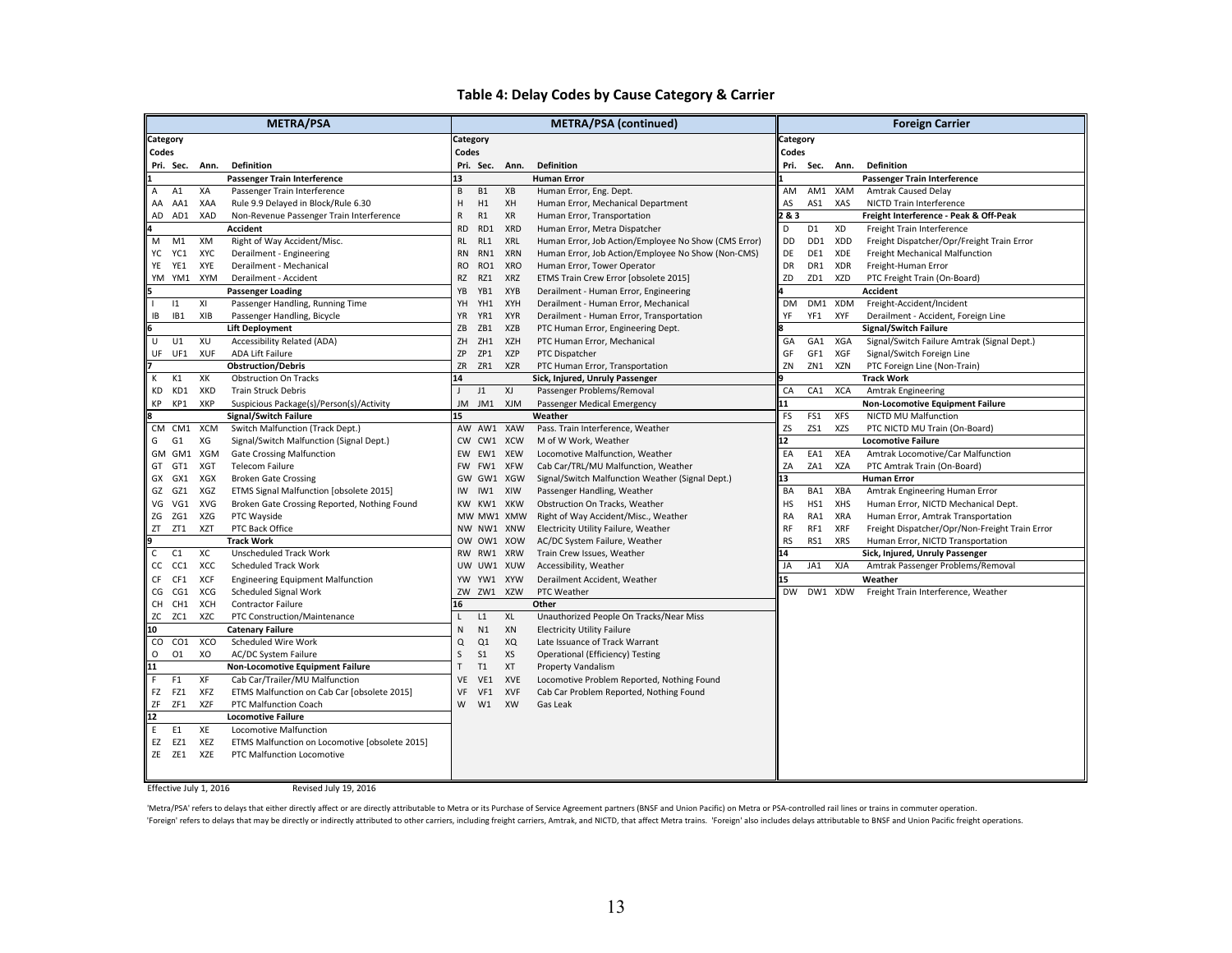## **Table 5.a: Train Delays by Cause and Line December 2018**

| Electric<br>Milw<br><b>Union Pacific</b><br>SC<br><b>SWS</b><br><b>NW</b><br><b>BNSF</b><br><b>ML</b><br>BI<br><b>HER</b><br>N<br>W<br><b>NCS</b><br>RI.<br>N<br>w<br><b>SYSTEM</b><br>19<br>10<br>14<br>3<br>18<br>52<br>137<br>7<br>7<br>7<br>3<br>54<br>Freight Interference - Peak<br>8<br>6<br>3<br>5<br>$\mathbf{1}$<br>7<br>21<br>5<br>Primary<br>6<br>$\overline{\mathbf{3}}$<br>$\mathbf{1}$<br>$\overline{3}$<br>$\overline{2}$<br>5<br>26<br>$\mathbf{1}$<br>28<br>$\overline{a}$<br>16<br>Secondary<br>$\overline{\mathbf{3}}$<br>$\overline{2}$<br>$\overline{2}$<br>$\it 1$<br>2<br>$\overline{7}$<br>$\overline{2}$<br>$\overline{\mathbf{4}}$<br>9<br>$\overline{2}$<br>11<br>31<br>83<br>Freight Interference - Off-Peak<br>13<br>$\overline{4}$<br>Primary<br>5<br>$\sqrt{3}$<br>$\overline{z}$<br>9<br>$\overline{\mathbf{3}}$<br>20<br>57<br>$\mathbf{1}$<br>$\overline{7}$<br>$\overline{2}$<br>$\overline{2}$<br>$\boldsymbol{2}$<br>26<br>Secondary<br>6<br>$\overline{2}$<br>$\it 1$<br>$11\,$<br>$\mathbf{1}$<br>$\mathbf{1}$<br>5<br>$\overline{31}$<br>$\overline{\mathbf{7}}$<br>$\overline{27}$<br>6<br>$\overline{20}$<br>12<br>40<br>197<br><b>Signal/Switch Failure - Total</b><br>21<br>9<br>$\mathbf{1}$<br>4<br>14<br>21<br>5<br>5<br>188<br>Signal/Switch Failure - Metra/PSA<br>27<br>9<br>6<br>15<br>4<br>31<br>14<br>12<br>39<br>132<br>Primary<br>26<br>$\overline{4}$<br>$\overline{2}$<br>13<br>5<br>26<br>$\sqrt{4}$<br>12<br>11<br>24<br>$\mathbf{1}$<br>$\overline{4}$<br>15<br>Secondary<br>$\it 1$<br>17<br>8<br>$\overline{4}$<br>$\overline{2}$<br>5<br>$\mathbf{1}$<br>$\overline{2}$<br>$\it 1$<br>56<br>5<br>$\overline{2}$<br>9<br>$\mathbf 1$<br>$\mathbf 1$<br>Signal/Switch Failure - Foreign<br>÷,<br>Primary<br>$\mathbf{1}$<br>$\mathbf{1}$<br>$\overline{2}$<br>$\overline{1}$<br>5<br>$\overline{4}$<br>Secondary<br>$\overline{4}$<br>÷,<br>98<br><b>Mechanical Failure - Total</b><br>21<br>2<br>$\mathbf{1}$<br>9<br>12<br>$\mathbf{1}$<br>13<br>21<br>4<br>14<br>$\blacksquare$<br>96<br>21<br>$\mathbf 1$<br>9<br>12<br>13<br>21<br>$\overline{4}$<br>Mechanical Failure - Metra/PSA<br>$\mathbf 1$<br>14<br>÷,<br>$\mathbf{1}$<br>$\overline{7}$<br>$\overline{2}$<br>26<br>8<br>$\overline{4}$<br>$\overline{4}$<br>Non-Locomotive Equipment Failure - Metra/PSA<br>$\overline{\phantom{a}}$<br>$\boldsymbol{\mathcal{S}}$<br>10<br>Primary<br>$\it 1$<br>$\overline{2}$<br>$\overline{2}$<br>$\overline{2}$<br>5<br>6<br>16<br>Secondary<br>$\mathbf{1}$<br>$\overline{2}$<br>$\overline{2}$<br>÷<br>5<br>70<br>Locomotive Failure - Metra/PSA<br>13<br>$\mathbf 1$<br>8<br>$\mathbf 1$<br>9<br>19<br>10<br>4<br>$\boldsymbol{2}$<br>25<br>Primary<br>5<br>$\mathbf{1}$<br>$\mathbf{1}$<br>5<br>$\overline{2}$<br>$\overline{1}$<br>$\overline{4}$<br>4<br>$\boldsymbol{s}$<br>$\overline{7}$<br>$\sqrt{3}$<br>45<br>5<br>14<br>$\boldsymbol{2}$<br>Secondary<br>6<br>$\mathbf 2$<br>$\overline{2}$<br>Mechanical Failure - Foreign<br>÷,<br>$\sim$<br>÷,<br>$\overline{a}$<br>L,<br>$\sim$<br>T<br>$\overline{\mathbf{2}}$<br>1<br>1<br>1<br>1<br>7<br>Passenger Train Interference - Total<br>$\overline{\phantom{a}}$<br>$\overline{\phantom{a}}$<br>$\blacksquare$<br>$\blacksquare$<br>$\blacksquare$<br>$\mathbf{1}$<br>Passenger Train Interference - Metra/PSA<br>$\mathbf 1$<br>$\mathbf{1}$<br>$1\,$<br>4<br>Passenger Train Interference - Foreign<br>$\mathbf{1}$<br>3<br>1<br>1<br>6<br>2<br>3<br>43<br>32<br>$\blacksquare$<br>L.<br>L,<br>$\blacksquare$<br>$\overline{2}$<br>$\overline{3}$<br>43<br>Accident - Metra/PSA<br>32<br>6<br>Accident - Foreign<br>2<br>6<br>10<br><b>Track Work - Total</b><br>4<br>1<br>$\mathbf{1}$<br>2<br>10<br>36<br>ä,<br>L,<br>$\blacksquare$<br>Track Work - Metra/PSA<br>$\mathbf 2$<br>$\overline{2}$<br>10<br>6<br>10<br>36<br>$\overline{4}$<br>$\mathbf 1$<br>$\mathbf 1$<br>ä,<br>Track Work - Foreign<br>13<br>7<br>4<br>2<br>7<br>3<br>6<br>79<br><b>Human Error - Total</b><br>26<br>11<br>$\overline{7}$<br>$\overline{7}$<br>$\overline{3}$<br>72<br>Human Error - Metra/PSA<br>26<br>11<br>$\mathbf 1$<br>11<br>6<br>ä,<br>$\overline{2}$<br>$\overline{7}$<br>3<br>$\overline{2}$<br>Human Error - Foreign<br>2<br>8<br>$\overline{2}$<br>6<br>22<br>$\mathbf{1}$<br>1<br>1<br>1<br>Sick, Injured, Unruly Passenger - Metra/PSA<br>$\mathbf{1}$<br>$\overline{2}$<br>8<br>$\overline{2}$<br>6<br>22<br>$\mathbf{1}$<br>1<br>1<br>Sick, Injured, Unruly Passenger - Foreign<br>6<br>5<br>7<br>36<br>2<br>7<br>$\overline{ }$<br>2<br>ä,<br>L.<br>$\overline{a}$<br>$\blacksquare$<br>$\blacksquare$<br>÷.<br>$\overline{2}$<br>$\overline{7}$<br>6<br>$\overline{7}$<br>$\overline{7}$<br>36<br>Weather - Metra/PSA<br>$\overline{2}$<br>5<br>Weather - Foreign<br>$\overline{a}$<br>$\overline{a}$<br>$\overline{a}$<br>$\overline{\mathbf{2}}$<br>5<br>2<br>$\overline{13}$<br>46<br>$\overline{2}$<br>3<br>$\overline{\mathbf{1}}$<br>5<br>3<br>10<br>Passenger Loading - Total<br>$\overline{\phantom{a}}$<br>$\blacksquare$<br>Lift Deployment - Total<br>$\mathbf{1}$<br>2<br>4<br>2<br>5<br>15<br>29<br>$\blacksquare$<br>57<br><b>Obstruction/Debris - Total</b><br>16<br>1<br>17<br>2<br>15<br>5<br>1<br>$\overline{a}$<br>$\blacksquare$<br>63<br>6<br>43<br>14<br>Î.<br>$\blacksquare$<br>$\overline{2}$<br>$\mathbf{1}$<br>$\mathbf{1}$<br>$\mathbf{1}$<br>$\mathbf{1}$<br>12<br>$\overline{2}$<br>20<br>ä,<br>÷<br>106<br>98<br>33<br>21<br>13<br>80<br>47<br>46<br>76<br>30<br>84<br>76<br>160<br>870<br><b>Total Metra/PSA Delays</b><br>21<br>73<br>712<br>98<br>96<br>33<br>$\overline{2}$<br>53<br>39<br>29<br>8<br>84<br>69<br>107<br>22<br>8<br>$\overline{2}$<br>$\pmb{0}$<br>$\mathsf 0$<br>11<br>27<br>8<br>17<br>3<br>$\pmb{0}$<br>$\overline{7}$<br>158<br><b>Total Foreign Carrier Delays</b><br>53 | Top 2 causes for each line are shaded   |  |  |  |  |  |  |  |
|--------------------------------------------------------------------------------------------------------------------------------------------------------------------------------------------------------------------------------------------------------------------------------------------------------------------------------------------------------------------------------------------------------------------------------------------------------------------------------------------------------------------------------------------------------------------------------------------------------------------------------------------------------------------------------------------------------------------------------------------------------------------------------------------------------------------------------------------------------------------------------------------------------------------------------------------------------------------------------------------------------------------------------------------------------------------------------------------------------------------------------------------------------------------------------------------------------------------------------------------------------------------------------------------------------------------------------------------------------------------------------------------------------------------------------------------------------------------------------------------------------------------------------------------------------------------------------------------------------------------------------------------------------------------------------------------------------------------------------------------------------------------------------------------------------------------------------------------------------------------------------------------------------------------------------------------------------------------------------------------------------------------------------------------------------------------------------------------------------------------------------------------------------------------------------------------------------------------------------------------------------------------------------------------------------------------------------------------------------------------------------------------------------------------------------------------------------------------------------------------------------------------------------------------------------------------------------------------------------------------------------------------------------------------------------------------------------------------------------------------------------------------------------------------------------------------------------------------------------------------------------------------------------------------------------------------------------------------------------------------------------------------------------------------------------------------------------------------------------------------------------------------------------------------------------------------------------------------------------------------------------------------------------------------------------------------------------------------------------------------------------------------------------------------------------------------------------------------------------------------------------------------------------------------------------------------------------------------------------------------------------------------------------------------------------------------------------------------------------------------------------------------------------------------------------------------------------------------------------------------------------------------------------------------------------------------------------------------------------------------------------------------------------------------------------------------------------------------------------------------------------------------------------------------------------------------------------------------------------------------------------------------------------------------------------------------------------------------------------------------------------------------------------------------------------------------------------------------------------------------------------------------------------------------------------------------------------------------------------------------------------------------------------------------------------------------------------------------------------------------------------------------------------------------------------------------------------------------------------------------------------------------------------------------------------------------------------------------------------------------------------------------------------------------------------------------------------------------------------------------------------------------------------------------------------------------------------------------------------------------------------------------------------------------------------------------------------------------------------------------------------------------------------------------------------------------------------------------------------------------------------------------------------------------------------------------------------------------------------------------------------------------------------------------------------------------------------------------------------------------------------------------------------------------------------------------------------------------------------------------|-----------------------------------------|--|--|--|--|--|--|--|
|                                                                                                                                                                                                                                                                                                                                                                                                                                                                                                                                                                                                                                                                                                                                                                                                                                                                                                                                                                                                                                                                                                                                                                                                                                                                                                                                                                                                                                                                                                                                                                                                                                                                                                                                                                                                                                                                                                                                                                                                                                                                                                                                                                                                                                                                                                                                                                                                                                                                                                                                                                                                                                                                                                                                                                                                                                                                                                                                                                                                                                                                                                                                                                                                                                                                                                                                                                                                                                                                                                                                                                                                                                                                                                                                                                                                                                                                                                                                                                                                                                                                                                                                                                                                                                                                                                                                                                                                                                                                                                                                                                                                                                                                                                                                                                                                                                                                                                                                                                                                                                                                                                                                                                                                                                                                                                                                                                                                                                                                                                                                                                                                                                                                                                                                                                                                                                                                    |                                         |  |  |  |  |  |  |  |
|                                                                                                                                                                                                                                                                                                                                                                                                                                                                                                                                                                                                                                                                                                                                                                                                                                                                                                                                                                                                                                                                                                                                                                                                                                                                                                                                                                                                                                                                                                                                                                                                                                                                                                                                                                                                                                                                                                                                                                                                                                                                                                                                                                                                                                                                                                                                                                                                                                                                                                                                                                                                                                                                                                                                                                                                                                                                                                                                                                                                                                                                                                                                                                                                                                                                                                                                                                                                                                                                                                                                                                                                                                                                                                                                                                                                                                                                                                                                                                                                                                                                                                                                                                                                                                                                                                                                                                                                                                                                                                                                                                                                                                                                                                                                                                                                                                                                                                                                                                                                                                                                                                                                                                                                                                                                                                                                                                                                                                                                                                                                                                                                                                                                                                                                                                                                                                                                    | <b>Cause Category</b>                   |  |  |  |  |  |  |  |
|                                                                                                                                                                                                                                                                                                                                                                                                                                                                                                                                                                                                                                                                                                                                                                                                                                                                                                                                                                                                                                                                                                                                                                                                                                                                                                                                                                                                                                                                                                                                                                                                                                                                                                                                                                                                                                                                                                                                                                                                                                                                                                                                                                                                                                                                                                                                                                                                                                                                                                                                                                                                                                                                                                                                                                                                                                                                                                                                                                                                                                                                                                                                                                                                                                                                                                                                                                                                                                                                                                                                                                                                                                                                                                                                                                                                                                                                                                                                                                                                                                                                                                                                                                                                                                                                                                                                                                                                                                                                                                                                                                                                                                                                                                                                                                                                                                                                                                                                                                                                                                                                                                                                                                                                                                                                                                                                                                                                                                                                                                                                                                                                                                                                                                                                                                                                                                                                    | Freight Interference - Total            |  |  |  |  |  |  |  |
|                                                                                                                                                                                                                                                                                                                                                                                                                                                                                                                                                                                                                                                                                                                                                                                                                                                                                                                                                                                                                                                                                                                                                                                                                                                                                                                                                                                                                                                                                                                                                                                                                                                                                                                                                                                                                                                                                                                                                                                                                                                                                                                                                                                                                                                                                                                                                                                                                                                                                                                                                                                                                                                                                                                                                                                                                                                                                                                                                                                                                                                                                                                                                                                                                                                                                                                                                                                                                                                                                                                                                                                                                                                                                                                                                                                                                                                                                                                                                                                                                                                                                                                                                                                                                                                                                                                                                                                                                                                                                                                                                                                                                                                                                                                                                                                                                                                                                                                                                                                                                                                                                                                                                                                                                                                                                                                                                                                                                                                                                                                                                                                                                                                                                                                                                                                                                                                                    |                                         |  |  |  |  |  |  |  |
|                                                                                                                                                                                                                                                                                                                                                                                                                                                                                                                                                                                                                                                                                                                                                                                                                                                                                                                                                                                                                                                                                                                                                                                                                                                                                                                                                                                                                                                                                                                                                                                                                                                                                                                                                                                                                                                                                                                                                                                                                                                                                                                                                                                                                                                                                                                                                                                                                                                                                                                                                                                                                                                                                                                                                                                                                                                                                                                                                                                                                                                                                                                                                                                                                                                                                                                                                                                                                                                                                                                                                                                                                                                                                                                                                                                                                                                                                                                                                                                                                                                                                                                                                                                                                                                                                                                                                                                                                                                                                                                                                                                                                                                                                                                                                                                                                                                                                                                                                                                                                                                                                                                                                                                                                                                                                                                                                                                                                                                                                                                                                                                                                                                                                                                                                                                                                                                                    |                                         |  |  |  |  |  |  |  |
|                                                                                                                                                                                                                                                                                                                                                                                                                                                                                                                                                                                                                                                                                                                                                                                                                                                                                                                                                                                                                                                                                                                                                                                                                                                                                                                                                                                                                                                                                                                                                                                                                                                                                                                                                                                                                                                                                                                                                                                                                                                                                                                                                                                                                                                                                                                                                                                                                                                                                                                                                                                                                                                                                                                                                                                                                                                                                                                                                                                                                                                                                                                                                                                                                                                                                                                                                                                                                                                                                                                                                                                                                                                                                                                                                                                                                                                                                                                                                                                                                                                                                                                                                                                                                                                                                                                                                                                                                                                                                                                                                                                                                                                                                                                                                                                                                                                                                                                                                                                                                                                                                                                                                                                                                                                                                                                                                                                                                                                                                                                                                                                                                                                                                                                                                                                                                                                                    |                                         |  |  |  |  |  |  |  |
|                                                                                                                                                                                                                                                                                                                                                                                                                                                                                                                                                                                                                                                                                                                                                                                                                                                                                                                                                                                                                                                                                                                                                                                                                                                                                                                                                                                                                                                                                                                                                                                                                                                                                                                                                                                                                                                                                                                                                                                                                                                                                                                                                                                                                                                                                                                                                                                                                                                                                                                                                                                                                                                                                                                                                                                                                                                                                                                                                                                                                                                                                                                                                                                                                                                                                                                                                                                                                                                                                                                                                                                                                                                                                                                                                                                                                                                                                                                                                                                                                                                                                                                                                                                                                                                                                                                                                                                                                                                                                                                                                                                                                                                                                                                                                                                                                                                                                                                                                                                                                                                                                                                                                                                                                                                                                                                                                                                                                                                                                                                                                                                                                                                                                                                                                                                                                                                                    |                                         |  |  |  |  |  |  |  |
|                                                                                                                                                                                                                                                                                                                                                                                                                                                                                                                                                                                                                                                                                                                                                                                                                                                                                                                                                                                                                                                                                                                                                                                                                                                                                                                                                                                                                                                                                                                                                                                                                                                                                                                                                                                                                                                                                                                                                                                                                                                                                                                                                                                                                                                                                                                                                                                                                                                                                                                                                                                                                                                                                                                                                                                                                                                                                                                                                                                                                                                                                                                                                                                                                                                                                                                                                                                                                                                                                                                                                                                                                                                                                                                                                                                                                                                                                                                                                                                                                                                                                                                                                                                                                                                                                                                                                                                                                                                                                                                                                                                                                                                                                                                                                                                                                                                                                                                                                                                                                                                                                                                                                                                                                                                                                                                                                                                                                                                                                                                                                                                                                                                                                                                                                                                                                                                                    |                                         |  |  |  |  |  |  |  |
|                                                                                                                                                                                                                                                                                                                                                                                                                                                                                                                                                                                                                                                                                                                                                                                                                                                                                                                                                                                                                                                                                                                                                                                                                                                                                                                                                                                                                                                                                                                                                                                                                                                                                                                                                                                                                                                                                                                                                                                                                                                                                                                                                                                                                                                                                                                                                                                                                                                                                                                                                                                                                                                                                                                                                                                                                                                                                                                                                                                                                                                                                                                                                                                                                                                                                                                                                                                                                                                                                                                                                                                                                                                                                                                                                                                                                                                                                                                                                                                                                                                                                                                                                                                                                                                                                                                                                                                                                                                                                                                                                                                                                                                                                                                                                                                                                                                                                                                                                                                                                                                                                                                                                                                                                                                                                                                                                                                                                                                                                                                                                                                                                                                                                                                                                                                                                                                                    |                                         |  |  |  |  |  |  |  |
|                                                                                                                                                                                                                                                                                                                                                                                                                                                                                                                                                                                                                                                                                                                                                                                                                                                                                                                                                                                                                                                                                                                                                                                                                                                                                                                                                                                                                                                                                                                                                                                                                                                                                                                                                                                                                                                                                                                                                                                                                                                                                                                                                                                                                                                                                                                                                                                                                                                                                                                                                                                                                                                                                                                                                                                                                                                                                                                                                                                                                                                                                                                                                                                                                                                                                                                                                                                                                                                                                                                                                                                                                                                                                                                                                                                                                                                                                                                                                                                                                                                                                                                                                                                                                                                                                                                                                                                                                                                                                                                                                                                                                                                                                                                                                                                                                                                                                                                                                                                                                                                                                                                                                                                                                                                                                                                                                                                                                                                                                                                                                                                                                                                                                                                                                                                                                                                                    |                                         |  |  |  |  |  |  |  |
|                                                                                                                                                                                                                                                                                                                                                                                                                                                                                                                                                                                                                                                                                                                                                                                                                                                                                                                                                                                                                                                                                                                                                                                                                                                                                                                                                                                                                                                                                                                                                                                                                                                                                                                                                                                                                                                                                                                                                                                                                                                                                                                                                                                                                                                                                                                                                                                                                                                                                                                                                                                                                                                                                                                                                                                                                                                                                                                                                                                                                                                                                                                                                                                                                                                                                                                                                                                                                                                                                                                                                                                                                                                                                                                                                                                                                                                                                                                                                                                                                                                                                                                                                                                                                                                                                                                                                                                                                                                                                                                                                                                                                                                                                                                                                                                                                                                                                                                                                                                                                                                                                                                                                                                                                                                                                                                                                                                                                                                                                                                                                                                                                                                                                                                                                                                                                                                                    |                                         |  |  |  |  |  |  |  |
|                                                                                                                                                                                                                                                                                                                                                                                                                                                                                                                                                                                                                                                                                                                                                                                                                                                                                                                                                                                                                                                                                                                                                                                                                                                                                                                                                                                                                                                                                                                                                                                                                                                                                                                                                                                                                                                                                                                                                                                                                                                                                                                                                                                                                                                                                                                                                                                                                                                                                                                                                                                                                                                                                                                                                                                                                                                                                                                                                                                                                                                                                                                                                                                                                                                                                                                                                                                                                                                                                                                                                                                                                                                                                                                                                                                                                                                                                                                                                                                                                                                                                                                                                                                                                                                                                                                                                                                                                                                                                                                                                                                                                                                                                                                                                                                                                                                                                                                                                                                                                                                                                                                                                                                                                                                                                                                                                                                                                                                                                                                                                                                                                                                                                                                                                                                                                                                                    |                                         |  |  |  |  |  |  |  |
|                                                                                                                                                                                                                                                                                                                                                                                                                                                                                                                                                                                                                                                                                                                                                                                                                                                                                                                                                                                                                                                                                                                                                                                                                                                                                                                                                                                                                                                                                                                                                                                                                                                                                                                                                                                                                                                                                                                                                                                                                                                                                                                                                                                                                                                                                                                                                                                                                                                                                                                                                                                                                                                                                                                                                                                                                                                                                                                                                                                                                                                                                                                                                                                                                                                                                                                                                                                                                                                                                                                                                                                                                                                                                                                                                                                                                                                                                                                                                                                                                                                                                                                                                                                                                                                                                                                                                                                                                                                                                                                                                                                                                                                                                                                                                                                                                                                                                                                                                                                                                                                                                                                                                                                                                                                                                                                                                                                                                                                                                                                                                                                                                                                                                                                                                                                                                                                                    |                                         |  |  |  |  |  |  |  |
|                                                                                                                                                                                                                                                                                                                                                                                                                                                                                                                                                                                                                                                                                                                                                                                                                                                                                                                                                                                                                                                                                                                                                                                                                                                                                                                                                                                                                                                                                                                                                                                                                                                                                                                                                                                                                                                                                                                                                                                                                                                                                                                                                                                                                                                                                                                                                                                                                                                                                                                                                                                                                                                                                                                                                                                                                                                                                                                                                                                                                                                                                                                                                                                                                                                                                                                                                                                                                                                                                                                                                                                                                                                                                                                                                                                                                                                                                                                                                                                                                                                                                                                                                                                                                                                                                                                                                                                                                                                                                                                                                                                                                                                                                                                                                                                                                                                                                                                                                                                                                                                                                                                                                                                                                                                                                                                                                                                                                                                                                                                                                                                                                                                                                                                                                                                                                                                                    |                                         |  |  |  |  |  |  |  |
|                                                                                                                                                                                                                                                                                                                                                                                                                                                                                                                                                                                                                                                                                                                                                                                                                                                                                                                                                                                                                                                                                                                                                                                                                                                                                                                                                                                                                                                                                                                                                                                                                                                                                                                                                                                                                                                                                                                                                                                                                                                                                                                                                                                                                                                                                                                                                                                                                                                                                                                                                                                                                                                                                                                                                                                                                                                                                                                                                                                                                                                                                                                                                                                                                                                                                                                                                                                                                                                                                                                                                                                                                                                                                                                                                                                                                                                                                                                                                                                                                                                                                                                                                                                                                                                                                                                                                                                                                                                                                                                                                                                                                                                                                                                                                                                                                                                                                                                                                                                                                                                                                                                                                                                                                                                                                                                                                                                                                                                                                                                                                                                                                                                                                                                                                                                                                                                                    |                                         |  |  |  |  |  |  |  |
|                                                                                                                                                                                                                                                                                                                                                                                                                                                                                                                                                                                                                                                                                                                                                                                                                                                                                                                                                                                                                                                                                                                                                                                                                                                                                                                                                                                                                                                                                                                                                                                                                                                                                                                                                                                                                                                                                                                                                                                                                                                                                                                                                                                                                                                                                                                                                                                                                                                                                                                                                                                                                                                                                                                                                                                                                                                                                                                                                                                                                                                                                                                                                                                                                                                                                                                                                                                                                                                                                                                                                                                                                                                                                                                                                                                                                                                                                                                                                                                                                                                                                                                                                                                                                                                                                                                                                                                                                                                                                                                                                                                                                                                                                                                                                                                                                                                                                                                                                                                                                                                                                                                                                                                                                                                                                                                                                                                                                                                                                                                                                                                                                                                                                                                                                                                                                                                                    |                                         |  |  |  |  |  |  |  |
|                                                                                                                                                                                                                                                                                                                                                                                                                                                                                                                                                                                                                                                                                                                                                                                                                                                                                                                                                                                                                                                                                                                                                                                                                                                                                                                                                                                                                                                                                                                                                                                                                                                                                                                                                                                                                                                                                                                                                                                                                                                                                                                                                                                                                                                                                                                                                                                                                                                                                                                                                                                                                                                                                                                                                                                                                                                                                                                                                                                                                                                                                                                                                                                                                                                                                                                                                                                                                                                                                                                                                                                                                                                                                                                                                                                                                                                                                                                                                                                                                                                                                                                                                                                                                                                                                                                                                                                                                                                                                                                                                                                                                                                                                                                                                                                                                                                                                                                                                                                                                                                                                                                                                                                                                                                                                                                                                                                                                                                                                                                                                                                                                                                                                                                                                                                                                                                                    |                                         |  |  |  |  |  |  |  |
|                                                                                                                                                                                                                                                                                                                                                                                                                                                                                                                                                                                                                                                                                                                                                                                                                                                                                                                                                                                                                                                                                                                                                                                                                                                                                                                                                                                                                                                                                                                                                                                                                                                                                                                                                                                                                                                                                                                                                                                                                                                                                                                                                                                                                                                                                                                                                                                                                                                                                                                                                                                                                                                                                                                                                                                                                                                                                                                                                                                                                                                                                                                                                                                                                                                                                                                                                                                                                                                                                                                                                                                                                                                                                                                                                                                                                                                                                                                                                                                                                                                                                                                                                                                                                                                                                                                                                                                                                                                                                                                                                                                                                                                                                                                                                                                                                                                                                                                                                                                                                                                                                                                                                                                                                                                                                                                                                                                                                                                                                                                                                                                                                                                                                                                                                                                                                                                                    |                                         |  |  |  |  |  |  |  |
|                                                                                                                                                                                                                                                                                                                                                                                                                                                                                                                                                                                                                                                                                                                                                                                                                                                                                                                                                                                                                                                                                                                                                                                                                                                                                                                                                                                                                                                                                                                                                                                                                                                                                                                                                                                                                                                                                                                                                                                                                                                                                                                                                                                                                                                                                                                                                                                                                                                                                                                                                                                                                                                                                                                                                                                                                                                                                                                                                                                                                                                                                                                                                                                                                                                                                                                                                                                                                                                                                                                                                                                                                                                                                                                                                                                                                                                                                                                                                                                                                                                                                                                                                                                                                                                                                                                                                                                                                                                                                                                                                                                                                                                                                                                                                                                                                                                                                                                                                                                                                                                                                                                                                                                                                                                                                                                                                                                                                                                                                                                                                                                                                                                                                                                                                                                                                                                                    |                                         |  |  |  |  |  |  |  |
|                                                                                                                                                                                                                                                                                                                                                                                                                                                                                                                                                                                                                                                                                                                                                                                                                                                                                                                                                                                                                                                                                                                                                                                                                                                                                                                                                                                                                                                                                                                                                                                                                                                                                                                                                                                                                                                                                                                                                                                                                                                                                                                                                                                                                                                                                                                                                                                                                                                                                                                                                                                                                                                                                                                                                                                                                                                                                                                                                                                                                                                                                                                                                                                                                                                                                                                                                                                                                                                                                                                                                                                                                                                                                                                                                                                                                                                                                                                                                                                                                                                                                                                                                                                                                                                                                                                                                                                                                                                                                                                                                                                                                                                                                                                                                                                                                                                                                                                                                                                                                                                                                                                                                                                                                                                                                                                                                                                                                                                                                                                                                                                                                                                                                                                                                                                                                                                                    |                                         |  |  |  |  |  |  |  |
|                                                                                                                                                                                                                                                                                                                                                                                                                                                                                                                                                                                                                                                                                                                                                                                                                                                                                                                                                                                                                                                                                                                                                                                                                                                                                                                                                                                                                                                                                                                                                                                                                                                                                                                                                                                                                                                                                                                                                                                                                                                                                                                                                                                                                                                                                                                                                                                                                                                                                                                                                                                                                                                                                                                                                                                                                                                                                                                                                                                                                                                                                                                                                                                                                                                                                                                                                                                                                                                                                                                                                                                                                                                                                                                                                                                                                                                                                                                                                                                                                                                                                                                                                                                                                                                                                                                                                                                                                                                                                                                                                                                                                                                                                                                                                                                                                                                                                                                                                                                                                                                                                                                                                                                                                                                                                                                                                                                                                                                                                                                                                                                                                                                                                                                                                                                                                                                                    |                                         |  |  |  |  |  |  |  |
|                                                                                                                                                                                                                                                                                                                                                                                                                                                                                                                                                                                                                                                                                                                                                                                                                                                                                                                                                                                                                                                                                                                                                                                                                                                                                                                                                                                                                                                                                                                                                                                                                                                                                                                                                                                                                                                                                                                                                                                                                                                                                                                                                                                                                                                                                                                                                                                                                                                                                                                                                                                                                                                                                                                                                                                                                                                                                                                                                                                                                                                                                                                                                                                                                                                                                                                                                                                                                                                                                                                                                                                                                                                                                                                                                                                                                                                                                                                                                                                                                                                                                                                                                                                                                                                                                                                                                                                                                                                                                                                                                                                                                                                                                                                                                                                                                                                                                                                                                                                                                                                                                                                                                                                                                                                                                                                                                                                                                                                                                                                                                                                                                                                                                                                                                                                                                                                                    |                                         |  |  |  |  |  |  |  |
|                                                                                                                                                                                                                                                                                                                                                                                                                                                                                                                                                                                                                                                                                                                                                                                                                                                                                                                                                                                                                                                                                                                                                                                                                                                                                                                                                                                                                                                                                                                                                                                                                                                                                                                                                                                                                                                                                                                                                                                                                                                                                                                                                                                                                                                                                                                                                                                                                                                                                                                                                                                                                                                                                                                                                                                                                                                                                                                                                                                                                                                                                                                                                                                                                                                                                                                                                                                                                                                                                                                                                                                                                                                                                                                                                                                                                                                                                                                                                                                                                                                                                                                                                                                                                                                                                                                                                                                                                                                                                                                                                                                                                                                                                                                                                                                                                                                                                                                                                                                                                                                                                                                                                                                                                                                                                                                                                                                                                                                                                                                                                                                                                                                                                                                                                                                                                                                                    |                                         |  |  |  |  |  |  |  |
|                                                                                                                                                                                                                                                                                                                                                                                                                                                                                                                                                                                                                                                                                                                                                                                                                                                                                                                                                                                                                                                                                                                                                                                                                                                                                                                                                                                                                                                                                                                                                                                                                                                                                                                                                                                                                                                                                                                                                                                                                                                                                                                                                                                                                                                                                                                                                                                                                                                                                                                                                                                                                                                                                                                                                                                                                                                                                                                                                                                                                                                                                                                                                                                                                                                                                                                                                                                                                                                                                                                                                                                                                                                                                                                                                                                                                                                                                                                                                                                                                                                                                                                                                                                                                                                                                                                                                                                                                                                                                                                                                                                                                                                                                                                                                                                                                                                                                                                                                                                                                                                                                                                                                                                                                                                                                                                                                                                                                                                                                                                                                                                                                                                                                                                                                                                                                                                                    |                                         |  |  |  |  |  |  |  |
|                                                                                                                                                                                                                                                                                                                                                                                                                                                                                                                                                                                                                                                                                                                                                                                                                                                                                                                                                                                                                                                                                                                                                                                                                                                                                                                                                                                                                                                                                                                                                                                                                                                                                                                                                                                                                                                                                                                                                                                                                                                                                                                                                                                                                                                                                                                                                                                                                                                                                                                                                                                                                                                                                                                                                                                                                                                                                                                                                                                                                                                                                                                                                                                                                                                                                                                                                                                                                                                                                                                                                                                                                                                                                                                                                                                                                                                                                                                                                                                                                                                                                                                                                                                                                                                                                                                                                                                                                                                                                                                                                                                                                                                                                                                                                                                                                                                                                                                                                                                                                                                                                                                                                                                                                                                                                                                                                                                                                                                                                                                                                                                                                                                                                                                                                                                                                                                                    |                                         |  |  |  |  |  |  |  |
|                                                                                                                                                                                                                                                                                                                                                                                                                                                                                                                                                                                                                                                                                                                                                                                                                                                                                                                                                                                                                                                                                                                                                                                                                                                                                                                                                                                                                                                                                                                                                                                                                                                                                                                                                                                                                                                                                                                                                                                                                                                                                                                                                                                                                                                                                                                                                                                                                                                                                                                                                                                                                                                                                                                                                                                                                                                                                                                                                                                                                                                                                                                                                                                                                                                                                                                                                                                                                                                                                                                                                                                                                                                                                                                                                                                                                                                                                                                                                                                                                                                                                                                                                                                                                                                                                                                                                                                                                                                                                                                                                                                                                                                                                                                                                                                                                                                                                                                                                                                                                                                                                                                                                                                                                                                                                                                                                                                                                                                                                                                                                                                                                                                                                                                                                                                                                                                                    |                                         |  |  |  |  |  |  |  |
|                                                                                                                                                                                                                                                                                                                                                                                                                                                                                                                                                                                                                                                                                                                                                                                                                                                                                                                                                                                                                                                                                                                                                                                                                                                                                                                                                                                                                                                                                                                                                                                                                                                                                                                                                                                                                                                                                                                                                                                                                                                                                                                                                                                                                                                                                                                                                                                                                                                                                                                                                                                                                                                                                                                                                                                                                                                                                                                                                                                                                                                                                                                                                                                                                                                                                                                                                                                                                                                                                                                                                                                                                                                                                                                                                                                                                                                                                                                                                                                                                                                                                                                                                                                                                                                                                                                                                                                                                                                                                                                                                                                                                                                                                                                                                                                                                                                                                                                                                                                                                                                                                                                                                                                                                                                                                                                                                                                                                                                                                                                                                                                                                                                                                                                                                                                                                                                                    |                                         |  |  |  |  |  |  |  |
|                                                                                                                                                                                                                                                                                                                                                                                                                                                                                                                                                                                                                                                                                                                                                                                                                                                                                                                                                                                                                                                                                                                                                                                                                                                                                                                                                                                                                                                                                                                                                                                                                                                                                                                                                                                                                                                                                                                                                                                                                                                                                                                                                                                                                                                                                                                                                                                                                                                                                                                                                                                                                                                                                                                                                                                                                                                                                                                                                                                                                                                                                                                                                                                                                                                                                                                                                                                                                                                                                                                                                                                                                                                                                                                                                                                                                                                                                                                                                                                                                                                                                                                                                                                                                                                                                                                                                                                                                                                                                                                                                                                                                                                                                                                                                                                                                                                                                                                                                                                                                                                                                                                                                                                                                                                                                                                                                                                                                                                                                                                                                                                                                                                                                                                                                                                                                                                                    | <b>Accident - Total</b>                 |  |  |  |  |  |  |  |
|                                                                                                                                                                                                                                                                                                                                                                                                                                                                                                                                                                                                                                                                                                                                                                                                                                                                                                                                                                                                                                                                                                                                                                                                                                                                                                                                                                                                                                                                                                                                                                                                                                                                                                                                                                                                                                                                                                                                                                                                                                                                                                                                                                                                                                                                                                                                                                                                                                                                                                                                                                                                                                                                                                                                                                                                                                                                                                                                                                                                                                                                                                                                                                                                                                                                                                                                                                                                                                                                                                                                                                                                                                                                                                                                                                                                                                                                                                                                                                                                                                                                                                                                                                                                                                                                                                                                                                                                                                                                                                                                                                                                                                                                                                                                                                                                                                                                                                                                                                                                                                                                                                                                                                                                                                                                                                                                                                                                                                                                                                                                                                                                                                                                                                                                                                                                                                                                    |                                         |  |  |  |  |  |  |  |
|                                                                                                                                                                                                                                                                                                                                                                                                                                                                                                                                                                                                                                                                                                                                                                                                                                                                                                                                                                                                                                                                                                                                                                                                                                                                                                                                                                                                                                                                                                                                                                                                                                                                                                                                                                                                                                                                                                                                                                                                                                                                                                                                                                                                                                                                                                                                                                                                                                                                                                                                                                                                                                                                                                                                                                                                                                                                                                                                                                                                                                                                                                                                                                                                                                                                                                                                                                                                                                                                                                                                                                                                                                                                                                                                                                                                                                                                                                                                                                                                                                                                                                                                                                                                                                                                                                                                                                                                                                                                                                                                                                                                                                                                                                                                                                                                                                                                                                                                                                                                                                                                                                                                                                                                                                                                                                                                                                                                                                                                                                                                                                                                                                                                                                                                                                                                                                                                    |                                         |  |  |  |  |  |  |  |
|                                                                                                                                                                                                                                                                                                                                                                                                                                                                                                                                                                                                                                                                                                                                                                                                                                                                                                                                                                                                                                                                                                                                                                                                                                                                                                                                                                                                                                                                                                                                                                                                                                                                                                                                                                                                                                                                                                                                                                                                                                                                                                                                                                                                                                                                                                                                                                                                                                                                                                                                                                                                                                                                                                                                                                                                                                                                                                                                                                                                                                                                                                                                                                                                                                                                                                                                                                                                                                                                                                                                                                                                                                                                                                                                                                                                                                                                                                                                                                                                                                                                                                                                                                                                                                                                                                                                                                                                                                                                                                                                                                                                                                                                                                                                                                                                                                                                                                                                                                                                                                                                                                                                                                                                                                                                                                                                                                                                                                                                                                                                                                                                                                                                                                                                                                                                                                                                    |                                         |  |  |  |  |  |  |  |
|                                                                                                                                                                                                                                                                                                                                                                                                                                                                                                                                                                                                                                                                                                                                                                                                                                                                                                                                                                                                                                                                                                                                                                                                                                                                                                                                                                                                                                                                                                                                                                                                                                                                                                                                                                                                                                                                                                                                                                                                                                                                                                                                                                                                                                                                                                                                                                                                                                                                                                                                                                                                                                                                                                                                                                                                                                                                                                                                                                                                                                                                                                                                                                                                                                                                                                                                                                                                                                                                                                                                                                                                                                                                                                                                                                                                                                                                                                                                                                                                                                                                                                                                                                                                                                                                                                                                                                                                                                                                                                                                                                                                                                                                                                                                                                                                                                                                                                                                                                                                                                                                                                                                                                                                                                                                                                                                                                                                                                                                                                                                                                                                                                                                                                                                                                                                                                                                    |                                         |  |  |  |  |  |  |  |
|                                                                                                                                                                                                                                                                                                                                                                                                                                                                                                                                                                                                                                                                                                                                                                                                                                                                                                                                                                                                                                                                                                                                                                                                                                                                                                                                                                                                                                                                                                                                                                                                                                                                                                                                                                                                                                                                                                                                                                                                                                                                                                                                                                                                                                                                                                                                                                                                                                                                                                                                                                                                                                                                                                                                                                                                                                                                                                                                                                                                                                                                                                                                                                                                                                                                                                                                                                                                                                                                                                                                                                                                                                                                                                                                                                                                                                                                                                                                                                                                                                                                                                                                                                                                                                                                                                                                                                                                                                                                                                                                                                                                                                                                                                                                                                                                                                                                                                                                                                                                                                                                                                                                                                                                                                                                                                                                                                                                                                                                                                                                                                                                                                                                                                                                                                                                                                                                    |                                         |  |  |  |  |  |  |  |
|                                                                                                                                                                                                                                                                                                                                                                                                                                                                                                                                                                                                                                                                                                                                                                                                                                                                                                                                                                                                                                                                                                                                                                                                                                                                                                                                                                                                                                                                                                                                                                                                                                                                                                                                                                                                                                                                                                                                                                                                                                                                                                                                                                                                                                                                                                                                                                                                                                                                                                                                                                                                                                                                                                                                                                                                                                                                                                                                                                                                                                                                                                                                                                                                                                                                                                                                                                                                                                                                                                                                                                                                                                                                                                                                                                                                                                                                                                                                                                                                                                                                                                                                                                                                                                                                                                                                                                                                                                                                                                                                                                                                                                                                                                                                                                                                                                                                                                                                                                                                                                                                                                                                                                                                                                                                                                                                                                                                                                                                                                                                                                                                                                                                                                                                                                                                                                                                    |                                         |  |  |  |  |  |  |  |
|                                                                                                                                                                                                                                                                                                                                                                                                                                                                                                                                                                                                                                                                                                                                                                                                                                                                                                                                                                                                                                                                                                                                                                                                                                                                                                                                                                                                                                                                                                                                                                                                                                                                                                                                                                                                                                                                                                                                                                                                                                                                                                                                                                                                                                                                                                                                                                                                                                                                                                                                                                                                                                                                                                                                                                                                                                                                                                                                                                                                                                                                                                                                                                                                                                                                                                                                                                                                                                                                                                                                                                                                                                                                                                                                                                                                                                                                                                                                                                                                                                                                                                                                                                                                                                                                                                                                                                                                                                                                                                                                                                                                                                                                                                                                                                                                                                                                                                                                                                                                                                                                                                                                                                                                                                                                                                                                                                                                                                                                                                                                                                                                                                                                                                                                                                                                                                                                    |                                         |  |  |  |  |  |  |  |
|                                                                                                                                                                                                                                                                                                                                                                                                                                                                                                                                                                                                                                                                                                                                                                                                                                                                                                                                                                                                                                                                                                                                                                                                                                                                                                                                                                                                                                                                                                                                                                                                                                                                                                                                                                                                                                                                                                                                                                                                                                                                                                                                                                                                                                                                                                                                                                                                                                                                                                                                                                                                                                                                                                                                                                                                                                                                                                                                                                                                                                                                                                                                                                                                                                                                                                                                                                                                                                                                                                                                                                                                                                                                                                                                                                                                                                                                                                                                                                                                                                                                                                                                                                                                                                                                                                                                                                                                                                                                                                                                                                                                                                                                                                                                                                                                                                                                                                                                                                                                                                                                                                                                                                                                                                                                                                                                                                                                                                                                                                                                                                                                                                                                                                                                                                                                                                                                    |                                         |  |  |  |  |  |  |  |
|                                                                                                                                                                                                                                                                                                                                                                                                                                                                                                                                                                                                                                                                                                                                                                                                                                                                                                                                                                                                                                                                                                                                                                                                                                                                                                                                                                                                                                                                                                                                                                                                                                                                                                                                                                                                                                                                                                                                                                                                                                                                                                                                                                                                                                                                                                                                                                                                                                                                                                                                                                                                                                                                                                                                                                                                                                                                                                                                                                                                                                                                                                                                                                                                                                                                                                                                                                                                                                                                                                                                                                                                                                                                                                                                                                                                                                                                                                                                                                                                                                                                                                                                                                                                                                                                                                                                                                                                                                                                                                                                                                                                                                                                                                                                                                                                                                                                                                                                                                                                                                                                                                                                                                                                                                                                                                                                                                                                                                                                                                                                                                                                                                                                                                                                                                                                                                                                    | Sick, Injured, Unruly Passenger - Total |  |  |  |  |  |  |  |
|                                                                                                                                                                                                                                                                                                                                                                                                                                                                                                                                                                                                                                                                                                                                                                                                                                                                                                                                                                                                                                                                                                                                                                                                                                                                                                                                                                                                                                                                                                                                                                                                                                                                                                                                                                                                                                                                                                                                                                                                                                                                                                                                                                                                                                                                                                                                                                                                                                                                                                                                                                                                                                                                                                                                                                                                                                                                                                                                                                                                                                                                                                                                                                                                                                                                                                                                                                                                                                                                                                                                                                                                                                                                                                                                                                                                                                                                                                                                                                                                                                                                                                                                                                                                                                                                                                                                                                                                                                                                                                                                                                                                                                                                                                                                                                                                                                                                                                                                                                                                                                                                                                                                                                                                                                                                                                                                                                                                                                                                                                                                                                                                                                                                                                                                                                                                                                                                    |                                         |  |  |  |  |  |  |  |
|                                                                                                                                                                                                                                                                                                                                                                                                                                                                                                                                                                                                                                                                                                                                                                                                                                                                                                                                                                                                                                                                                                                                                                                                                                                                                                                                                                                                                                                                                                                                                                                                                                                                                                                                                                                                                                                                                                                                                                                                                                                                                                                                                                                                                                                                                                                                                                                                                                                                                                                                                                                                                                                                                                                                                                                                                                                                                                                                                                                                                                                                                                                                                                                                                                                                                                                                                                                                                                                                                                                                                                                                                                                                                                                                                                                                                                                                                                                                                                                                                                                                                                                                                                                                                                                                                                                                                                                                                                                                                                                                                                                                                                                                                                                                                                                                                                                                                                                                                                                                                                                                                                                                                                                                                                                                                                                                                                                                                                                                                                                                                                                                                                                                                                                                                                                                                                                                    |                                         |  |  |  |  |  |  |  |
|                                                                                                                                                                                                                                                                                                                                                                                                                                                                                                                                                                                                                                                                                                                                                                                                                                                                                                                                                                                                                                                                                                                                                                                                                                                                                                                                                                                                                                                                                                                                                                                                                                                                                                                                                                                                                                                                                                                                                                                                                                                                                                                                                                                                                                                                                                                                                                                                                                                                                                                                                                                                                                                                                                                                                                                                                                                                                                                                                                                                                                                                                                                                                                                                                                                                                                                                                                                                                                                                                                                                                                                                                                                                                                                                                                                                                                                                                                                                                                                                                                                                                                                                                                                                                                                                                                                                                                                                                                                                                                                                                                                                                                                                                                                                                                                                                                                                                                                                                                                                                                                                                                                                                                                                                                                                                                                                                                                                                                                                                                                                                                                                                                                                                                                                                                                                                                                                    | <b>Weather - Total</b>                  |  |  |  |  |  |  |  |
|                                                                                                                                                                                                                                                                                                                                                                                                                                                                                                                                                                                                                                                                                                                                                                                                                                                                                                                                                                                                                                                                                                                                                                                                                                                                                                                                                                                                                                                                                                                                                                                                                                                                                                                                                                                                                                                                                                                                                                                                                                                                                                                                                                                                                                                                                                                                                                                                                                                                                                                                                                                                                                                                                                                                                                                                                                                                                                                                                                                                                                                                                                                                                                                                                                                                                                                                                                                                                                                                                                                                                                                                                                                                                                                                                                                                                                                                                                                                                                                                                                                                                                                                                                                                                                                                                                                                                                                                                                                                                                                                                                                                                                                                                                                                                                                                                                                                                                                                                                                                                                                                                                                                                                                                                                                                                                                                                                                                                                                                                                                                                                                                                                                                                                                                                                                                                                                                    |                                         |  |  |  |  |  |  |  |
|                                                                                                                                                                                                                                                                                                                                                                                                                                                                                                                                                                                                                                                                                                                                                                                                                                                                                                                                                                                                                                                                                                                                                                                                                                                                                                                                                                                                                                                                                                                                                                                                                                                                                                                                                                                                                                                                                                                                                                                                                                                                                                                                                                                                                                                                                                                                                                                                                                                                                                                                                                                                                                                                                                                                                                                                                                                                                                                                                                                                                                                                                                                                                                                                                                                                                                                                                                                                                                                                                                                                                                                                                                                                                                                                                                                                                                                                                                                                                                                                                                                                                                                                                                                                                                                                                                                                                                                                                                                                                                                                                                                                                                                                                                                                                                                                                                                                                                                                                                                                                                                                                                                                                                                                                                                                                                                                                                                                                                                                                                                                                                                                                                                                                                                                                                                                                                                                    |                                         |  |  |  |  |  |  |  |
|                                                                                                                                                                                                                                                                                                                                                                                                                                                                                                                                                                                                                                                                                                                                                                                                                                                                                                                                                                                                                                                                                                                                                                                                                                                                                                                                                                                                                                                                                                                                                                                                                                                                                                                                                                                                                                                                                                                                                                                                                                                                                                                                                                                                                                                                                                                                                                                                                                                                                                                                                                                                                                                                                                                                                                                                                                                                                                                                                                                                                                                                                                                                                                                                                                                                                                                                                                                                                                                                                                                                                                                                                                                                                                                                                                                                                                                                                                                                                                                                                                                                                                                                                                                                                                                                                                                                                                                                                                                                                                                                                                                                                                                                                                                                                                                                                                                                                                                                                                                                                                                                                                                                                                                                                                                                                                                                                                                                                                                                                                                                                                                                                                                                                                                                                                                                                                                                    |                                         |  |  |  |  |  |  |  |
|                                                                                                                                                                                                                                                                                                                                                                                                                                                                                                                                                                                                                                                                                                                                                                                                                                                                                                                                                                                                                                                                                                                                                                                                                                                                                                                                                                                                                                                                                                                                                                                                                                                                                                                                                                                                                                                                                                                                                                                                                                                                                                                                                                                                                                                                                                                                                                                                                                                                                                                                                                                                                                                                                                                                                                                                                                                                                                                                                                                                                                                                                                                                                                                                                                                                                                                                                                                                                                                                                                                                                                                                                                                                                                                                                                                                                                                                                                                                                                                                                                                                                                                                                                                                                                                                                                                                                                                                                                                                                                                                                                                                                                                                                                                                                                                                                                                                                                                                                                                                                                                                                                                                                                                                                                                                                                                                                                                                                                                                                                                                                                                                                                                                                                                                                                                                                                                                    |                                         |  |  |  |  |  |  |  |
|                                                                                                                                                                                                                                                                                                                                                                                                                                                                                                                                                                                                                                                                                                                                                                                                                                                                                                                                                                                                                                                                                                                                                                                                                                                                                                                                                                                                                                                                                                                                                                                                                                                                                                                                                                                                                                                                                                                                                                                                                                                                                                                                                                                                                                                                                                                                                                                                                                                                                                                                                                                                                                                                                                                                                                                                                                                                                                                                                                                                                                                                                                                                                                                                                                                                                                                                                                                                                                                                                                                                                                                                                                                                                                                                                                                                                                                                                                                                                                                                                                                                                                                                                                                                                                                                                                                                                                                                                                                                                                                                                                                                                                                                                                                                                                                                                                                                                                                                                                                                                                                                                                                                                                                                                                                                                                                                                                                                                                                                                                                                                                                                                                                                                                                                                                                                                                                                    |                                         |  |  |  |  |  |  |  |
|                                                                                                                                                                                                                                                                                                                                                                                                                                                                                                                                                                                                                                                                                                                                                                                                                                                                                                                                                                                                                                                                                                                                                                                                                                                                                                                                                                                                                                                                                                                                                                                                                                                                                                                                                                                                                                                                                                                                                                                                                                                                                                                                                                                                                                                                                                                                                                                                                                                                                                                                                                                                                                                                                                                                                                                                                                                                                                                                                                                                                                                                                                                                                                                                                                                                                                                                                                                                                                                                                                                                                                                                                                                                                                                                                                                                                                                                                                                                                                                                                                                                                                                                                                                                                                                                                                                                                                                                                                                                                                                                                                                                                                                                                                                                                                                                                                                                                                                                                                                                                                                                                                                                                                                                                                                                                                                                                                                                                                                                                                                                                                                                                                                                                                                                                                                                                                                                    | <b>Catenary Failure - Total</b>         |  |  |  |  |  |  |  |
|                                                                                                                                                                                                                                                                                                                                                                                                                                                                                                                                                                                                                                                                                                                                                                                                                                                                                                                                                                                                                                                                                                                                                                                                                                                                                                                                                                                                                                                                                                                                                                                                                                                                                                                                                                                                                                                                                                                                                                                                                                                                                                                                                                                                                                                                                                                                                                                                                                                                                                                                                                                                                                                                                                                                                                                                                                                                                                                                                                                                                                                                                                                                                                                                                                                                                                                                                                                                                                                                                                                                                                                                                                                                                                                                                                                                                                                                                                                                                                                                                                                                                                                                                                                                                                                                                                                                                                                                                                                                                                                                                                                                                                                                                                                                                                                                                                                                                                                                                                                                                                                                                                                                                                                                                                                                                                                                                                                                                                                                                                                                                                                                                                                                                                                                                                                                                                                                    | Other - Total                           |  |  |  |  |  |  |  |
|                                                                                                                                                                                                                                                                                                                                                                                                                                                                                                                                                                                                                                                                                                                                                                                                                                                                                                                                                                                                                                                                                                                                                                                                                                                                                                                                                                                                                                                                                                                                                                                                                                                                                                                                                                                                                                                                                                                                                                                                                                                                                                                                                                                                                                                                                                                                                                                                                                                                                                                                                                                                                                                                                                                                                                                                                                                                                                                                                                                                                                                                                                                                                                                                                                                                                                                                                                                                                                                                                                                                                                                                                                                                                                                                                                                                                                                                                                                                                                                                                                                                                                                                                                                                                                                                                                                                                                                                                                                                                                                                                                                                                                                                                                                                                                                                                                                                                                                                                                                                                                                                                                                                                                                                                                                                                                                                                                                                                                                                                                                                                                                                                                                                                                                                                                                                                                                                    | <b>Total Trains Delayed</b>             |  |  |  |  |  |  |  |
|                                                                                                                                                                                                                                                                                                                                                                                                                                                                                                                                                                                                                                                                                                                                                                                                                                                                                                                                                                                                                                                                                                                                                                                                                                                                                                                                                                                                                                                                                                                                                                                                                                                                                                                                                                                                                                                                                                                                                                                                                                                                                                                                                                                                                                                                                                                                                                                                                                                                                                                                                                                                                                                                                                                                                                                                                                                                                                                                                                                                                                                                                                                                                                                                                                                                                                                                                                                                                                                                                                                                                                                                                                                                                                                                                                                                                                                                                                                                                                                                                                                                                                                                                                                                                                                                                                                                                                                                                                                                                                                                                                                                                                                                                                                                                                                                                                                                                                                                                                                                                                                                                                                                                                                                                                                                                                                                                                                                                                                                                                                                                                                                                                                                                                                                                                                                                                                                    |                                         |  |  |  |  |  |  |  |
|                                                                                                                                                                                                                                                                                                                                                                                                                                                                                                                                                                                                                                                                                                                                                                                                                                                                                                                                                                                                                                                                                                                                                                                                                                                                                                                                                                                                                                                                                                                                                                                                                                                                                                                                                                                                                                                                                                                                                                                                                                                                                                                                                                                                                                                                                                                                                                                                                                                                                                                                                                                                                                                                                                                                                                                                                                                                                                                                                                                                                                                                                                                                                                                                                                                                                                                                                                                                                                                                                                                                                                                                                                                                                                                                                                                                                                                                                                                                                                                                                                                                                                                                                                                                                                                                                                                                                                                                                                                                                                                                                                                                                                                                                                                                                                                                                                                                                                                                                                                                                                                                                                                                                                                                                                                                                                                                                                                                                                                                                                                                                                                                                                                                                                                                                                                                                                                                    |                                         |  |  |  |  |  |  |  |

Data for current month is FINAL (01/28/19) version of TOPS

'Metra/PSA' refers to delays that may be directly or indirectly attributed to Metra or Metra Purchase of Service Agreement partners (BNSF and UP) in commuter rail operation.<br>'Foreign' refers to delays that may be directly

*attributable to BNSF and Union Pacific freight operations.*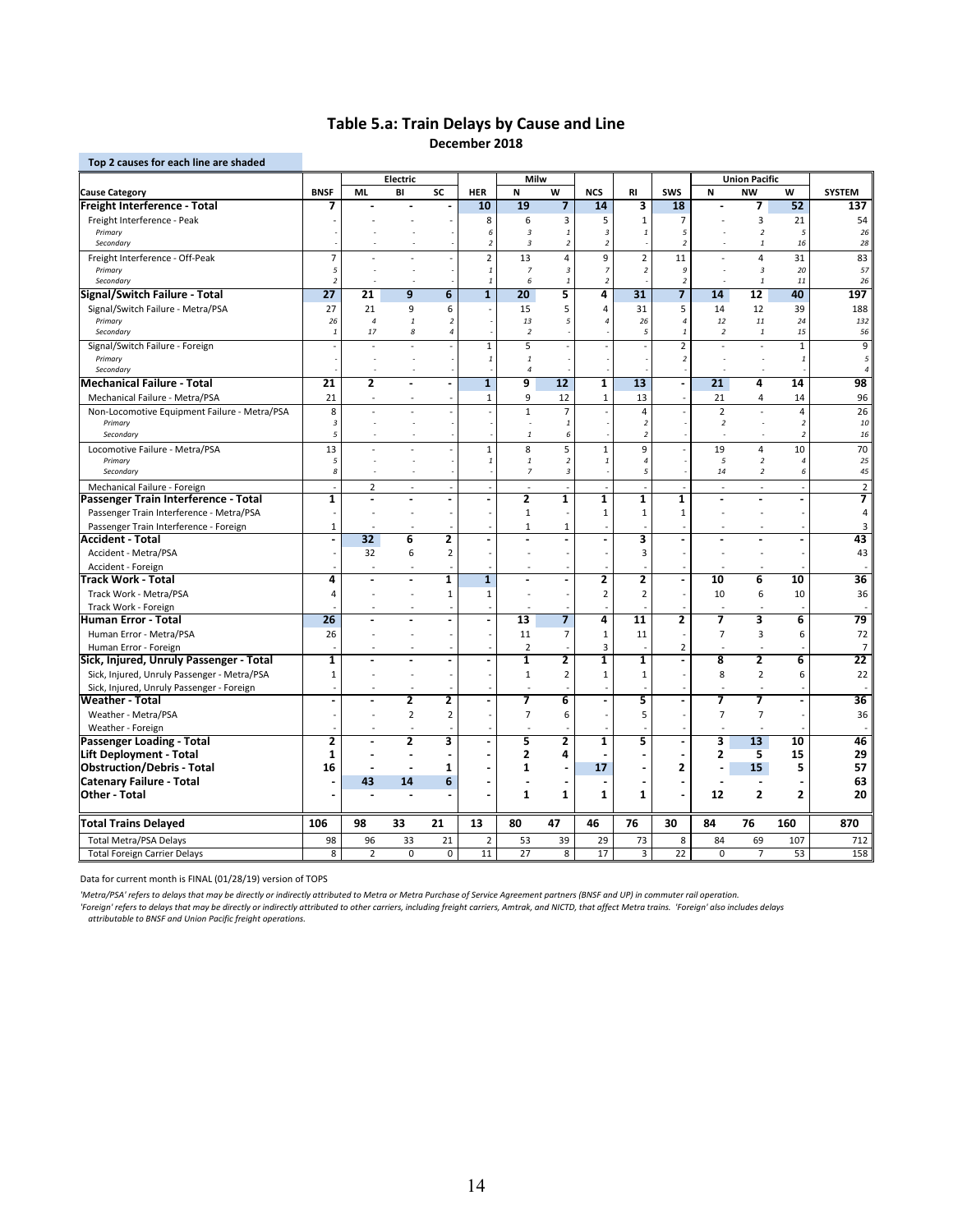## **Table 5.b: Train Delays by Cause and Line**

**Average December Over Previous Five Years: 2013‐2017**

| Top 2 causes for each line are shaded        |                 |                                  |                                |                                |                           |                         |                         |                                            |                               |                                 |                          |                                |                         |                |
|----------------------------------------------|-----------------|----------------------------------|--------------------------------|--------------------------------|---------------------------|-------------------------|-------------------------|--------------------------------------------|-------------------------------|---------------------------------|--------------------------|--------------------------------|-------------------------|----------------|
|                                              |                 |                                  | <b>Electric</b>                |                                |                           | <b>Milw</b>             |                         |                                            |                               |                                 |                          | <b>Union Pacific</b>           |                         |                |
| <b>Cause Category</b>                        | <b>BNSF</b>     | ML                               | BI                             | SC                             | <b>HER</b>                | N                       | $\overline{\mathsf{w}}$ | <b>NCS</b>                                 | <b>RI</b>                     | <b>SWS</b>                      | N                        | <b>NW</b>                      | $\overline{\mathsf{w}}$ | <b>SYSTEM</b>  |
| Freight Interference - Total                 | 20              |                                  |                                |                                | 4                         | 9                       | $\overline{12}$         | 8                                          | 7                             | $\overline{11}$                 | 1                        | 8                              | 24                      | 105            |
| Freight Interference - Peak                  | 8               |                                  |                                |                                | 4                         | $\mathbf{1}$            | $\overline{4}$          | 3                                          | $\overline{2}$                | 4                               | $\mathbf 0$              | 6                              | $\overline{7}$          | 38             |
| Primary                                      | $\overline{4}$  |                                  |                                |                                | $\overline{4}$            | $\mathbf{1}$            | 3                       | $\overline{2}$                             | -1                            | $\overline{3}$                  | 0                        | $\overline{2}$                 | $\overline{2}$          | 21             |
| Secondary                                    | $\overline{4}$  |                                  |                                |                                |                           | $\mathbf{1}$            | $\it 1$                 | $\overline{1}$                             | $\mathbf{1}$                  | $\mathbf{1}$                    | ÷.                       | $\overline{4}$                 | 5                       | 17             |
| Freight Interference - Off-Peak              | 12              |                                  |                                |                                | $\mathbf 1$               | 8                       | 8                       | 5                                          | 5                             | $\overline{7}$                  | $1\,$                    | $\overline{2}$                 | 18                      | 67             |
| Primary                                      | 10              |                                  |                                |                                | $\mathbf{1}$              | 6                       | $\sqrt{4}$              | 5                                          | $\overline{4}$                | 5                               | $\it 1$                  | $\overline{2}$                 | 13                      | 50             |
| Secondary                                    | $\overline{2}$  |                                  | ÷                              |                                |                           | $\overline{c}$          | $\overline{4}$          | 0                                          | $\mathbf{1}$                  | $\overline{2}$                  | 0                        | 0                              | 5                       | 17             |
| Signal/Switch Failure - Total                | 23              | 6                                | 2                              | 3                              | $\overline{\mathbf{2}}$   | 22                      | 29                      | 7                                          | 8                             | 7                               | 1                        | 4                              | 12                      | 125            |
| Signal/Switch Failure - Metra/PSA            | 17              | 6                                | 2                              | 3                              | $\pmb{0}$                 | 18                      | 28                      | 4                                          | 7                             | 3                               | $\mathbf{1}$             | 3                              | 11                      | 103            |
| Primary<br>Secondary                         | 10<br>8         | $\overline{4}$<br>$\overline{2}$ | $\overline{1}$<br>$\mathbf{1}$ | $\overline{c}$<br>$\mathbf{1}$ | 0                         | 10<br>8                 | 18<br>10                | $\overline{2}$<br>$\overline{\phantom{a}}$ | 5<br>$\overline{\phantom{a}}$ | $\overline{c}$<br>$\mathcal{O}$ | $\overline{1}$<br>0      | $\overline{2}$<br>$\mathbf{1}$ | 6<br>5                  | 64<br>39       |
| Signal/Switch Failure - Foreign              | $\overline{5}$  |                                  |                                |                                | $\mathbf 1$               | $\overline{4}$          | $\mathbf 1$             | 4                                          | $\mathbf 1$                   | $\overline{4}$                  | L.                       | $\mathbf 0$                    | $\mathbf{1}$            | 21             |
| Primary                                      | $\overline{4}$  |                                  |                                |                                | $\mathbf{1}$              | 3                       | $\it 1$                 | $\overline{2}$                             | 0                             | 4                               |                          | 0                              | 0                       | 15             |
| Secondary                                    | $\mathbf{1}$    |                                  |                                |                                |                           | $\overline{2}$          |                         | $\overline{2}$                             | $\overline{1}$                | $\mathbf{1}$                    |                          | $\sim$                         | 0                       | 6              |
| <b>Mechanical Failure - Total</b>            | 14              | $\overline{\mathbf{2}}$          | 0                              | Ō                              | Ō                         | 10                      | $6\overline{6}$         | 3                                          | 14                            | $\overline{\mathbf{1}}$         | $\overline{\mathbf{8}}$  | 7                              | $\overline{11}$         | 78             |
| Mechanical Failure - Metra/PSA               | 14              | $\overline{2}$                   | 0                              | 0                              | $\mathbf 0$               | 9                       | 6                       | 3                                          | 14                            | 1                               | 8                        | 7                              | 11                      | 76             |
| Non-Locomotive Equipment Failure - Metra/PSA | $\mathbf 1$     | $\overline{2}$                   | 0                              | $\mathsf 0$                    | $\pmb{0}$                 | $\overline{a}$          | $\mathbf 1$             | 0                                          | 3                             |                                 | 3                        | $\mathbf{1}$                   | $\overline{4}$          | 16             |
| Primary                                      | 0               | $\mathbf{1}$                     | 0                              | $\mathcal{O}$                  | 0                         |                         | $\it 1$                 | 0                                          | $\mathbf{1}$                  |                                 | $\boldsymbol{2}$         | $\mathbf{1}$                   | $\overline{2}$          | 8              |
| Secondary                                    | 0               | 0                                |                                | $\mathcal{O}$                  |                           |                         |                         |                                            | $\overline{\phantom{a}}$      |                                 | $\boldsymbol{2}$         | 0                              | $\overline{a}$          | 8              |
| Locomotive Failure - Metra/PSA               | 13              | ä,                               |                                |                                | $\pmb{0}$                 | 9                       | 6                       | 2                                          | 11                            | $\mathbf 1$                     | 5                        | 6                              | 7                       | 60             |
| Primary                                      | $\overline{4}$  |                                  |                                |                                | 0                         | 3                       | 3                       | $\it 1$                                    | $\overline{4}$                | $\overline{1}$                  | $\boldsymbol{2}$         | $\overline{4}$                 | $\overline{2}$          | 22             |
| Secondary                                    | 9               |                                  |                                |                                |                           | 6                       | 3                       | $\overline{2}$                             | $\overline{7}$                | 0                               | 3                        | $\overline{2}$                 | 5                       | 38             |
| Mechanical Failure - Foreign                 | $\mathbf 1$     | $\sim$                           | $\sim$                         |                                |                           | $\overline{2}$          |                         |                                            |                               |                                 | $\overline{a}$           | ÷.                             |                         | $\overline{2}$ |
| Passenger Train Interference - Total         | 3               | 4                                | 1                              | 2                              | 0                         | 8                       | 1                       | 2                                          | 0                             | 1                               | $\overline{\phantom{a}}$ | O                              | 1                       | 24             |
| Passenger Train Interference - Metra/PSA     |                 |                                  | $\mathbf 0$                    | $\mathbf 1$                    |                           | 6                       | $\mathbf 1$             | $\overline{2}$                             | $\mathbf 0$                   | $\mathbf 0$                     |                          | $\mathbf 0$                    | $\mathbf{1}$            | 11             |
| Passenger Train Interference - Foreign       | 3               | $\overline{4}$                   | $\mathbf{1}$                   | $\mathbf{1}$                   | $\mathbf 0$               | $\overline{2}$          |                         |                                            |                               | $\mathbf{1}$                    | $\overline{a}$           | $\overline{a}$                 |                         | 13             |
| <b>Accident - Total</b>                      | 10              | 1                                | 6                              | 3                              | $\blacksquare$            | $\overline{\mathbf{2}}$ | 6                       | 7                                          | 2                             | 8                               | 1                        | $\overline{11}$                | 1                       | 56             |
| Accident - Metra/PSA                         | 9               | $\mathbf{1}$                     | 6                              | 3                              |                           | $\mathbf{1}$            | $\overline{4}$          | 6                                          | $\overline{2}$                | 8                               | $\mathbf{1}$             | 11                             | $\mathbf{1}$            | 53             |
| Accident - Foreign                           | $\mathbf 1$     |                                  |                                |                                |                           | $\mathbf 0$             | $\overline{2}$          | 0                                          |                               |                                 |                          |                                | 0                       | $\overline{4}$ |
| Track Work - Total                           | $\overline{11}$ | 4                                | 1                              | $\overline{\mathbf{3}}$        | $\overline{\mathfrak{o}}$ | 8                       | $\overline{6}$          | 3                                          | 1                             | Ō                               | 3                        | 3                              | 5                       | 48             |
| Track Work - Metra/PSA                       | 11              | $\overline{4}$                   | $\mathbf{1}$                   | 3                              | $\pmb{0}$                 | 8                       | 6                       | 3                                          | $\mathbf 1$                   | 0                               | $\overline{3}$           | 3                              | 5                       | 48             |
| Track Work - Foreign                         |                 |                                  | $\overline{a}$                 |                                |                           |                         |                         |                                            |                               |                                 | $\overline{a}$           | L.                             |                         |                |
| Human Error - Total                          | 18              | 2                                | 1                              | 1                              | $\overline{2}$            | $\overline{13}$         | 5                       | 2                                          | 7                             | 4                               | 3                        | 5                              | 5                       | 69             |
| Human Error - Metra/PSA                      | $\overline{7}$  | $\overline{2}$                   | $\mathbf{1}$                   | $\mathbf 1$                    | 1                         | 3                       | 5                       | $\mathbf 1$                                | $\overline{7}$                | 0                               | 3                        | 5                              | 4                       | 40             |
| Human Error - Foreign                        | 11              |                                  |                                |                                | $\mathbf 1$               | 9                       | $\mathbf 0$             | $\overline{2}$                             | $\mathbf 0$                   | 3                               | ÷,                       | $\mathbf 1$                    | $\mathbf 1$             | 28             |
| Sick, Injured, Unruly Passenger - Total      | 2               | 4                                | $\overline{\mathbf{1}}$        | 1                              | Ō                         | 4                       | $\overline{\mathbf{6}}$ | O                                          | 2                             | O                               | 2                        | 3                              | $\overline{\mathbf{3}}$ | 27             |
| Sick, Injured, Unruly Passenger - Metra/PSA  | $\mathbf 2$     | $\overline{4}$                   | $1\,$                          | $\mathbf 1$                    | $\pmb{0}$                 | $\overline{4}$          | 6                       | 0                                          | $\mathbf 1$                   | $\mathbf 0$                     | $\mathbf 2$              | 3                              | 3                       | 27             |
| Sick, Injured, Unruly Passenger - Foreign    |                 |                                  |                                |                                |                           |                         |                         |                                            | $\mathbf 0$                   |                                 |                          |                                |                         | $\mathbf 0$    |
| Weather - Total                              | 17              | 8                                | $\overline{2}$                 | 2                              | 0                         | 12                      | 11                      | 3                                          | 16                            | 1                               | 11                       | 13                             | 10                      | 105            |
| Weather - Metra/PSA                          | 16              | 8                                | $\overline{2}$                 | $\overline{2}$                 | $\mathbf 0$               | 12                      | 11                      | 3                                          | 16                            | $\mathbf{1}$                    | 11                       | 13                             | 10                      | 104            |
| Weather - Foreign                            | 1               |                                  |                                |                                | $\mathbf 0$               |                         |                         |                                            | $\mathbf 0$                   |                                 |                          |                                |                         | 1              |
| Passenger Loading - Total                    | 6               | 4                                | $\mathbf{1}$                   | 1                              | 0                         | 7                       | 6                       | 2                                          | 10                            | 0                               | 4                        | 11                             | 9                       | 63             |
| Lift Deployment - Total                      | 4               |                                  |                                |                                |                           | 4                       | $\mathbf{2}$            | 0                                          | $\mathbf{2}$                  | 0                               | 1                        | 3                              | 4                       | 20             |
| <b>Obstruction/Debris - Total</b>            | 7               | 3                                | 1                              | $\mathbf{2}$                   | 0                         | 7                       | 3                       | 1                                          | 3                             | 2                               | $\mathbf{1}$             | 4                              | 4                       | 38             |
| <b>Catenary Failure - Total</b>              | ä,              | 3                                | 1                              | 1                              |                           |                         |                         |                                            |                               |                                 |                          | $\blacksquare$                 |                         | 5              |
| Other Total                                  | 2               | $\mathbf{1}$                     | $\mathbf{1}$                   | 0                              | Ĭ.                        | $\overline{2}$          | $\mathbf{z}$            | 0                                          | 4                             | $\mathbf{1}$                    | $\overline{2}$           | 3                              | 3                       | 21             |
| <b>Total Trains Delayed</b>                  | 136             | 42                               | 17                             | 20                             | 10                        | 107                     | 96                      | 39                                         | 76                            | 37                              | 38                       | 74                             | 91                      | 784            |
| <b>Total Metra/PSA Delays</b>                | 95              | 38                               | 16                             | 19                             | 3                         | 81                      | 81                      | 26                                         | 68                            | 18                              | 36                       | 65                             | 65                      | 609            |
| <b>Total Foreign Carrier Delays</b>          | 42              | $\overline{4}$                   | $\mathbf{1}$                   | $\mathbf{1}$                   | $\overline{7}$            | 26                      | 15                      | 14                                         | 8                             | 19                              | $\mathbf{1}$             | 9                              | 26                      | 175            |

Data for current month is FINAL (01/28/19) version of TOPS

'Metro/PSA' refers to delays that may be directly or indirectly attributed to Metra or Metra Purchase of Service Agreement partners (BNSF and UP) in commuter rail operation.

'Foreign' refers to delays that may be directly or indirectly attributed to other carriers, including freight carriers, Amtrak, and NICTD, that affect Metra trains. 'Foreign' also includes delays *attributable to BNSF and Union Pacific freight operations.*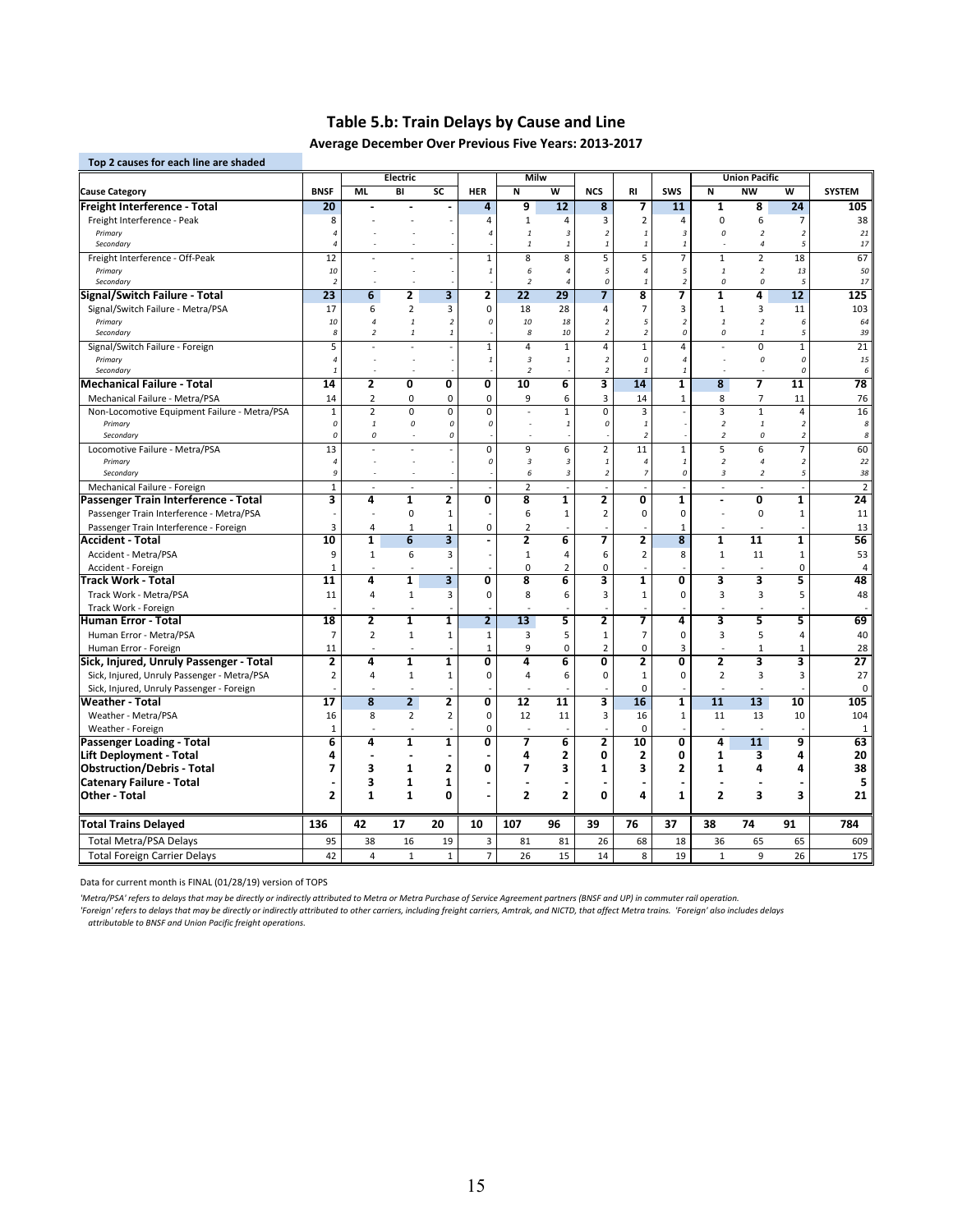**Table 5.c: Train Delays by Cause and Line**

| December 2018 Compared to Average December Over Previous Five Years: 2013-2017           |                           |                       | Electric                        |                |                          | Milw                    |                     |                                |                         |                                |                               | <b>Union Pacific</b>    |                                  |                     |
|------------------------------------------------------------------------------------------|---------------------------|-----------------------|---------------------------------|----------------|--------------------------|-------------------------|---------------------|--------------------------------|-------------------------|--------------------------------|-------------------------------|-------------------------|----------------------------------|---------------------|
|                                                                                          | <b>BNSF</b>               | <b>ML</b>             | BI                              | SC             | <b>HER</b>               | N                       | W                   | <b>NCS</b>                     | <b>RI</b>               | <b>SWS</b>                     | N                             | <b>NW</b>               | W                                | <b>SYSTEM</b>       |
| <b>Cause Category</b>                                                                    |                           |                       |                                 |                |                          | 10                      |                     |                                |                         |                                |                               |                         | 28                               | 32                  |
| Freight Interference - Total                                                             | (13)                      |                       |                                 |                | 6                        |                         | (5)                 | 6                              | $\overline{a}$          | 7                              | $\left( 1\right)$             | (1)                     |                                  |                     |
| Freight Interference - Peak                                                              | (8)                       |                       |                                 |                | 4<br>$\overline{2}$      | 5<br>$\boldsymbol{2}$   | (1)                 | $\overline{2}$<br>$\mathbf{1}$ | (1)                     | 3                              | (0)                           | (3)                     | 14<br>3                          | 16                  |
| Primary<br>Secondary                                                                     | (4)<br>(4)                |                       |                                 |                | $\overline{2}$           | 2                       | (2)<br>$\mathbf{1}$ | $\mathbf{1}$                   | 0<br>(1)                | $\overline{2}$<br>$\mathbf{1}$ | (0)                           | 0<br>(3)                | 11                               | 5<br>$11\,$         |
| Freight Interference - Off-Peak                                                          | (5)                       |                       |                                 |                | $\mathbf 1$              | 5                       | (4)                 | $\overline{4}$                 | (3)                     | $\overline{4}$                 | (1)                           | $\overline{2}$          | 13                               | 16                  |
| Primary                                                                                  | (5)                       |                       |                                 |                | 0                        | $\mathbf{1}$            | (1)                 | $\overline{2}$                 | (2)                     | $\overline{4}$                 | (1)                           | $\it 1$                 | $\overline{7}$                   | 7                   |
| Secondary                                                                                | (0)                       |                       |                                 |                | $\overline{1}$           | $\it 4$                 | (3)                 | $\boldsymbol{2}$               | (1)                     | (0)                            | (0)                           | $\it 1$                 | 6                                | 9                   |
| Signal/Switch Failure - Total                                                            | 4                         | 15                    | 7                               | 3              | (1)                      | (2)                     | (24)                | (3)                            | 23                      | ÷,                             | 13                            | 8                       | 28                               | 72                  |
| Signal/Switch Failure - Metra/PSA                                                        | 10                        | 15                    | $\overline{7}$                  | 3              | (0)                      | (3)                     | (23)                | $\mathbf 0$                    | 24                      | $\overline{2}$                 | 13                            | 9                       | 28                               | 85                  |
| Primary                                                                                  | 16                        | (0)                   | 0                               | (0)            | (0)                      | $\overline{\mathbf{3}}$ | (13)                | $\overline{2}$                 | 21                      | $\boldsymbol{2}$               | $11\,$                        | 9                       | 18                               | 68                  |
| Secondary                                                                                | (7)                       | 15                    | $\overline{z}$                  | 3              |                          | (6)                     | (10)                | (2)                            | $\overline{\mathbf{3}}$ | $\mathbf{1}$                   | 2                             | (0)                     | 10                               | 17                  |
| Signal/Switch Failure - Foreign                                                          | (5)                       |                       |                                 |                | (0)                      | $\mathbf{1}$            | (1)                 | (4)                            | (1)                     | (2)                            | $\sim$                        | (0)                     | $\pmb{0}$                        | (12)                |
| Primary                                                                                  | (4)                       |                       |                                 |                | (0)                      | (2)                     | (1)                 | (2)                            | (0)                     | (2)                            |                               | (0)                     | $\mathbf{1}$                     | (10)                |
| Secondary                                                                                | (1)                       |                       |                                 |                |                          | $\overline{2}$          |                     | (2)                            | (1)                     | (1)                            |                               |                         | (0)                              | (2)                 |
| <b>Mechanical Failure - Total</b>                                                        | $\overline{\phantom{a}}$  | 0                     | (0)                             | (0)            | 1                        | (1)                     | 6                   | (2)                            | $\overline{(1)}$        | (1)                            | 13                            | (3)                     | 3                                | 20                  |
| Mechanical Failure - Metra/PSA                                                           | $\overline{7}$            | (2)                   | (0)                             | (0)            | $\mathbf{1}$             | 0                       | 6                   | (2)                            | (1)                     | (1)                            | 13                            | (3)                     | 3                                | 20                  |
| Non-Locomotive Equipment Failure - Metra/PSA                                             | $\overline{7}$            | (2)                   | (0)                             | (0)            | (0)                      | $\mathbf{1}$            | 6                   | (0)                            | $\mathbf{1}$            |                                | (1)                           | (1)                     | (0)                              | 10                  |
| Primary                                                                                  | $\overline{\mathbf{3}}$   | (1)                   | (0)                             | (0)            | (0)                      |                         | 0                   | (0)                            | $\it 1$                 |                                | $\pmb{\mathit{o}}$            | (1)                     | $\Omega$                         | $\overline{2}$      |
| Secondary                                                                                | 5                         | (0)                   |                                 | (0)            |                          | $\mathbf{1}$            | 6                   |                                | (0)                     |                                | (2)                           | (0)                     | (0)                              | 8                   |
| Locomotive Failure - Metra/PSA                                                           |                           |                       |                                 |                | $\mathbf{1}$             | (1)                     | (1)                 | (1)                            | (2)                     | (1)                            | 14                            | (2)                     | 3                                | 10                  |
| Primary<br>Secondary                                                                     | $\it 1$<br>(1)            |                       |                                 |                | $\overline{1}$           | (2)<br>$\mathbf{1}$     | (1)<br>(0)          | $\Omega$<br>(2)                | (0)<br>(2)              | (1)<br>(0)                     | $\overline{\mathbf{3}}$<br>11 | (2)<br>$\sim$           | $\boldsymbol{2}$<br>$\mathbf{1}$ | $\overline{3}$<br>7 |
|                                                                                          |                           |                       |                                 |                |                          |                         |                     |                                |                         |                                |                               |                         |                                  |                     |
| Mechanical Failure - Foreign                                                             | (1)                       | $\overline{2}$<br>(4) | ÷,                              | (2)            | (0)                      | (2)<br>(6)              | (0)                 | (1)                            | $\overline{\mathbf{1}}$ | (0)                            | $\sim$                        | ÷,<br>(0)               | (1)                              | (0)                 |
| Passenger Train Interference - Total                                                     | (2)                       |                       | (1)                             |                |                          |                         |                     |                                |                         |                                | $\blacksquare$                |                         |                                  | (17)                |
| Passenger Train Interference - Metra/PSA                                                 |                           |                       | (0)                             | (1)            |                          | (5)                     | (1)                 | (1)                            | $\mathbf{1}$            | $\mathbf{1}$                   | $\sim$                        | (0)                     | (1)                              | (7)                 |
| Passenger Train Interference - Foreign<br><b>Accident - Total</b>                        | (2)<br>(10)               | (4)<br>31             | (1)<br>O                        | (1)<br>(1)     | (0)                      | (1)<br>(2)              | 1<br>(6)            |                                | $\overline{\mathbf{1}}$ | (1)<br>(8)                     | $\overline{(1)}$              |                         |                                  | (10)                |
|                                                                                          |                           |                       |                                 |                | $\blacksquare$           |                         |                     | (7)                            |                         |                                |                               | (11)                    | (1)                              | (13)                |
| Accident - Metra/PSA                                                                     | (9)                       | 31                    | $\mathbf 0$                     | (1)            | $\overline{\phantom{a}}$ | (1)                     | (4)                 | (6)                            | $\mathbf{1}$            | (8)                            | (1)                           | (11)                    | (1)                              | (10)                |
| Accident - Foreign<br>Track Work - Total                                                 | (1)<br>(7)                |                       | (1)                             | (2)            | $\overline{\mathbf{1}}$  | (0)<br>(8)              | (2)<br>(6)          | (0)<br>(1)                     | $\overline{1}$          | $\overline{0}$                 | $\overline{\mathbf{z}}$       | 3                       | (0)<br>5                         | (4)<br>(12)         |
|                                                                                          |                           | (4)                   |                                 |                |                          |                         |                     |                                |                         |                                |                               |                         |                                  |                     |
| Track Work - Metra/PSA                                                                   | (7)                       | (4)                   | (1)                             | (2)            | 1                        | (8)                     | (6)                 | (1)                            | $\mathbf{1}$            | (0)                            | $\overline{7}$                | 3                       | 5                                | (12)                |
| Track Work - Foreign<br><b>Human Error - Total</b>                                       | 8                         | (2)                   | (1)                             | (1)            | (2)                      | 0                       | 2                   | 2                              | 4                       | (2)                            | 4                             | (2)                     | $\mathbf{1}$                     | 10                  |
|                                                                                          | 19                        |                       |                                 |                |                          | 8                       | $\overline{2}$      | $\mathbf 0$                    | 4                       |                                | 4                             |                         |                                  |                     |
| Human Error - Metra/PSA                                                                  |                           | (2)                   | (1)<br>$\overline{\phantom{a}}$ | (1)            | (1)                      |                         |                     |                                |                         | (0)                            |                               | (2)                     | $\overline{2}$                   | 32                  |
| Human Error - Foreign                                                                    | (11)                      | (4)                   | (1)                             | (1)            | (1)<br>(0)               | (7)<br>(3)              | (0)<br>(4)          | $\mathbf{1}$<br>$\mathbf{1}$   | (0)<br>(1)              | (1)<br>(0)                     | 6                             | (1)<br>(1)              | (1)<br>3                         | (21)<br>(5)         |
| Sick, Injured, Unruly Passenger - Total                                                  | (1)                       |                       |                                 |                |                          |                         |                     | $\mathbf{1}$                   |                         |                                | 6                             |                         | 3                                |                     |
| Sick, Injured, Unruly Passenger - Metra/PSA<br>Sick, Injured, Unruly Passenger - Foreign | (1)                       | (4)                   | (1)                             | (1)            | (0)                      | (3)                     | (4)                 |                                | (0)<br>(0)              | (0)                            |                               | (1)                     |                                  | (5)<br>(0)          |
| <b>Weather - Total</b>                                                                   | (17)                      | (8)                   | $\overline{0}$                  | $\overline{0}$ | $\overline{(0)}$         | (5)                     | (5)                 | (3)                            | (11)                    | (1)                            | (4)                           | (6)                     | (10)                             | (69)                |
| Weather - Metra/PSA                                                                      | (16)                      | (8)                   | (0)                             |                | (0)                      | (5)                     |                     |                                | (11)                    |                                | (4)                           | (6)                     | (10)                             | (68)                |
|                                                                                          | (1)                       |                       |                                 | (0)            | (0)                      |                         | (5)                 | (3)                            | (0)                     | (1)                            |                               |                         |                                  | (1)                 |
| Weather - Foreign<br>Passenger Loading - Total                                           | $\overline{\textbf{(4)}}$ | (4)                   | 1                               | 2              | (0)                      | (2)                     | (4)                 | $\left( 1\right)$              | (5)                     | (0)                            | $\left( 1\right)$             | $\overline{\mathbf{2}}$ | $\overline{\mathbf{1}}$          | (17)                |
| <b>Lift Deployment - Total</b>                                                           | (3)                       |                       |                                 |                |                          | (2)                     | $\mathbf{z}$        | (0)                            | (2)                     | (0)                            | 1                             | $\mathbf{2}$            | 11                               | 9                   |
| <b>Obstruction/Debris - Total</b>                                                        | 9                         | (3)                   | (1)                             | (1)            | (0)                      | (6)                     | (3)                 | 16                             | (3)                     | (0)                            | (1)                           | 11                      | 1                                | 19                  |
| <b>Catenary Failure - Total</b>                                                          |                           | 40                    | 13                              | 5              |                          |                         |                     |                                |                         |                                |                               |                         |                                  | 58                  |
| Other Total                                                                              | (2)                       | (1)                   | (1)                             | (0)            | ÷,                       | (1)                     | (1)                 | $\mathbf{1}$                   | (3)                     | (1)                            | 10                            | (1)                     | (1)                              | (1)                 |
|                                                                                          |                           |                       |                                 |                |                          |                         |                     |                                |                         |                                |                               |                         |                                  |                     |
| <b>Total Trains Delayed</b>                                                              | (30)                      | 56                    | 16                              | $\mathbf{1}$   | 3                        | (27)                    | (49)                | $\overline{\phantom{a}}$       | 0                       | (7)                            | 46                            | $\mathbf{z}$            | 69                               | 86                  |
| <b>Total Metra/PSA Delays</b>                                                            | 3                         | 58                    | 17                              | $\overline{2}$ | (1)                      | (28)                    | (42)                | 3                              | 5                       | (10)                           | 48                            | $\overline{4}$          | 42                               | 103                 |
| <b>Total Foreign Carrier Delays</b>                                                      | (34)                      | (2)                   | (1)                             | (1)            | $\overline{4}$           | $\mathbf{1}$            | (7)                 | $\overline{3}$                 | (5)                     | $\overline{3}$                 | (1)                           | (2)                     | 27                               | (17)                |

Data for current month is FINAL (01/28/19) version of TOPS

'Metra/PSA' refers to delays that may be directly or indirectly attributed to Metra or Metra Purchase of Service Agreement partners (BNSF and UP) in commuter rail operation.

'Foreign' refers to delays that may be directly or indirectly attributed to other carriers, including freight carriers, Amtrak, and NICTD, that affect Metra trains. 'Foreign' also includes delays<br> attributable to BNSF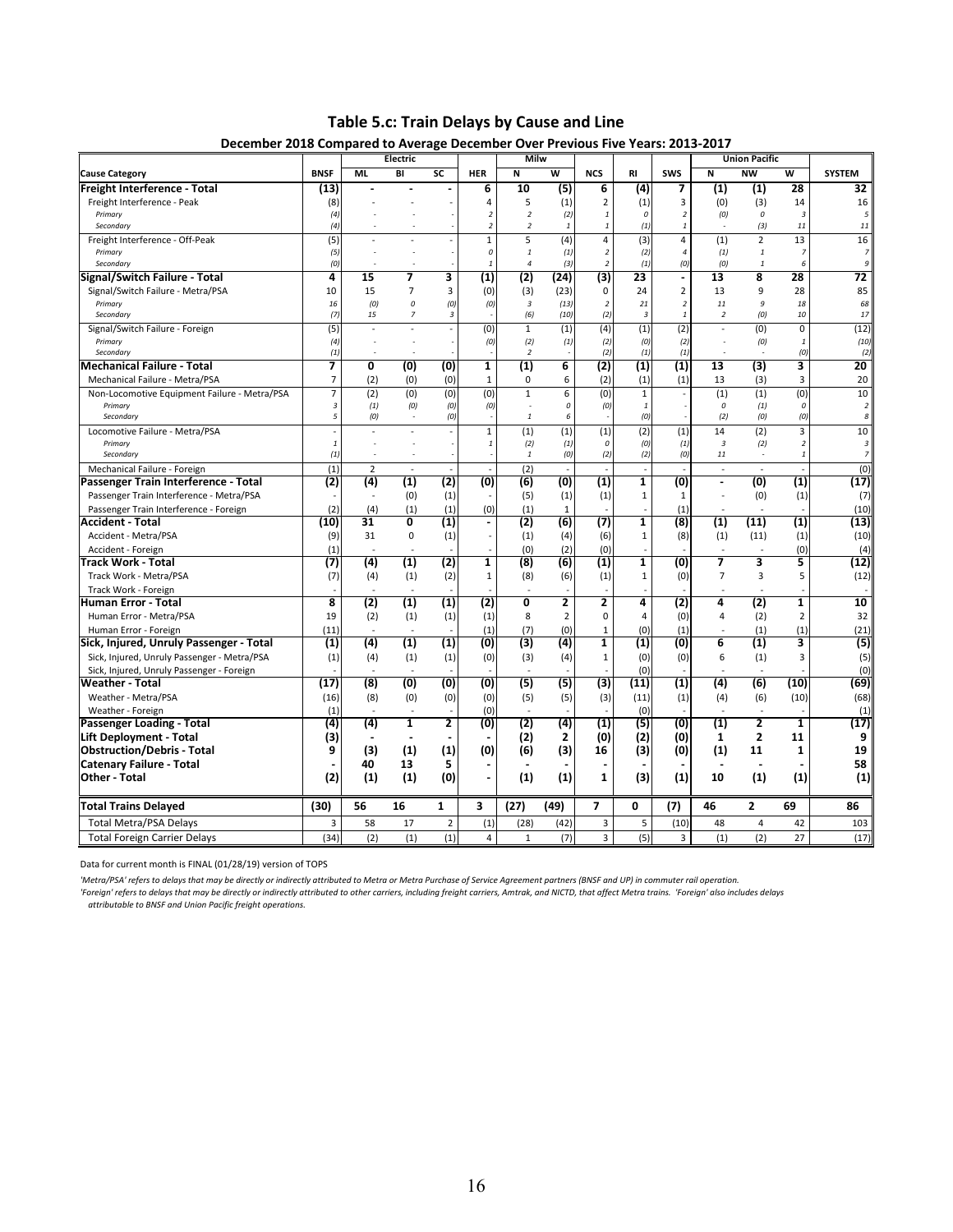### **Table 6.a: Train Delays by Cause & Line ‐ YTD January ‐ December 2018**

| <b>Union Pacific</b><br>Electric<br>Milw<br><b>BNSF</b><br><b>ML</b><br>BI<br>SC<br>W<br><b>SWS</b><br><b>NW</b><br>W<br><b>SYSTEM</b><br><b>HER</b><br>N<br><b>NCS</b><br>RI<br>N<br>Freight Interference - Total<br>249<br>78<br>164<br>125<br>82<br>63<br>188<br>18<br>94<br>453<br>1,514<br>93<br>63<br>$\overline{3}$<br>57<br>556<br>Freight Interference - Peak<br>68<br>21<br>36<br>27<br>14<br>174<br>21<br>19<br>47<br>$\sqrt{3}$<br>27<br>70<br>299<br>40<br>54<br>11<br>$\overline{7}$<br>Primary<br>14<br>10<br>15<br>8<br>$\overline{z}$<br>16<br>30<br>104<br>257<br>Secondary<br>53<br>÷<br>55<br>Freight Interference - Off-Peak<br>156<br>10<br>143<br>89<br>49<br>125<br>15<br>37<br>279<br>958<br>ä,<br>$\overline{7}$<br>9<br>90<br>63<br>46<br>91<br>26<br>217<br>696<br>Primary<br>112<br>35<br>÷<br>26<br>14<br>Secondary<br>44<br>$\mathbf{1}$<br>53<br>9<br>34<br>8<br>11<br>62<br>262<br>334<br>52<br>49<br>38<br>91<br>173<br>150<br>1,739<br>107<br>253<br>150<br>164<br>63<br>115<br>Signal/Switch Failure - Total<br>Signal/Switch Failure - Metra/PSA<br>107<br>52<br>49<br>6<br>189<br>120<br>169<br>69<br>63<br>106<br>140<br>1,402<br>276<br>56<br>37<br>40<br>5<br>135<br>48<br>137<br>40<br>85<br>987<br>Primary<br>196<br>68<br>91<br>46<br>59<br>23<br>55<br>80<br>39<br>15<br>9<br>$\mathbf{1}$<br>54<br>29<br>8<br>32<br>23<br>47<br>415<br>Secondary<br>32<br>30<br>35<br>95<br>9<br>10<br>337<br>58<br>64<br>$\overline{4}$<br>Signal/Switch Failure - Foreign<br>45<br>28<br>23<br>21<br>24<br>59<br>$\overline{\mathbf{3}}$<br>214<br>Primary<br>4<br>7<br>36<br>Secondary<br>13<br>41<br>9<br>11<br>6<br>123<br>$\overline{4}$<br>B<br>234<br>11<br>8<br>8<br>45<br>43<br>28<br>202<br>76<br>155<br>121<br>113<br>138<br>1,182<br>7<br>Mechanical Failure - Metra/PSA<br>9<br>3<br>184<br>75<br>155<br>43<br>121<br>113<br>1,142<br>232<br>18<br>44<br>138<br>$\overline{\mathbf{3}}$<br>$\,1\,$<br>54<br>18<br>9<br>$\overline{7}$<br>$\overline{2}$<br>11<br>42<br>34<br>55<br>276<br>Non-Locomotive Equipment Failure - Metra/PSA<br>16<br>24<br>$\it 1$<br>9<br>19<br>11<br>20<br>108<br>25<br>5<br>$\overline{\mathbf{3}}$<br>6<br>Primary<br>1<br>1<br>7<br>5<br>29<br>13<br>$\sqrt{3}$<br>$\overline{z}$<br>17<br>23<br>23<br>35<br>168<br>Secondary<br>6<br>6<br>$\mathbf{1}$<br>79<br>178<br>6<br>168<br>68<br>42<br>131<br>32<br>79<br>83<br>866<br>Locomotive Failure - Metra/PSA<br>×<br>$\sqrt{3}$<br>40<br>23<br>$11\,$<br>37<br>15<br>28<br>22<br>26<br>241<br>36<br>Primary<br>$\sqrt{3}$<br>17<br>57<br>142<br>128<br>45<br>31<br>94<br>51<br>57<br>625<br>Secondary<br>5<br>$\overline{2}$<br>10<br>$\overline{2}$<br>$\mathbf{1}$<br>18<br>$\mathbf{1}$<br>$\mathbf{1}$<br>40<br>Mechanical Failure - Foreign<br>L.<br>÷.<br>$\overline{2}$<br>222<br>Passenger Train Interference - Total<br>50<br>3<br>1<br>1<br>11<br>66<br>11<br>18<br>3<br>50<br>6<br>Passenger Train Interference - Metra/PSA<br>42<br>5<br>$\mathbf{1}$<br>$\overline{2}$<br>5<br>78<br>6<br>16<br>1<br>49<br>Passenger Train Interference - Foreign<br>44<br>3<br>$\mathbf{1}$<br>$\mathbf{1}$<br>11<br>24<br>6<br>$\overline{2}$<br>144<br>2<br>$\mathbf{1}$<br>٠<br>113<br>69<br>9<br>10<br>9<br>26<br>13<br>30<br>11<br>35<br>33<br>49<br>407<br>Accident - Total<br>Ĭ.<br>9<br>9<br>5<br>35<br>33<br>Accident - Metra/PSA<br>106<br>69<br>10<br>26<br>9<br>42<br>371<br>18<br>$\overline{7}$<br>6<br>$\overline{7}$<br>Accident - Foreign<br>4<br>12<br>36<br>$\overline{a}$<br>57<br>65<br>168<br>46<br>18<br>44<br>27<br>104<br>20<br>10<br>142<br>$\overline{11}$<br>73<br>785<br>Track Work - Total<br>18<br>27<br>73<br>57<br>780<br>Track Work - Metra/PSA<br>46<br>44<br>104<br>20<br>10<br>142<br>8<br>65<br>166<br>3<br>Track Work - Foreign<br>$\overline{2}$<br>5<br>353<br>31<br>9<br>14<br>$\overline{17}$<br>118<br>49<br>30<br>87<br>50<br>63<br>79<br>95<br>995<br>Human Error - Total<br>30<br>9<br>$\overline{\mathbf{3}}$<br>35<br>67<br>78<br>726<br>Human Error - Metra/PSA<br>206<br>13<br>83<br>45<br>87<br>58<br>12<br>147<br>14<br>35<br>18<br>15<br>5<br>12<br>17<br>269<br>$\mathbf{1}$<br>$\mathbf{1}$<br>$\overline{4}$<br>Human Error - Foreign<br>÷.<br>45<br>39<br>8<br>37<br>$\overline{32}$<br>79<br>3<br>27<br>$\overline{4}$<br>33<br>8<br>73<br>388<br>Sick, Injured, Unruly Passenger - Total<br>٠<br>$\overline{3}$<br>39<br>8<br>37<br>8<br>73<br>32<br>79<br>388<br>Sick, Injured, Unruly Passenger - Metra/PSA<br>45<br>27<br>33<br>4<br>Sick, Injured, Unruly Passenger - Foreign<br>186<br>57<br>30<br>19<br>5<br>125<br>102<br>$\overline{17}$<br>174<br>16<br>88<br>153<br>82<br>1,054<br>Weather - Total<br>15<br>88<br>1,050<br>Weather - Metra/PSA<br>186<br>57<br>30<br>19<br>4<br>125<br>102<br>17<br>173<br>153<br>81<br>$\mathbf{1}$<br>$\mathbf{1}$<br>4<br>Weather - Foreign<br>1<br>1<br>2<br>96<br>11<br>70<br>113<br>89<br>44<br>13<br>82<br>61<br>11<br>70<br>662<br>Passenger Loading - Total<br>$\overline{a}$<br>3<br>26<br>37<br>92<br>57<br>1<br>41<br>38<br>6<br>19<br>320<br>Lift Deployment - Total<br>$\overline{\phantom{a}}$<br>8<br>5<br>29<br>23<br>37<br>81<br>19<br>101<br>615<br><b>Obstruction/Debris - Total</b><br>128<br>14<br>36<br>16<br>118<br>52<br><b>Catenary Failure - Total</b><br>15<br>10<br>77<br>$\overline{a}$<br>Other - Total<br>6<br>6<br>3<br>28<br>25<br>3<br>23<br>15<br>45<br>22<br>39<br>281<br>66<br>$\overline{a}$<br>497<br>367<br>1,053<br>10,241<br><b>Total Trains Delayed</b><br>2.072<br>175<br>206<br>189<br>1,265<br>733<br>580<br>691<br>951<br>1,462<br><b>Total Metra/PSA Delays</b><br>1,563<br>483<br>172<br>199<br>52<br>567<br>225<br>971<br>223<br>668<br>7,892<br>960<br>836<br>973<br>$\overline{7}$<br>142<br>82<br><b>Total Foreign Carrier Delays</b><br>509<br>14<br>3<br>137<br>305<br>166<br>357<br>23<br>115<br>489<br>2,349 | Top 2 causes for each line are shaded |  |  |  |  |  |  |  |  |  |  |
|----------------------------------------------------------------------------------------------------------------------------------------------------------------------------------------------------------------------------------------------------------------------------------------------------------------------------------------------------------------------------------------------------------------------------------------------------------------------------------------------------------------------------------------------------------------------------------------------------------------------------------------------------------------------------------------------------------------------------------------------------------------------------------------------------------------------------------------------------------------------------------------------------------------------------------------------------------------------------------------------------------------------------------------------------------------------------------------------------------------------------------------------------------------------------------------------------------------------------------------------------------------------------------------------------------------------------------------------------------------------------------------------------------------------------------------------------------------------------------------------------------------------------------------------------------------------------------------------------------------------------------------------------------------------------------------------------------------------------------------------------------------------------------------------------------------------------------------------------------------------------------------------------------------------------------------------------------------------------------------------------------------------------------------------------------------------------------------------------------------------------------------------------------------------------------------------------------------------------------------------------------------------------------------------------------------------------------------------------------------------------------------------------------------------------------------------------------------------------------------------------------------------------------------------------------------------------------------------------------------------------------------------------------------------------------------------------------------------------------------------------------------------------------------------------------------------------------------------------------------------------------------------------------------------------------------------------------------------------------------------------------------------------------------------------------------------------------------------------------------------------------------------------------------------------------------------------------------------------------------------------------------------------------------------------------------------------------------------------------------------------------------------------------------------------------------------------------------------------------------------------------------------------------------------------------------------------------------------------------------------------------------------------------------------------------------------------------------------------------------------------------------------------------------------------------------------------------------------------------------------------------------------------------------------------------------------------------------------------------------------------------------------------------------------------------------------------------------------------------------------------------------------------------------------------------------------------------------------------------------------------------------------------------------------------------------------------------------------------------------------------------------------------------------------------------------------------------------------------------------------------------------------------------------------------------------------------------------------------------------------------------------------------------------------------------------------------------------------------------------------------------------------------------------------------------------------------------------------------------------------------------------------------------------------------------------------------------------------------------------------------------------------------------------------------------------------------------------------------------------------------------------------------------------------------------------------------------------------------------------------------------------------------------------------------------------------------------------------------------------------------------------------------------------------------------------------------------------------------------------------------------------------------------------------------------------------------------------------------------------------------------------------------------------------------------------------------------------------------------------------------------------------------------------------------------------------------------------------------------------------------------------------------------|---------------------------------------|--|--|--|--|--|--|--|--|--|--|
|                                                                                                                                                                                                                                                                                                                                                                                                                                                                                                                                                                                                                                                                                                                                                                                                                                                                                                                                                                                                                                                                                                                                                                                                                                                                                                                                                                                                                                                                                                                                                                                                                                                                                                                                                                                                                                                                                                                                                                                                                                                                                                                                                                                                                                                                                                                                                                                                                                                                                                                                                                                                                                                                                                                                                                                                                                                                                                                                                                                                                                                                                                                                                                                                                                                                                                                                                                                                                                                                                                                                                                                                                                                                                                                                                                                                                                                                                                                                                                                                                                                                                                                                                                                                                                                                                                                                                                                                                                                                                                                                                                                                                                                                                                                                                                                                                                                                                                                                                                                                                                                                                                                                                                                                                                                                                                                                                                                                                                                                                                                                                                                                                                                                                                                                                                                                                                                                                                          |                                       |  |  |  |  |  |  |  |  |  |  |
|                                                                                                                                                                                                                                                                                                                                                                                                                                                                                                                                                                                                                                                                                                                                                                                                                                                                                                                                                                                                                                                                                                                                                                                                                                                                                                                                                                                                                                                                                                                                                                                                                                                                                                                                                                                                                                                                                                                                                                                                                                                                                                                                                                                                                                                                                                                                                                                                                                                                                                                                                                                                                                                                                                                                                                                                                                                                                                                                                                                                                                                                                                                                                                                                                                                                                                                                                                                                                                                                                                                                                                                                                                                                                                                                                                                                                                                                                                                                                                                                                                                                                                                                                                                                                                                                                                                                                                                                                                                                                                                                                                                                                                                                                                                                                                                                                                                                                                                                                                                                                                                                                                                                                                                                                                                                                                                                                                                                                                                                                                                                                                                                                                                                                                                                                                                                                                                                                                          | <b>Cause Category</b>                 |  |  |  |  |  |  |  |  |  |  |
|                                                                                                                                                                                                                                                                                                                                                                                                                                                                                                                                                                                                                                                                                                                                                                                                                                                                                                                                                                                                                                                                                                                                                                                                                                                                                                                                                                                                                                                                                                                                                                                                                                                                                                                                                                                                                                                                                                                                                                                                                                                                                                                                                                                                                                                                                                                                                                                                                                                                                                                                                                                                                                                                                                                                                                                                                                                                                                                                                                                                                                                                                                                                                                                                                                                                                                                                                                                                                                                                                                                                                                                                                                                                                                                                                                                                                                                                                                                                                                                                                                                                                                                                                                                                                                                                                                                                                                                                                                                                                                                                                                                                                                                                                                                                                                                                                                                                                                                                                                                                                                                                                                                                                                                                                                                                                                                                                                                                                                                                                                                                                                                                                                                                                                                                                                                                                                                                                                          |                                       |  |  |  |  |  |  |  |  |  |  |
|                                                                                                                                                                                                                                                                                                                                                                                                                                                                                                                                                                                                                                                                                                                                                                                                                                                                                                                                                                                                                                                                                                                                                                                                                                                                                                                                                                                                                                                                                                                                                                                                                                                                                                                                                                                                                                                                                                                                                                                                                                                                                                                                                                                                                                                                                                                                                                                                                                                                                                                                                                                                                                                                                                                                                                                                                                                                                                                                                                                                                                                                                                                                                                                                                                                                                                                                                                                                                                                                                                                                                                                                                                                                                                                                                                                                                                                                                                                                                                                                                                                                                                                                                                                                                                                                                                                                                                                                                                                                                                                                                                                                                                                                                                                                                                                                                                                                                                                                                                                                                                                                                                                                                                                                                                                                                                                                                                                                                                                                                                                                                                                                                                                                                                                                                                                                                                                                                                          |                                       |  |  |  |  |  |  |  |  |  |  |
|                                                                                                                                                                                                                                                                                                                                                                                                                                                                                                                                                                                                                                                                                                                                                                                                                                                                                                                                                                                                                                                                                                                                                                                                                                                                                                                                                                                                                                                                                                                                                                                                                                                                                                                                                                                                                                                                                                                                                                                                                                                                                                                                                                                                                                                                                                                                                                                                                                                                                                                                                                                                                                                                                                                                                                                                                                                                                                                                                                                                                                                                                                                                                                                                                                                                                                                                                                                                                                                                                                                                                                                                                                                                                                                                                                                                                                                                                                                                                                                                                                                                                                                                                                                                                                                                                                                                                                                                                                                                                                                                                                                                                                                                                                                                                                                                                                                                                                                                                                                                                                                                                                                                                                                                                                                                                                                                                                                                                                                                                                                                                                                                                                                                                                                                                                                                                                                                                                          |                                       |  |  |  |  |  |  |  |  |  |  |
|                                                                                                                                                                                                                                                                                                                                                                                                                                                                                                                                                                                                                                                                                                                                                                                                                                                                                                                                                                                                                                                                                                                                                                                                                                                                                                                                                                                                                                                                                                                                                                                                                                                                                                                                                                                                                                                                                                                                                                                                                                                                                                                                                                                                                                                                                                                                                                                                                                                                                                                                                                                                                                                                                                                                                                                                                                                                                                                                                                                                                                                                                                                                                                                                                                                                                                                                                                                                                                                                                                                                                                                                                                                                                                                                                                                                                                                                                                                                                                                                                                                                                                                                                                                                                                                                                                                                                                                                                                                                                                                                                                                                                                                                                                                                                                                                                                                                                                                                                                                                                                                                                                                                                                                                                                                                                                                                                                                                                                                                                                                                                                                                                                                                                                                                                                                                                                                                                                          |                                       |  |  |  |  |  |  |  |  |  |  |
|                                                                                                                                                                                                                                                                                                                                                                                                                                                                                                                                                                                                                                                                                                                                                                                                                                                                                                                                                                                                                                                                                                                                                                                                                                                                                                                                                                                                                                                                                                                                                                                                                                                                                                                                                                                                                                                                                                                                                                                                                                                                                                                                                                                                                                                                                                                                                                                                                                                                                                                                                                                                                                                                                                                                                                                                                                                                                                                                                                                                                                                                                                                                                                                                                                                                                                                                                                                                                                                                                                                                                                                                                                                                                                                                                                                                                                                                                                                                                                                                                                                                                                                                                                                                                                                                                                                                                                                                                                                                                                                                                                                                                                                                                                                                                                                                                                                                                                                                                                                                                                                                                                                                                                                                                                                                                                                                                                                                                                                                                                                                                                                                                                                                                                                                                                                                                                                                                                          |                                       |  |  |  |  |  |  |  |  |  |  |
|                                                                                                                                                                                                                                                                                                                                                                                                                                                                                                                                                                                                                                                                                                                                                                                                                                                                                                                                                                                                                                                                                                                                                                                                                                                                                                                                                                                                                                                                                                                                                                                                                                                                                                                                                                                                                                                                                                                                                                                                                                                                                                                                                                                                                                                                                                                                                                                                                                                                                                                                                                                                                                                                                                                                                                                                                                                                                                                                                                                                                                                                                                                                                                                                                                                                                                                                                                                                                                                                                                                                                                                                                                                                                                                                                                                                                                                                                                                                                                                                                                                                                                                                                                                                                                                                                                                                                                                                                                                                                                                                                                                                                                                                                                                                                                                                                                                                                                                                                                                                                                                                                                                                                                                                                                                                                                                                                                                                                                                                                                                                                                                                                                                                                                                                                                                                                                                                                                          |                                       |  |  |  |  |  |  |  |  |  |  |
|                                                                                                                                                                                                                                                                                                                                                                                                                                                                                                                                                                                                                                                                                                                                                                                                                                                                                                                                                                                                                                                                                                                                                                                                                                                                                                                                                                                                                                                                                                                                                                                                                                                                                                                                                                                                                                                                                                                                                                                                                                                                                                                                                                                                                                                                                                                                                                                                                                                                                                                                                                                                                                                                                                                                                                                                                                                                                                                                                                                                                                                                                                                                                                                                                                                                                                                                                                                                                                                                                                                                                                                                                                                                                                                                                                                                                                                                                                                                                                                                                                                                                                                                                                                                                                                                                                                                                                                                                                                                                                                                                                                                                                                                                                                                                                                                                                                                                                                                                                                                                                                                                                                                                                                                                                                                                                                                                                                                                                                                                                                                                                                                                                                                                                                                                                                                                                                                                                          |                                       |  |  |  |  |  |  |  |  |  |  |
|                                                                                                                                                                                                                                                                                                                                                                                                                                                                                                                                                                                                                                                                                                                                                                                                                                                                                                                                                                                                                                                                                                                                                                                                                                                                                                                                                                                                                                                                                                                                                                                                                                                                                                                                                                                                                                                                                                                                                                                                                                                                                                                                                                                                                                                                                                                                                                                                                                                                                                                                                                                                                                                                                                                                                                                                                                                                                                                                                                                                                                                                                                                                                                                                                                                                                                                                                                                                                                                                                                                                                                                                                                                                                                                                                                                                                                                                                                                                                                                                                                                                                                                                                                                                                                                                                                                                                                                                                                                                                                                                                                                                                                                                                                                                                                                                                                                                                                                                                                                                                                                                                                                                                                                                                                                                                                                                                                                                                                                                                                                                                                                                                                                                                                                                                                                                                                                                                                          |                                       |  |  |  |  |  |  |  |  |  |  |
|                                                                                                                                                                                                                                                                                                                                                                                                                                                                                                                                                                                                                                                                                                                                                                                                                                                                                                                                                                                                                                                                                                                                                                                                                                                                                                                                                                                                                                                                                                                                                                                                                                                                                                                                                                                                                                                                                                                                                                                                                                                                                                                                                                                                                                                                                                                                                                                                                                                                                                                                                                                                                                                                                                                                                                                                                                                                                                                                                                                                                                                                                                                                                                                                                                                                                                                                                                                                                                                                                                                                                                                                                                                                                                                                                                                                                                                                                                                                                                                                                                                                                                                                                                                                                                                                                                                                                                                                                                                                                                                                                                                                                                                                                                                                                                                                                                                                                                                                                                                                                                                                                                                                                                                                                                                                                                                                                                                                                                                                                                                                                                                                                                                                                                                                                                                                                                                                                                          |                                       |  |  |  |  |  |  |  |  |  |  |
|                                                                                                                                                                                                                                                                                                                                                                                                                                                                                                                                                                                                                                                                                                                                                                                                                                                                                                                                                                                                                                                                                                                                                                                                                                                                                                                                                                                                                                                                                                                                                                                                                                                                                                                                                                                                                                                                                                                                                                                                                                                                                                                                                                                                                                                                                                                                                                                                                                                                                                                                                                                                                                                                                                                                                                                                                                                                                                                                                                                                                                                                                                                                                                                                                                                                                                                                                                                                                                                                                                                                                                                                                                                                                                                                                                                                                                                                                                                                                                                                                                                                                                                                                                                                                                                                                                                                                                                                                                                                                                                                                                                                                                                                                                                                                                                                                                                                                                                                                                                                                                                                                                                                                                                                                                                                                                                                                                                                                                                                                                                                                                                                                                                                                                                                                                                                                                                                                                          |                                       |  |  |  |  |  |  |  |  |  |  |
|                                                                                                                                                                                                                                                                                                                                                                                                                                                                                                                                                                                                                                                                                                                                                                                                                                                                                                                                                                                                                                                                                                                                                                                                                                                                                                                                                                                                                                                                                                                                                                                                                                                                                                                                                                                                                                                                                                                                                                                                                                                                                                                                                                                                                                                                                                                                                                                                                                                                                                                                                                                                                                                                                                                                                                                                                                                                                                                                                                                                                                                                                                                                                                                                                                                                                                                                                                                                                                                                                                                                                                                                                                                                                                                                                                                                                                                                                                                                                                                                                                                                                                                                                                                                                                                                                                                                                                                                                                                                                                                                                                                                                                                                                                                                                                                                                                                                                                                                                                                                                                                                                                                                                                                                                                                                                                                                                                                                                                                                                                                                                                                                                                                                                                                                                                                                                                                                                                          |                                       |  |  |  |  |  |  |  |  |  |  |
|                                                                                                                                                                                                                                                                                                                                                                                                                                                                                                                                                                                                                                                                                                                                                                                                                                                                                                                                                                                                                                                                                                                                                                                                                                                                                                                                                                                                                                                                                                                                                                                                                                                                                                                                                                                                                                                                                                                                                                                                                                                                                                                                                                                                                                                                                                                                                                                                                                                                                                                                                                                                                                                                                                                                                                                                                                                                                                                                                                                                                                                                                                                                                                                                                                                                                                                                                                                                                                                                                                                                                                                                                                                                                                                                                                                                                                                                                                                                                                                                                                                                                                                                                                                                                                                                                                                                                                                                                                                                                                                                                                                                                                                                                                                                                                                                                                                                                                                                                                                                                                                                                                                                                                                                                                                                                                                                                                                                                                                                                                                                                                                                                                                                                                                                                                                                                                                                                                          |                                       |  |  |  |  |  |  |  |  |  |  |
|                                                                                                                                                                                                                                                                                                                                                                                                                                                                                                                                                                                                                                                                                                                                                                                                                                                                                                                                                                                                                                                                                                                                                                                                                                                                                                                                                                                                                                                                                                                                                                                                                                                                                                                                                                                                                                                                                                                                                                                                                                                                                                                                                                                                                                                                                                                                                                                                                                                                                                                                                                                                                                                                                                                                                                                                                                                                                                                                                                                                                                                                                                                                                                                                                                                                                                                                                                                                                                                                                                                                                                                                                                                                                                                                                                                                                                                                                                                                                                                                                                                                                                                                                                                                                                                                                                                                                                                                                                                                                                                                                                                                                                                                                                                                                                                                                                                                                                                                                                                                                                                                                                                                                                                                                                                                                                                                                                                                                                                                                                                                                                                                                                                                                                                                                                                                                                                                                                          |                                       |  |  |  |  |  |  |  |  |  |  |
|                                                                                                                                                                                                                                                                                                                                                                                                                                                                                                                                                                                                                                                                                                                                                                                                                                                                                                                                                                                                                                                                                                                                                                                                                                                                                                                                                                                                                                                                                                                                                                                                                                                                                                                                                                                                                                                                                                                                                                                                                                                                                                                                                                                                                                                                                                                                                                                                                                                                                                                                                                                                                                                                                                                                                                                                                                                                                                                                                                                                                                                                                                                                                                                                                                                                                                                                                                                                                                                                                                                                                                                                                                                                                                                                                                                                                                                                                                                                                                                                                                                                                                                                                                                                                                                                                                                                                                                                                                                                                                                                                                                                                                                                                                                                                                                                                                                                                                                                                                                                                                                                                                                                                                                                                                                                                                                                                                                                                                                                                                                                                                                                                                                                                                                                                                                                                                                                                                          | <b>Mechanical Failure - Total</b>     |  |  |  |  |  |  |  |  |  |  |
|                                                                                                                                                                                                                                                                                                                                                                                                                                                                                                                                                                                                                                                                                                                                                                                                                                                                                                                                                                                                                                                                                                                                                                                                                                                                                                                                                                                                                                                                                                                                                                                                                                                                                                                                                                                                                                                                                                                                                                                                                                                                                                                                                                                                                                                                                                                                                                                                                                                                                                                                                                                                                                                                                                                                                                                                                                                                                                                                                                                                                                                                                                                                                                                                                                                                                                                                                                                                                                                                                                                                                                                                                                                                                                                                                                                                                                                                                                                                                                                                                                                                                                                                                                                                                                                                                                                                                                                                                                                                                                                                                                                                                                                                                                                                                                                                                                                                                                                                                                                                                                                                                                                                                                                                                                                                                                                                                                                                                                                                                                                                                                                                                                                                                                                                                                                                                                                                                                          |                                       |  |  |  |  |  |  |  |  |  |  |
|                                                                                                                                                                                                                                                                                                                                                                                                                                                                                                                                                                                                                                                                                                                                                                                                                                                                                                                                                                                                                                                                                                                                                                                                                                                                                                                                                                                                                                                                                                                                                                                                                                                                                                                                                                                                                                                                                                                                                                                                                                                                                                                                                                                                                                                                                                                                                                                                                                                                                                                                                                                                                                                                                                                                                                                                                                                                                                                                                                                                                                                                                                                                                                                                                                                                                                                                                                                                                                                                                                                                                                                                                                                                                                                                                                                                                                                                                                                                                                                                                                                                                                                                                                                                                                                                                                                                                                                                                                                                                                                                                                                                                                                                                                                                                                                                                                                                                                                                                                                                                                                                                                                                                                                                                                                                                                                                                                                                                                                                                                                                                                                                                                                                                                                                                                                                                                                                                                          |                                       |  |  |  |  |  |  |  |  |  |  |
|                                                                                                                                                                                                                                                                                                                                                                                                                                                                                                                                                                                                                                                                                                                                                                                                                                                                                                                                                                                                                                                                                                                                                                                                                                                                                                                                                                                                                                                                                                                                                                                                                                                                                                                                                                                                                                                                                                                                                                                                                                                                                                                                                                                                                                                                                                                                                                                                                                                                                                                                                                                                                                                                                                                                                                                                                                                                                                                                                                                                                                                                                                                                                                                                                                                                                                                                                                                                                                                                                                                                                                                                                                                                                                                                                                                                                                                                                                                                                                                                                                                                                                                                                                                                                                                                                                                                                                                                                                                                                                                                                                                                                                                                                                                                                                                                                                                                                                                                                                                                                                                                                                                                                                                                                                                                                                                                                                                                                                                                                                                                                                                                                                                                                                                                                                                                                                                                                                          |                                       |  |  |  |  |  |  |  |  |  |  |
|                                                                                                                                                                                                                                                                                                                                                                                                                                                                                                                                                                                                                                                                                                                                                                                                                                                                                                                                                                                                                                                                                                                                                                                                                                                                                                                                                                                                                                                                                                                                                                                                                                                                                                                                                                                                                                                                                                                                                                                                                                                                                                                                                                                                                                                                                                                                                                                                                                                                                                                                                                                                                                                                                                                                                                                                                                                                                                                                                                                                                                                                                                                                                                                                                                                                                                                                                                                                                                                                                                                                                                                                                                                                                                                                                                                                                                                                                                                                                                                                                                                                                                                                                                                                                                                                                                                                                                                                                                                                                                                                                                                                                                                                                                                                                                                                                                                                                                                                                                                                                                                                                                                                                                                                                                                                                                                                                                                                                                                                                                                                                                                                                                                                                                                                                                                                                                                                                                          |                                       |  |  |  |  |  |  |  |  |  |  |
|                                                                                                                                                                                                                                                                                                                                                                                                                                                                                                                                                                                                                                                                                                                                                                                                                                                                                                                                                                                                                                                                                                                                                                                                                                                                                                                                                                                                                                                                                                                                                                                                                                                                                                                                                                                                                                                                                                                                                                                                                                                                                                                                                                                                                                                                                                                                                                                                                                                                                                                                                                                                                                                                                                                                                                                                                                                                                                                                                                                                                                                                                                                                                                                                                                                                                                                                                                                                                                                                                                                                                                                                                                                                                                                                                                                                                                                                                                                                                                                                                                                                                                                                                                                                                                                                                                                                                                                                                                                                                                                                                                                                                                                                                                                                                                                                                                                                                                                                                                                                                                                                                                                                                                                                                                                                                                                                                                                                                                                                                                                                                                                                                                                                                                                                                                                                                                                                                                          |                                       |  |  |  |  |  |  |  |  |  |  |
|                                                                                                                                                                                                                                                                                                                                                                                                                                                                                                                                                                                                                                                                                                                                                                                                                                                                                                                                                                                                                                                                                                                                                                                                                                                                                                                                                                                                                                                                                                                                                                                                                                                                                                                                                                                                                                                                                                                                                                                                                                                                                                                                                                                                                                                                                                                                                                                                                                                                                                                                                                                                                                                                                                                                                                                                                                                                                                                                                                                                                                                                                                                                                                                                                                                                                                                                                                                                                                                                                                                                                                                                                                                                                                                                                                                                                                                                                                                                                                                                                                                                                                                                                                                                                                                                                                                                                                                                                                                                                                                                                                                                                                                                                                                                                                                                                                                                                                                                                                                                                                                                                                                                                                                                                                                                                                                                                                                                                                                                                                                                                                                                                                                                                                                                                                                                                                                                                                          |                                       |  |  |  |  |  |  |  |  |  |  |
|                                                                                                                                                                                                                                                                                                                                                                                                                                                                                                                                                                                                                                                                                                                                                                                                                                                                                                                                                                                                                                                                                                                                                                                                                                                                                                                                                                                                                                                                                                                                                                                                                                                                                                                                                                                                                                                                                                                                                                                                                                                                                                                                                                                                                                                                                                                                                                                                                                                                                                                                                                                                                                                                                                                                                                                                                                                                                                                                                                                                                                                                                                                                                                                                                                                                                                                                                                                                                                                                                                                                                                                                                                                                                                                                                                                                                                                                                                                                                                                                                                                                                                                                                                                                                                                                                                                                                                                                                                                                                                                                                                                                                                                                                                                                                                                                                                                                                                                                                                                                                                                                                                                                                                                                                                                                                                                                                                                                                                                                                                                                                                                                                                                                                                                                                                                                                                                                                                          |                                       |  |  |  |  |  |  |  |  |  |  |
|                                                                                                                                                                                                                                                                                                                                                                                                                                                                                                                                                                                                                                                                                                                                                                                                                                                                                                                                                                                                                                                                                                                                                                                                                                                                                                                                                                                                                                                                                                                                                                                                                                                                                                                                                                                                                                                                                                                                                                                                                                                                                                                                                                                                                                                                                                                                                                                                                                                                                                                                                                                                                                                                                                                                                                                                                                                                                                                                                                                                                                                                                                                                                                                                                                                                                                                                                                                                                                                                                                                                                                                                                                                                                                                                                                                                                                                                                                                                                                                                                                                                                                                                                                                                                                                                                                                                                                                                                                                                                                                                                                                                                                                                                                                                                                                                                                                                                                                                                                                                                                                                                                                                                                                                                                                                                                                                                                                                                                                                                                                                                                                                                                                                                                                                                                                                                                                                                                          |                                       |  |  |  |  |  |  |  |  |  |  |
|                                                                                                                                                                                                                                                                                                                                                                                                                                                                                                                                                                                                                                                                                                                                                                                                                                                                                                                                                                                                                                                                                                                                                                                                                                                                                                                                                                                                                                                                                                                                                                                                                                                                                                                                                                                                                                                                                                                                                                                                                                                                                                                                                                                                                                                                                                                                                                                                                                                                                                                                                                                                                                                                                                                                                                                                                                                                                                                                                                                                                                                                                                                                                                                                                                                                                                                                                                                                                                                                                                                                                                                                                                                                                                                                                                                                                                                                                                                                                                                                                                                                                                                                                                                                                                                                                                                                                                                                                                                                                                                                                                                                                                                                                                                                                                                                                                                                                                                                                                                                                                                                                                                                                                                                                                                                                                                                                                                                                                                                                                                                                                                                                                                                                                                                                                                                                                                                                                          |                                       |  |  |  |  |  |  |  |  |  |  |
|                                                                                                                                                                                                                                                                                                                                                                                                                                                                                                                                                                                                                                                                                                                                                                                                                                                                                                                                                                                                                                                                                                                                                                                                                                                                                                                                                                                                                                                                                                                                                                                                                                                                                                                                                                                                                                                                                                                                                                                                                                                                                                                                                                                                                                                                                                                                                                                                                                                                                                                                                                                                                                                                                                                                                                                                                                                                                                                                                                                                                                                                                                                                                                                                                                                                                                                                                                                                                                                                                                                                                                                                                                                                                                                                                                                                                                                                                                                                                                                                                                                                                                                                                                                                                                                                                                                                                                                                                                                                                                                                                                                                                                                                                                                                                                                                                                                                                                                                                                                                                                                                                                                                                                                                                                                                                                                                                                                                                                                                                                                                                                                                                                                                                                                                                                                                                                                                                                          |                                       |  |  |  |  |  |  |  |  |  |  |
|                                                                                                                                                                                                                                                                                                                                                                                                                                                                                                                                                                                                                                                                                                                                                                                                                                                                                                                                                                                                                                                                                                                                                                                                                                                                                                                                                                                                                                                                                                                                                                                                                                                                                                                                                                                                                                                                                                                                                                                                                                                                                                                                                                                                                                                                                                                                                                                                                                                                                                                                                                                                                                                                                                                                                                                                                                                                                                                                                                                                                                                                                                                                                                                                                                                                                                                                                                                                                                                                                                                                                                                                                                                                                                                                                                                                                                                                                                                                                                                                                                                                                                                                                                                                                                                                                                                                                                                                                                                                                                                                                                                                                                                                                                                                                                                                                                                                                                                                                                                                                                                                                                                                                                                                                                                                                                                                                                                                                                                                                                                                                                                                                                                                                                                                                                                                                                                                                                          |                                       |  |  |  |  |  |  |  |  |  |  |
|                                                                                                                                                                                                                                                                                                                                                                                                                                                                                                                                                                                                                                                                                                                                                                                                                                                                                                                                                                                                                                                                                                                                                                                                                                                                                                                                                                                                                                                                                                                                                                                                                                                                                                                                                                                                                                                                                                                                                                                                                                                                                                                                                                                                                                                                                                                                                                                                                                                                                                                                                                                                                                                                                                                                                                                                                                                                                                                                                                                                                                                                                                                                                                                                                                                                                                                                                                                                                                                                                                                                                                                                                                                                                                                                                                                                                                                                                                                                                                                                                                                                                                                                                                                                                                                                                                                                                                                                                                                                                                                                                                                                                                                                                                                                                                                                                                                                                                                                                                                                                                                                                                                                                                                                                                                                                                                                                                                                                                                                                                                                                                                                                                                                                                                                                                                                                                                                                                          |                                       |  |  |  |  |  |  |  |  |  |  |
|                                                                                                                                                                                                                                                                                                                                                                                                                                                                                                                                                                                                                                                                                                                                                                                                                                                                                                                                                                                                                                                                                                                                                                                                                                                                                                                                                                                                                                                                                                                                                                                                                                                                                                                                                                                                                                                                                                                                                                                                                                                                                                                                                                                                                                                                                                                                                                                                                                                                                                                                                                                                                                                                                                                                                                                                                                                                                                                                                                                                                                                                                                                                                                                                                                                                                                                                                                                                                                                                                                                                                                                                                                                                                                                                                                                                                                                                                                                                                                                                                                                                                                                                                                                                                                                                                                                                                                                                                                                                                                                                                                                                                                                                                                                                                                                                                                                                                                                                                                                                                                                                                                                                                                                                                                                                                                                                                                                                                                                                                                                                                                                                                                                                                                                                                                                                                                                                                                          |                                       |  |  |  |  |  |  |  |  |  |  |
|                                                                                                                                                                                                                                                                                                                                                                                                                                                                                                                                                                                                                                                                                                                                                                                                                                                                                                                                                                                                                                                                                                                                                                                                                                                                                                                                                                                                                                                                                                                                                                                                                                                                                                                                                                                                                                                                                                                                                                                                                                                                                                                                                                                                                                                                                                                                                                                                                                                                                                                                                                                                                                                                                                                                                                                                                                                                                                                                                                                                                                                                                                                                                                                                                                                                                                                                                                                                                                                                                                                                                                                                                                                                                                                                                                                                                                                                                                                                                                                                                                                                                                                                                                                                                                                                                                                                                                                                                                                                                                                                                                                                                                                                                                                                                                                                                                                                                                                                                                                                                                                                                                                                                                                                                                                                                                                                                                                                                                                                                                                                                                                                                                                                                                                                                                                                                                                                                                          |                                       |  |  |  |  |  |  |  |  |  |  |
|                                                                                                                                                                                                                                                                                                                                                                                                                                                                                                                                                                                                                                                                                                                                                                                                                                                                                                                                                                                                                                                                                                                                                                                                                                                                                                                                                                                                                                                                                                                                                                                                                                                                                                                                                                                                                                                                                                                                                                                                                                                                                                                                                                                                                                                                                                                                                                                                                                                                                                                                                                                                                                                                                                                                                                                                                                                                                                                                                                                                                                                                                                                                                                                                                                                                                                                                                                                                                                                                                                                                                                                                                                                                                                                                                                                                                                                                                                                                                                                                                                                                                                                                                                                                                                                                                                                                                                                                                                                                                                                                                                                                                                                                                                                                                                                                                                                                                                                                                                                                                                                                                                                                                                                                                                                                                                                                                                                                                                                                                                                                                                                                                                                                                                                                                                                                                                                                                                          |                                       |  |  |  |  |  |  |  |  |  |  |
|                                                                                                                                                                                                                                                                                                                                                                                                                                                                                                                                                                                                                                                                                                                                                                                                                                                                                                                                                                                                                                                                                                                                                                                                                                                                                                                                                                                                                                                                                                                                                                                                                                                                                                                                                                                                                                                                                                                                                                                                                                                                                                                                                                                                                                                                                                                                                                                                                                                                                                                                                                                                                                                                                                                                                                                                                                                                                                                                                                                                                                                                                                                                                                                                                                                                                                                                                                                                                                                                                                                                                                                                                                                                                                                                                                                                                                                                                                                                                                                                                                                                                                                                                                                                                                                                                                                                                                                                                                                                                                                                                                                                                                                                                                                                                                                                                                                                                                                                                                                                                                                                                                                                                                                                                                                                                                                                                                                                                                                                                                                                                                                                                                                                                                                                                                                                                                                                                                          |                                       |  |  |  |  |  |  |  |  |  |  |
|                                                                                                                                                                                                                                                                                                                                                                                                                                                                                                                                                                                                                                                                                                                                                                                                                                                                                                                                                                                                                                                                                                                                                                                                                                                                                                                                                                                                                                                                                                                                                                                                                                                                                                                                                                                                                                                                                                                                                                                                                                                                                                                                                                                                                                                                                                                                                                                                                                                                                                                                                                                                                                                                                                                                                                                                                                                                                                                                                                                                                                                                                                                                                                                                                                                                                                                                                                                                                                                                                                                                                                                                                                                                                                                                                                                                                                                                                                                                                                                                                                                                                                                                                                                                                                                                                                                                                                                                                                                                                                                                                                                                                                                                                                                                                                                                                                                                                                                                                                                                                                                                                                                                                                                                                                                                                                                                                                                                                                                                                                                                                                                                                                                                                                                                                                                                                                                                                                          |                                       |  |  |  |  |  |  |  |  |  |  |
|                                                                                                                                                                                                                                                                                                                                                                                                                                                                                                                                                                                                                                                                                                                                                                                                                                                                                                                                                                                                                                                                                                                                                                                                                                                                                                                                                                                                                                                                                                                                                                                                                                                                                                                                                                                                                                                                                                                                                                                                                                                                                                                                                                                                                                                                                                                                                                                                                                                                                                                                                                                                                                                                                                                                                                                                                                                                                                                                                                                                                                                                                                                                                                                                                                                                                                                                                                                                                                                                                                                                                                                                                                                                                                                                                                                                                                                                                                                                                                                                                                                                                                                                                                                                                                                                                                                                                                                                                                                                                                                                                                                                                                                                                                                                                                                                                                                                                                                                                                                                                                                                                                                                                                                                                                                                                                                                                                                                                                                                                                                                                                                                                                                                                                                                                                                                                                                                                                          |                                       |  |  |  |  |  |  |  |  |  |  |
|                                                                                                                                                                                                                                                                                                                                                                                                                                                                                                                                                                                                                                                                                                                                                                                                                                                                                                                                                                                                                                                                                                                                                                                                                                                                                                                                                                                                                                                                                                                                                                                                                                                                                                                                                                                                                                                                                                                                                                                                                                                                                                                                                                                                                                                                                                                                                                                                                                                                                                                                                                                                                                                                                                                                                                                                                                                                                                                                                                                                                                                                                                                                                                                                                                                                                                                                                                                                                                                                                                                                                                                                                                                                                                                                                                                                                                                                                                                                                                                                                                                                                                                                                                                                                                                                                                                                                                                                                                                                                                                                                                                                                                                                                                                                                                                                                                                                                                                                                                                                                                                                                                                                                                                                                                                                                                                                                                                                                                                                                                                                                                                                                                                                                                                                                                                                                                                                                                          |                                       |  |  |  |  |  |  |  |  |  |  |
|                                                                                                                                                                                                                                                                                                                                                                                                                                                                                                                                                                                                                                                                                                                                                                                                                                                                                                                                                                                                                                                                                                                                                                                                                                                                                                                                                                                                                                                                                                                                                                                                                                                                                                                                                                                                                                                                                                                                                                                                                                                                                                                                                                                                                                                                                                                                                                                                                                                                                                                                                                                                                                                                                                                                                                                                                                                                                                                                                                                                                                                                                                                                                                                                                                                                                                                                                                                                                                                                                                                                                                                                                                                                                                                                                                                                                                                                                                                                                                                                                                                                                                                                                                                                                                                                                                                                                                                                                                                                                                                                                                                                                                                                                                                                                                                                                                                                                                                                                                                                                                                                                                                                                                                                                                                                                                                                                                                                                                                                                                                                                                                                                                                                                                                                                                                                                                                                                                          |                                       |  |  |  |  |  |  |  |  |  |  |
|                                                                                                                                                                                                                                                                                                                                                                                                                                                                                                                                                                                                                                                                                                                                                                                                                                                                                                                                                                                                                                                                                                                                                                                                                                                                                                                                                                                                                                                                                                                                                                                                                                                                                                                                                                                                                                                                                                                                                                                                                                                                                                                                                                                                                                                                                                                                                                                                                                                                                                                                                                                                                                                                                                                                                                                                                                                                                                                                                                                                                                                                                                                                                                                                                                                                                                                                                                                                                                                                                                                                                                                                                                                                                                                                                                                                                                                                                                                                                                                                                                                                                                                                                                                                                                                                                                                                                                                                                                                                                                                                                                                                                                                                                                                                                                                                                                                                                                                                                                                                                                                                                                                                                                                                                                                                                                                                                                                                                                                                                                                                                                                                                                                                                                                                                                                                                                                                                                          |                                       |  |  |  |  |  |  |  |  |  |  |
|                                                                                                                                                                                                                                                                                                                                                                                                                                                                                                                                                                                                                                                                                                                                                                                                                                                                                                                                                                                                                                                                                                                                                                                                                                                                                                                                                                                                                                                                                                                                                                                                                                                                                                                                                                                                                                                                                                                                                                                                                                                                                                                                                                                                                                                                                                                                                                                                                                                                                                                                                                                                                                                                                                                                                                                                                                                                                                                                                                                                                                                                                                                                                                                                                                                                                                                                                                                                                                                                                                                                                                                                                                                                                                                                                                                                                                                                                                                                                                                                                                                                                                                                                                                                                                                                                                                                                                                                                                                                                                                                                                                                                                                                                                                                                                                                                                                                                                                                                                                                                                                                                                                                                                                                                                                                                                                                                                                                                                                                                                                                                                                                                                                                                                                                                                                                                                                                                                          |                                       |  |  |  |  |  |  |  |  |  |  |
|                                                                                                                                                                                                                                                                                                                                                                                                                                                                                                                                                                                                                                                                                                                                                                                                                                                                                                                                                                                                                                                                                                                                                                                                                                                                                                                                                                                                                                                                                                                                                                                                                                                                                                                                                                                                                                                                                                                                                                                                                                                                                                                                                                                                                                                                                                                                                                                                                                                                                                                                                                                                                                                                                                                                                                                                                                                                                                                                                                                                                                                                                                                                                                                                                                                                                                                                                                                                                                                                                                                                                                                                                                                                                                                                                                                                                                                                                                                                                                                                                                                                                                                                                                                                                                                                                                                                                                                                                                                                                                                                                                                                                                                                                                                                                                                                                                                                                                                                                                                                                                                                                                                                                                                                                                                                                                                                                                                                                                                                                                                                                                                                                                                                                                                                                                                                                                                                                                          |                                       |  |  |  |  |  |  |  |  |  |  |
|                                                                                                                                                                                                                                                                                                                                                                                                                                                                                                                                                                                                                                                                                                                                                                                                                                                                                                                                                                                                                                                                                                                                                                                                                                                                                                                                                                                                                                                                                                                                                                                                                                                                                                                                                                                                                                                                                                                                                                                                                                                                                                                                                                                                                                                                                                                                                                                                                                                                                                                                                                                                                                                                                                                                                                                                                                                                                                                                                                                                                                                                                                                                                                                                                                                                                                                                                                                                                                                                                                                                                                                                                                                                                                                                                                                                                                                                                                                                                                                                                                                                                                                                                                                                                                                                                                                                                                                                                                                                                                                                                                                                                                                                                                                                                                                                                                                                                                                                                                                                                                                                                                                                                                                                                                                                                                                                                                                                                                                                                                                                                                                                                                                                                                                                                                                                                                                                                                          |                                       |  |  |  |  |  |  |  |  |  |  |
|                                                                                                                                                                                                                                                                                                                                                                                                                                                                                                                                                                                                                                                                                                                                                                                                                                                                                                                                                                                                                                                                                                                                                                                                                                                                                                                                                                                                                                                                                                                                                                                                                                                                                                                                                                                                                                                                                                                                                                                                                                                                                                                                                                                                                                                                                                                                                                                                                                                                                                                                                                                                                                                                                                                                                                                                                                                                                                                                                                                                                                                                                                                                                                                                                                                                                                                                                                                                                                                                                                                                                                                                                                                                                                                                                                                                                                                                                                                                                                                                                                                                                                                                                                                                                                                                                                                                                                                                                                                                                                                                                                                                                                                                                                                                                                                                                                                                                                                                                                                                                                                                                                                                                                                                                                                                                                                                                                                                                                                                                                                                                                                                                                                                                                                                                                                                                                                                                                          |                                       |  |  |  |  |  |  |  |  |  |  |
|                                                                                                                                                                                                                                                                                                                                                                                                                                                                                                                                                                                                                                                                                                                                                                                                                                                                                                                                                                                                                                                                                                                                                                                                                                                                                                                                                                                                                                                                                                                                                                                                                                                                                                                                                                                                                                                                                                                                                                                                                                                                                                                                                                                                                                                                                                                                                                                                                                                                                                                                                                                                                                                                                                                                                                                                                                                                                                                                                                                                                                                                                                                                                                                                                                                                                                                                                                                                                                                                                                                                                                                                                                                                                                                                                                                                                                                                                                                                                                                                                                                                                                                                                                                                                                                                                                                                                                                                                                                                                                                                                                                                                                                                                                                                                                                                                                                                                                                                                                                                                                                                                                                                                                                                                                                                                                                                                                                                                                                                                                                                                                                                                                                                                                                                                                                                                                                                                                          |                                       |  |  |  |  |  |  |  |  |  |  |
|                                                                                                                                                                                                                                                                                                                                                                                                                                                                                                                                                                                                                                                                                                                                                                                                                                                                                                                                                                                                                                                                                                                                                                                                                                                                                                                                                                                                                                                                                                                                                                                                                                                                                                                                                                                                                                                                                                                                                                                                                                                                                                                                                                                                                                                                                                                                                                                                                                                                                                                                                                                                                                                                                                                                                                                                                                                                                                                                                                                                                                                                                                                                                                                                                                                                                                                                                                                                                                                                                                                                                                                                                                                                                                                                                                                                                                                                                                                                                                                                                                                                                                                                                                                                                                                                                                                                                                                                                                                                                                                                                                                                                                                                                                                                                                                                                                                                                                                                                                                                                                                                                                                                                                                                                                                                                                                                                                                                                                                                                                                                                                                                                                                                                                                                                                                                                                                                                                          |                                       |  |  |  |  |  |  |  |  |  |  |
|                                                                                                                                                                                                                                                                                                                                                                                                                                                                                                                                                                                                                                                                                                                                                                                                                                                                                                                                                                                                                                                                                                                                                                                                                                                                                                                                                                                                                                                                                                                                                                                                                                                                                                                                                                                                                                                                                                                                                                                                                                                                                                                                                                                                                                                                                                                                                                                                                                                                                                                                                                                                                                                                                                                                                                                                                                                                                                                                                                                                                                                                                                                                                                                                                                                                                                                                                                                                                                                                                                                                                                                                                                                                                                                                                                                                                                                                                                                                                                                                                                                                                                                                                                                                                                                                                                                                                                                                                                                                                                                                                                                                                                                                                                                                                                                                                                                                                                                                                                                                                                                                                                                                                                                                                                                                                                                                                                                                                                                                                                                                                                                                                                                                                                                                                                                                                                                                                                          |                                       |  |  |  |  |  |  |  |  |  |  |
|                                                                                                                                                                                                                                                                                                                                                                                                                                                                                                                                                                                                                                                                                                                                                                                                                                                                                                                                                                                                                                                                                                                                                                                                                                                                                                                                                                                                                                                                                                                                                                                                                                                                                                                                                                                                                                                                                                                                                                                                                                                                                                                                                                                                                                                                                                                                                                                                                                                                                                                                                                                                                                                                                                                                                                                                                                                                                                                                                                                                                                                                                                                                                                                                                                                                                                                                                                                                                                                                                                                                                                                                                                                                                                                                                                                                                                                                                                                                                                                                                                                                                                                                                                                                                                                                                                                                                                                                                                                                                                                                                                                                                                                                                                                                                                                                                                                                                                                                                                                                                                                                                                                                                                                                                                                                                                                                                                                                                                                                                                                                                                                                                                                                                                                                                                                                                                                                                                          |                                       |  |  |  |  |  |  |  |  |  |  |
|                                                                                                                                                                                                                                                                                                                                                                                                                                                                                                                                                                                                                                                                                                                                                                                                                                                                                                                                                                                                                                                                                                                                                                                                                                                                                                                                                                                                                                                                                                                                                                                                                                                                                                                                                                                                                                                                                                                                                                                                                                                                                                                                                                                                                                                                                                                                                                                                                                                                                                                                                                                                                                                                                                                                                                                                                                                                                                                                                                                                                                                                                                                                                                                                                                                                                                                                                                                                                                                                                                                                                                                                                                                                                                                                                                                                                                                                                                                                                                                                                                                                                                                                                                                                                                                                                                                                                                                                                                                                                                                                                                                                                                                                                                                                                                                                                                                                                                                                                                                                                                                                                                                                                                                                                                                                                                                                                                                                                                                                                                                                                                                                                                                                                                                                                                                                                                                                                                          |                                       |  |  |  |  |  |  |  |  |  |  |
|                                                                                                                                                                                                                                                                                                                                                                                                                                                                                                                                                                                                                                                                                                                                                                                                                                                                                                                                                                                                                                                                                                                                                                                                                                                                                                                                                                                                                                                                                                                                                                                                                                                                                                                                                                                                                                                                                                                                                                                                                                                                                                                                                                                                                                                                                                                                                                                                                                                                                                                                                                                                                                                                                                                                                                                                                                                                                                                                                                                                                                                                                                                                                                                                                                                                                                                                                                                                                                                                                                                                                                                                                                                                                                                                                                                                                                                                                                                                                                                                                                                                                                                                                                                                                                                                                                                                                                                                                                                                                                                                                                                                                                                                                                                                                                                                                                                                                                                                                                                                                                                                                                                                                                                                                                                                                                                                                                                                                                                                                                                                                                                                                                                                                                                                                                                                                                                                                                          |                                       |  |  |  |  |  |  |  |  |  |  |
|                                                                                                                                                                                                                                                                                                                                                                                                                                                                                                                                                                                                                                                                                                                                                                                                                                                                                                                                                                                                                                                                                                                                                                                                                                                                                                                                                                                                                                                                                                                                                                                                                                                                                                                                                                                                                                                                                                                                                                                                                                                                                                                                                                                                                                                                                                                                                                                                                                                                                                                                                                                                                                                                                                                                                                                                                                                                                                                                                                                                                                                                                                                                                                                                                                                                                                                                                                                                                                                                                                                                                                                                                                                                                                                                                                                                                                                                                                                                                                                                                                                                                                                                                                                                                                                                                                                                                                                                                                                                                                                                                                                                                                                                                                                                                                                                                                                                                                                                                                                                                                                                                                                                                                                                                                                                                                                                                                                                                                                                                                                                                                                                                                                                                                                                                                                                                                                                                                          |                                       |  |  |  |  |  |  |  |  |  |  |
|                                                                                                                                                                                                                                                                                                                                                                                                                                                                                                                                                                                                                                                                                                                                                                                                                                                                                                                                                                                                                                                                                                                                                                                                                                                                                                                                                                                                                                                                                                                                                                                                                                                                                                                                                                                                                                                                                                                                                                                                                                                                                                                                                                                                                                                                                                                                                                                                                                                                                                                                                                                                                                                                                                                                                                                                                                                                                                                                                                                                                                                                                                                                                                                                                                                                                                                                                                                                                                                                                                                                                                                                                                                                                                                                                                                                                                                                                                                                                                                                                                                                                                                                                                                                                                                                                                                                                                                                                                                                                                                                                                                                                                                                                                                                                                                                                                                                                                                                                                                                                                                                                                                                                                                                                                                                                                                                                                                                                                                                                                                                                                                                                                                                                                                                                                                                                                                                                                          |                                       |  |  |  |  |  |  |  |  |  |  |
|                                                                                                                                                                                                                                                                                                                                                                                                                                                                                                                                                                                                                                                                                                                                                                                                                                                                                                                                                                                                                                                                                                                                                                                                                                                                                                                                                                                                                                                                                                                                                                                                                                                                                                                                                                                                                                                                                                                                                                                                                                                                                                                                                                                                                                                                                                                                                                                                                                                                                                                                                                                                                                                                                                                                                                                                                                                                                                                                                                                                                                                                                                                                                                                                                                                                                                                                                                                                                                                                                                                                                                                                                                                                                                                                                                                                                                                                                                                                                                                                                                                                                                                                                                                                                                                                                                                                                                                                                                                                                                                                                                                                                                                                                                                                                                                                                                                                                                                                                                                                                                                                                                                                                                                                                                                                                                                                                                                                                                                                                                                                                                                                                                                                                                                                                                                                                                                                                                          |                                       |  |  |  |  |  |  |  |  |  |  |

Data for current month is FINAL (01/28/19) version of TOPS

'Metra/PSA' refers to delays that may be directly or indirectly attributed to Metra or Metra Purchase of Service Agreement partners (BNSF and UP) in commuter rail operation.<br>'Foreign' refers to delays that may be direction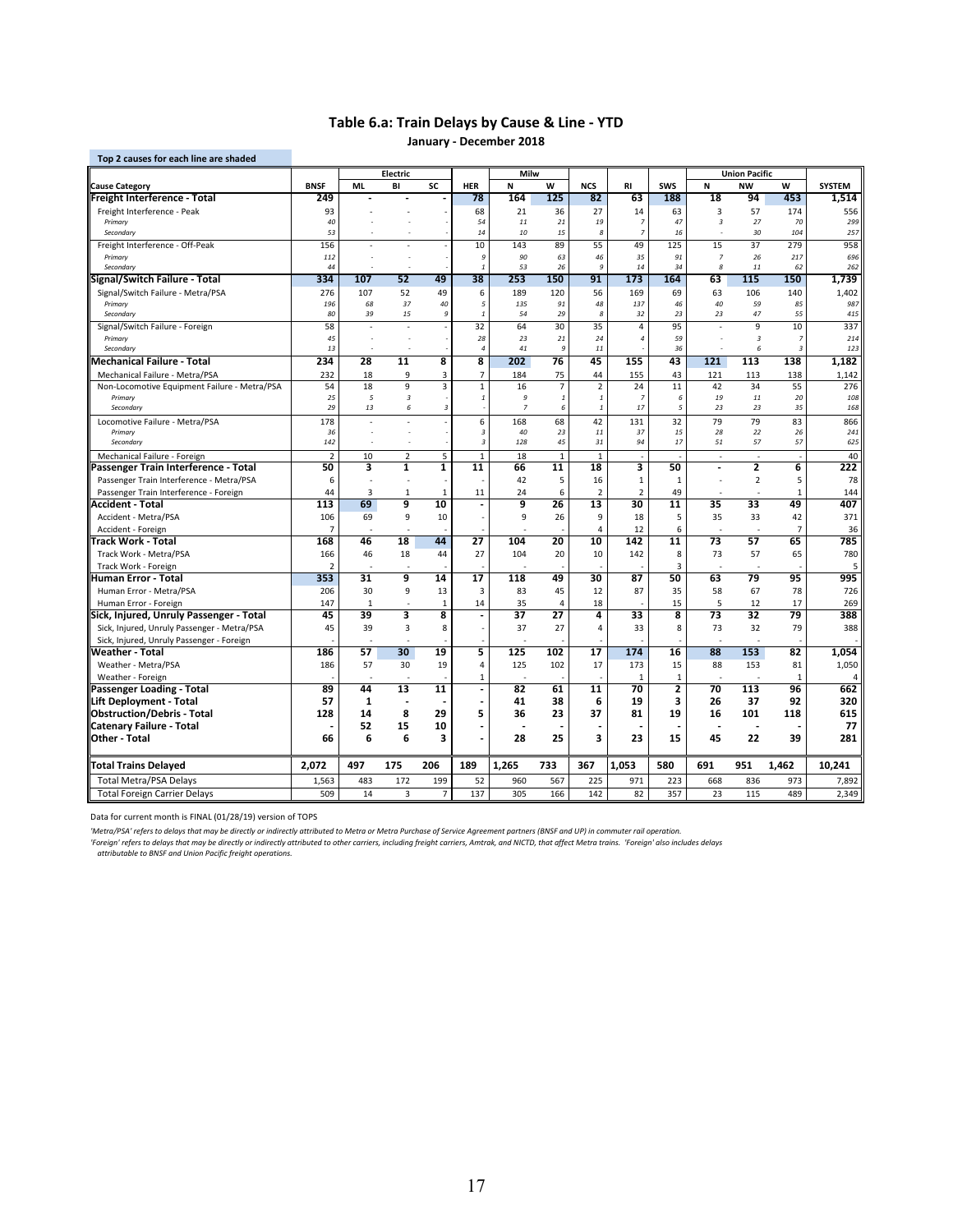## **Table 6.b: Train Delays by Cause & Line ‐ YTD**

**January ‐ December Average Over Previous 5 Years: 2013‐2017**

| Top 2 causes for each line are shaded                                |                |                  |                           |                          |                                 |                |                         |                         |                        |                 |                         |                      |                         |                |
|----------------------------------------------------------------------|----------------|------------------|---------------------------|--------------------------|---------------------------------|----------------|-------------------------|-------------------------|------------------------|-----------------|-------------------------|----------------------|-------------------------|----------------|
|                                                                      |                |                  | Electric                  |                          |                                 | Milw           |                         |                         |                        |                 |                         | <b>Union Pacific</b> |                         |                |
| <b>Cause Category</b>                                                | <b>BNSF</b>    | <b>ML</b>        | BI                        | SC                       | <b>HER</b>                      | Ñ              | $\overline{\mathsf{w}}$ | <b>NCS</b>              | <b>RI</b>              | <b>SWS</b>      | Ñ                       | <b>NW</b>            | $\overline{\mathsf{w}}$ | <b>SYSTEM</b>  |
| Freight Interference - Total                                         | 237            |                  | $\overline{\mathfrak{o}}$ |                          | 37                              | 131            | 135                     | 131                     | 70                     | 148             | 18                      | 65                   | 217                     | 1,190          |
| Freight Interference - Peak                                          | 92             |                  | 0                         |                          | 35                              | 27             | 29                      | 49                      | 20                     | 49              | 5                       | 33                   | 66                      | 406            |
| Primary                                                              | 58             |                  |                           |                          | 33                              | 18             | 20                      | 33                      | 11                     | 37              | $\overline{\mathbf{2}}$ | 17                   | 30                      | 258            |
| Secondary                                                            | 35             |                  | $\mathcal{O}$             |                          | $\overline{2}$                  | 9              | 10                      | 16                      | 9                      | 12              | $\overline{3}$          | 16                   | 36                      | 147            |
| Freight Interference - Off-Peak                                      | 144            |                  |                           | $\overline{\phantom{a}}$ | $\overline{2}$                  | 104            | 106                     | 82                      | 50                     | 99              | 13                      | 32                   | 151                     | 784            |
| Primary<br>Secondary                                                 | 120<br>24      |                  | ÷.                        |                          | $\overline{2}$<br>$\mathcal{O}$ | 70<br>34       | 70<br>36                | 72<br>10                | 41<br>$\boldsymbol{g}$ | 74<br>25        | 8<br>5                  | 26<br>$\epsilon$     | 119<br>32               | 602<br>183     |
| Signal/Switch Failure - Total                                        | 239            | 76               | 32                        | 34                       | 20                              | 230            | 157                     | 89                      | 89                     | 93              | 38                      | 75                   | 120                     | 1,291          |
| Signal/Switch Failure - Metra/PSA                                    | 156            | 76               | 32                        | 34                       | $\overline{2}$                  | 190            | 136                     | 51                      | 84                     | 24              | 38                      | 67                   | 114                     | 1,002          |
| Primary                                                              | 108            | 47               | 22                        | 24                       | $\overline{2}$                  | 93             | 83                      | 28                      | 63                     | 17              | 19                      | 26                   | 47                      | 578            |
| Secondary                                                            | 49             | 29               | 9                         | 9                        | $\theta$                        | 97             | 53                      | 23                      | 21                     | 6               | 19                      | 41                   | 67                      | 424            |
| Signal/Switch Failure - Foreign                                      | 82             |                  | 0                         | ÷,                       | 19                              | 40             | 21                      | 38                      | 5                      | 70              | 1                       | 8                    | 6                       | 289            |
| Primary                                                              | 57             |                  |                           |                          | 16                              | 25             | 15                      | 23                      | $\overline{z}$         | 46              | $\mathbf{1}$            | $\overline{4}$       | $\overline{a}$          | 193            |
| Secondary                                                            | 25             |                  | 0                         |                          | $\overline{2}$                  | 15             | $\overline{7}$          | 15                      | $\overline{z}$         | 23              |                         | $\overline{a}$       | $\overline{z}$          | 96             |
| Mechanical Failure - Total                                           | 175            | 46               | 13                        | 10                       | 6                               | 129            | 92                      | 36                      | 176                    | 30              | 97                      | 99                   | 88                      | 996            |
| Mechanical Failure - Metra/PSA                                       | 173            | 39               | 11                        | 8                        | 6                               | 121            | 92                      | 36                      | 176                    | 30              | 97                      | 99                   | 88                      | 974            |
| Non-Locomotive Equipment Failure - Metra/PSA                         | 37             | 39               | 11                        | 8                        | $\overline{2}$                  | 15             | 16                      | 6                       | 20                     | 9               | 21                      | 24                   | 34                      | 241            |
| Primary                                                              | 15             | 12               | $\overline{4}$            | 4                        | $\it 1$                         | 5              | 8                       | $\overline{2}$          | 9                      | $\overline{4}$  | $\boldsymbol{g}$        | 9                    | 16                      | 99             |
| Secondary                                                            | 21             | 27               | 6                         | $\overline{4}$           | 0                               | 9              | 8                       | $\overline{\mathbf{3}}$ | 11                     | 5               | $12\,$                  | 15                   | 18                      | 142            |
| Locomotive Failure - Metra/PSA                                       | 136            |                  |                           | J.                       | $\overline{4}$                  | 106            | 76                      | 30                      | 156                    | 21              | 76                      | 74                   | 54                      | 733            |
| Primary<br>Secondary                                                 | 42<br>94       |                  |                           |                          | $\sqrt{3}$<br>$\mathbf{1}$      | 31<br>75       | 29<br>46                | 10<br>20                | 52<br>104              | 9<br>12         | 26<br>51                | 25<br>49             | 18<br>36                | 247<br>486     |
|                                                                      | $\overline{2}$ | $\overline{7}$   | $\overline{2}$            | $\overline{2}$           | $\mathbf 0$                     | 8              | $\mathbf 0$             | J.                      | $\mathbf 0$            |                 | ÷.                      | $\sim$               | $\mathbf 0$             | 21             |
| Mechanical Failure - Foreign<br>Passenger Train Interference - Total | 20             | 13               | 4                         | 6                        | 8                               | 54             | 10                      | 16                      | $\overline{12}$        | $\overline{17}$ | 1                       | 3                    | 10                      | 175            |
| Passenger Train Interference - Metra/PSA                             | $\mathbf{1}$   | 6                | 3                         | $\overline{2}$           | $\mathbf 1$                     | 38             | $\overline{9}$          | 15                      | 9                      | $\overline{3}$  | $\mathbf{1}$            | 3                    | 10                      | 100            |
|                                                                      | 19             | $\overline{7}$   | $\overline{2}$            | 4                        | $\overline{7}$                  | 17             | $\overline{2}$          | $\mathbf{1}$            | 3                      | 13              |                         | $\Omega$             | 1                       | 74             |
| Passenger Train Interference - Foreign<br>Accident - Total           | 140            | 23               | 13                        | 18                       | 2                               | 54             | 61                      | 20                      | 39                     | 22              | 43                      | 120                  | 33                      | 587            |
| Accident - Metra/PSA                                                 | 115            | 23               | 13                        | 18                       | $\mathbf 1$                     | 50             | 54                      | 17                      | 37                     | 18              | 42                      | 113                  | 25                      | 527            |
| Accident - Foreign                                                   | 25             |                  |                           |                          | 1                               | 4              | $\overline{7}$          | $\overline{3}$          | $\overline{2}$         | 3               | $\mathbf{1}$            | $\overline{7}$       | $\overline{7}$          | 60             |
| Track Work - Total                                                   | 263            | 66               | 16                        | 68                       | 4                               | 87             | 47                      | 20                      | 81                     | 13              | 53                      | 62                   | 62                      | 842            |
| Track Work - Metra/PSA                                               | 246            | 66               | 16                        | 68                       | 4                               | 86             | 47                      | 19                      | 81                     | 11              | 53                      | 62                   | 62                      | 822            |
| Track Work - Foreign                                                 | 17             | ÷                |                           |                          |                                 | $\Omega$       | 1                       | $\mathbf{1}$            |                        | $\overline{2}$  |                         |                      |                         | 20             |
| Human Error - Total                                                  | 186            | 49               | 16                        | 27                       | 21                              | 103            | 62                      | 24                      | 69                     | 38              | 43                      | 47                   | 58                      | 743            |
| Human Error - Metra/PSA                                              | 117            | 46               | 16                        | 25                       | 5                               | 59             | 44                      | 10                      | 68                     | 10              | 34                      | 33                   | 37                      | 505            |
| Human Error - Foreign                                                | 70             | $\overline{2}$   | 0                         | 1                        | 16                              | 44             | 18                      | 14                      | 1                      | 28              | 9                       | 14                   | 21                      | 238            |
| Sick, Injured, Unruly Passenger - Total                              | 35             | 57               | 9                         | $\overline{17}$          | $\overline{\mathbf{1}}$         | 43             | 41                      | 5                       | 28                     | 5               | 38                      | 46                   | 40                      | 365            |
| Sick, Injured, Unruly Passenger - Metra/PSA                          | 33             | 57               | 9                         | 17                       | $\mathbf{1}$                    | 43             | 41                      | 5                       | 28                     | 5               | 38                      | 46                   | 40                      | 362            |
| Sick, Injured, Unruly Passenger - Foreign                            | $\overline{2}$ |                  |                           |                          |                                 |                |                         |                         | $\Omega$               |                 |                         |                      |                         | 3              |
| <b>Weather - Total</b>                                               | 213            | $\overline{113}$ | $\overline{37}$           | 42                       | 6                               | 120            | 101                     | 29                      | 135                    | 21              | 104                     | $\overline{117}$     | 90                      | 1,128          |
| Weather - Metra/PSA                                                  | 211            | 113              | 37                        | 42                       | 5                               | 118            | 101                     | 29                      | 135                    | 20              | 104                     | 117                  | 90                      | 1,121          |
| Weather - Foreign                                                    | $\overline{2}$ |                  |                           |                          | $\mathbf 1$                     | $\overline{2}$ | 1                       |                         | $\mathbf 0$            | $\mathbf{1}$    |                         |                      | $\mathbf 0$             | $\overline{7}$ |
| Passenger Loading - Total                                            | 60             | 91               | 20                        | 34                       | $\overline{\mathbf{0}}$         | 70             | 70                      | 5                       | 113                    | $\overline{2}$  | 76                      | 107                  | $\overline{72}$         | 720            |
| Lift Deployment - Total                                              | 32             | 3                | $\overline{a}$            | 1                        | L,                              | 38             | 29                      | 3                       | 28                     | $\overline{2}$  | 12                      | 21                   | 28                      | 197            |
| <b>Obstruction/Debris - Total</b>                                    | 94             | 40               | 14                        | 33                       | 6                               | 41             | 41                      | 14                      | 34                     | 28              | 30                      | 58                   | 50                      | 484            |
| Catenary Failure - Total                                             |                | 66               | 15                        | 27                       |                                 |                |                         |                         |                        |                 |                         |                      |                         | 108            |
| Other - Total                                                        | 53             | 15               | $\overline{ }$            | 11                       | $\mathbf{1}$                    | 20             | 22                      | $\overline{ }$          | 31                     | 14              | 24                      | 26                   | 42                      | 273            |
| Total Trains Delayed                                                 | 1,746          | 656              | 197                       | 326                      | 112                             | 1,120          | 870                     | 398                     | 906                    | 431             | 578                     | 847                  | 910                     | 9,099          |
| <b>Total Metra/PSA Delays</b>                                        | 1,291          | 640              | 192                       | 320                      | 31                              | 875            | 685                     | 212                     | 824                    | 166             | 549                     | 753                  | 657                     | 7,195          |
| <b>Total Foreign Carrier Delays</b>                                  | 455            | 16               | 5                         | 6                        | 81                              | 245            | 185                     | 187                     | 82                     | 265             | 29                      | 95                   | 253                     | 1,904          |
|                                                                      |                |                  |                           |                          |                                 |                |                         |                         |                        |                 |                         |                      |                         |                |

Data for current month is FINAL (01/28/19) version of TOPS

'Metra/PSA' refers to delays that may be directly or indirectly attributed to Metra or Metra Purchase of Service Agreement partners (BNSF and UP) in commuter rail operation.

'Foreign' refers to delays that may be directly or indirectly attributed to other carriers, including freight carriers, Amtrak, and NICTD, that affect Metra trains. 'Foreign' also includes delays<br>attributable to BNSF and U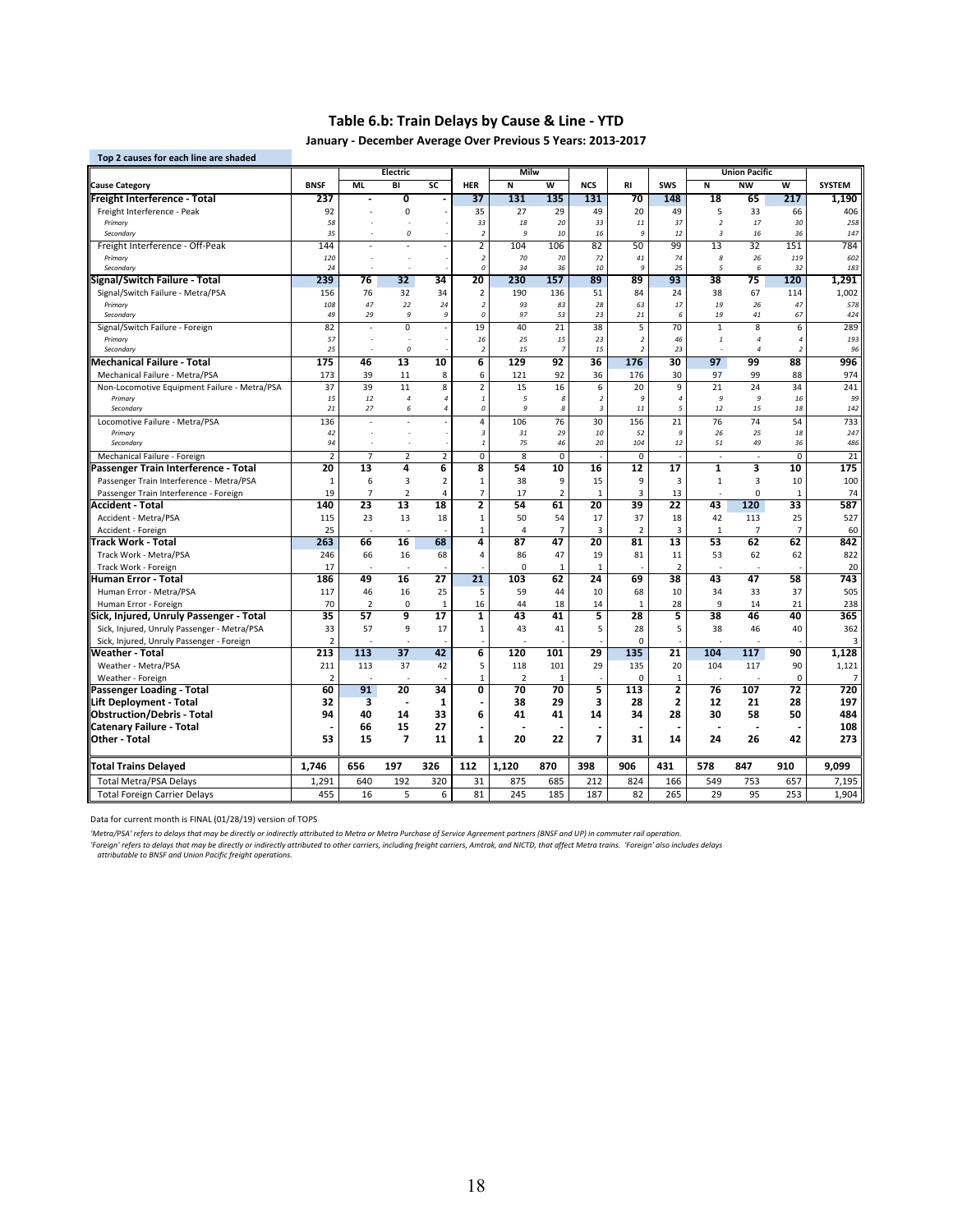**Table 6.c: Train Delays by Cause & Line ‐ YTD January ‐ December 2018 Compared to January ‐ December Average Over Previous 5 Years: 2013‐2017**

|                                              | January - December 2018 Compared to January - December Average Over Previous 5 Tears: 2013-2017<br>Electric |                |                          |                | Milw                    |                |                               |                     |                                 | <b>Union Pacific</b>    |                          |                          |                                  |               |
|----------------------------------------------|-------------------------------------------------------------------------------------------------------------|----------------|--------------------------|----------------|-------------------------|----------------|-------------------------------|---------------------|---------------------------------|-------------------------|--------------------------|--------------------------|----------------------------------|---------------|
| <b>Cause Category</b>                        | <b>BNSF</b>                                                                                                 | <b>ML</b>      | BI                       | SC             | <b>HER</b>              | Ñ              | W                             | <b>NCS</b>          | RI                              | <b>SWS</b>              | Ñ                        | <b>NW</b>                | W                                | <b>SYSTEM</b> |
| Freight Interference - Total                 | 12                                                                                                          |                | $\left( 0 \right)$       |                | 41                      | 33             | (10)                          | (49)                | (7)                             | 40                      | $\overline{a}$           | 29                       | 236                              | 324           |
| Freight Interference - Peak                  | $\mathbf{1}$                                                                                                |                | (0)                      |                | 33                      | (6)            | $\overline{7}$                | (22)                | (6)                             | 14                      | (2)                      | 24                       | 108                              | 150           |
| Primary                                      | (18)                                                                                                        |                |                          |                | 21                      | (7)            | $\overline{1}$                | (14)                | (4)                             | 10                      | $\mathbf{1}$             | 10                       | 40                               | 41            |
| Secondary                                    | 18                                                                                                          |                | (0)                      |                | 12                      | $\mathbf{1}$   | 5                             | (8)                 | (2)                             | $\overline{4}$          | (3)                      | 14                       | 68                               | 110           |
| Freight Interference - Off-Peak              | 12                                                                                                          |                |                          |                | 8                       | 39             | (17)                          | (27)                | (1)                             | 26                      | $\overline{2}$           | 5                        | 128                              | 174           |
| Primary                                      | (8)                                                                                                         |                |                          |                | $\overline{7}$          | 20             | (7)                           | (26)                | (6)                             | 17                      | (1)                      | (0)                      | 98                               | 94            |
| Secondary                                    | 20                                                                                                          |                |                          |                | $\mathbf{1}$            | 19             | (10)                          | (1)                 | 5                               | 9                       | $\overline{\mathbf{3}}$  | 5                        | 30                               | 79            |
| Signal/Switch Failure - Total                | 95                                                                                                          | 31             | 20                       | 15             | 18                      | 23             | (7)                           | 2                   | 84                              | 71                      | 25                       | 40                       | 30                               | 448           |
| Signal/Switch Failure - Metra/PSA            | 120                                                                                                         | 31             | 20                       | 15             | 4                       | (1)            | (16)                          | 5                   | 85                              | 45                      | 25                       | 39                       | 26                               | 400           |
| Primary                                      | 88                                                                                                          | 21             | 15                       | 16             | $\overline{3}$          | 42             | 8                             | 20                  | 74                              | 29                      | 21                       | 33                       | 38                               | 409           |
| Secondary                                    | 31                                                                                                          | 10             | 6                        | (0)            | $\it 1$                 | (43)           | (24)                          | (15)                | $11\,$                          | 17                      | $\overline{a}$           | 6                        | (12)                             | (9)           |
| Signal/Switch Failure - Foreign              | (24)<br>(12)                                                                                                | ×.             | (0)                      |                | 13<br>12                | 24             | 9                             | (3)<br>$\mathbf{1}$ | (1)<br>$\overline{\phantom{a}}$ | 25<br>13                | (1)                      | $\mathbf{1}$             | $\overline{4}$<br>$\overline{3}$ | 48<br>21      |
| Primary<br>Secondary                         | (12)                                                                                                        |                | (0)                      |                | $\overline{2}$          | (2)<br>26      | 6<br>$\overline{\phantom{a}}$ | (4)                 | (2)                             | 13                      | (1)                      | (1)<br>$\overline{2}$    | $\mathbf{1}$                     | 27            |
| Mechanical Failure - Total                   | 59                                                                                                          | (18)           | (2)                      | (2)            | $\overline{2}$          | 73             | (16)                          | 9                   | (21)                            | 13                      | 24                       | 14                       | 50                               | 186           |
| Mechanical Failure - Metra/PSA               | 59                                                                                                          | (21)           | (2)                      | (5)            | $\mathbf 1$             | 63             | (17)                          | 8                   | (21)                            | 13                      | 24                       | 14                       | 50                               | 168           |
| Non-Locomotive Equipment Failure - Metra/PSA | 17                                                                                                          | (21)           | (2)                      | (5)            | (1)                     | $\mathbf{1}$   | (9)                           | (4)                 | $\overline{4}$                  | $\overline{2}$          | 21                       | 10                       | 21                               | 35            |
| Primary                                      | 10                                                                                                          | (7)            | (1)                      | (4)            | (0)                     | $\overline{a}$ | (7)                           | (1)                 | (2)                             | $\overline{2}$          | 10                       | $\overline{2}$           | $\overline{a}$                   | g             |
| Secondary                                    | 8                                                                                                           | (14)           | (0)                      | (1)            | (0)                     | (2)            | (2)                           | (2)                 | 6                               | (0)                     | 11                       | 8                        | 17                               | 26            |
| Locomotive Failure - Metra/PSA               | 42                                                                                                          |                |                          |                | $\overline{2}$          | 62             | (8)                           | 12                  | (25)                            | 11                      | 3                        | 5                        | 29                               | 133           |
| Primary                                      | (6)                                                                                                         |                |                          |                | (0)                     | 9              | (6)                           | $\mathbf{1}$        | (15)                            | 6                       | $\overline{2}$           | (3)                      | 8                                | (6)           |
| Secondary                                    | 48                                                                                                          |                |                          |                | $\overline{\mathbf{2}}$ | 53             | (1)                           | $11\,$              | (10)                            | 5                       | 0                        | $\boldsymbol{s}$         | 21                               | 139           |
| Mechanical Failure - Foreign                 | (0)                                                                                                         | $\overline{3}$ | $\sim$                   | $\overline{3}$ | $\mathbf 1$             | 10             | $\mathbf{1}$                  | $\mathbf{1}$        | (0)                             |                         | $\overline{\phantom{a}}$ | $\overline{\phantom{a}}$ | (0)                              | 19            |
| Passenger Train Interference - Total         | 30                                                                                                          | (10)           | (3)                      | (5)            | 3                       | 12             | 1                             | 2                   | (9)                             | 33                      | (1)                      | (1)                      | (4)                              | 47            |
| Passenger Train Interference - Metra/PSA     | 5                                                                                                           | (6)            | (3)                      | (2)            | (1)                     | $\overline{4}$ | (4)                           | 1                   | (8)                             | (2)                     | (1)                      | (1)                      | (5)                              | (22)          |
| Passenger Train Interference - Foreign       | 25                                                                                                          | (4)            | (1)                      | (3)            | 4                       | $\overline{7}$ | $\overline{4}$                | $\mathbf{1}$        | (1)                             | 36                      |                          | (0)                      | $\mathbf 0$                      | 70            |
| Accident - Total                             | (27)                                                                                                        | 46             | (4)                      | (8)            | (2)                     | (45)           | (35)                          | (7)                 | (9)                             | (11)                    | (8)                      | (87)                     | 16                               | (180)         |
| Accident - Metra/PSA                         | (9)                                                                                                         | 46             | (4)                      | (8)            | (1)                     | (41)           | (28)                          | (8)                 | (19)<br>10                      | (13)<br>3               | (7)                      | (80)                     | 17<br>(0)                        | (156)         |
| Accident - Foreign                           | (18)<br>(95)                                                                                                | (20)           | 2                        | (24)           | (1)<br>23               | (4)            | (7)<br>(27)                   | 1<br>(10)           | 61                              | (2)                     | (1)<br>20                | (7)<br>(5)               | 3                                | (24)<br>(57)  |
| Track Work - Total<br>Track Work - Metra/PSA |                                                                                                             |                | $\overline{2}$           |                | 23                      | 17<br>18       |                               |                     | 61                              |                         | 20                       |                          | 3                                |               |
| Track Work - Foreign                         | (80)<br>(15)                                                                                                | (20)           |                          | (24)           |                         | (0)            | (27)<br>(1)                   | (9)<br>(1)          |                                 | (3)<br>1                |                          | (5)                      |                                  | (42)<br>(15)  |
| -Iuman Error - Total                         | 167                                                                                                         | (18)           | (7)                      | (13)           | (4)                     | 15             | (13)                          | 6                   | 18                              | 12                      | 20                       | 32                       | 37                               | 252           |
| Human Error - Metra/PSA                      | 89                                                                                                          | (16)           | (7)                      | (12)           | (2)                     | 24             | 1                             | $\overline{2}$      | 19                              | 25                      | 24                       | 34                       | 41                               | 221           |
| Human Error - Foreign                        | 77                                                                                                          | (1)            | (0)                      | (0)            | (2)                     | (9)            | (14)                          | 4                   | (1)                             | (13)                    | (4)                      | (2)                      | (4)                              | 31            |
| Sick, Injured, Unruly Passenger - Total      | 10                                                                                                          | (18)           | (6)                      | (9)            | (1)                     | (6)            | (14)                          | (1)                 | 5                               | 3                       | 35                       | (14)                     | 39                               | 23            |
| Sick, Injured, Unruly Passenger - Metra/PSA  | 12                                                                                                          | (18)           | (6)                      | (9)            | (1)                     | (6)            | (14)                          | (1)                 | 5                               | 3                       | 35                       | (14)                     | 39                               | 26            |
| Sick, Injured, Unruly Passenger - Foreign    | (2)                                                                                                         |                |                          |                |                         |                |                               |                     | (0)                             |                         |                          |                          |                                  | (3)           |
| Weather - Total                              | (27)                                                                                                        | (56)           | (7)                      | (23)           | (1)                     | 5              | ${\bf 1}$                     | (12)                | 39                              | (5)                     | (16)                     | 36                       | (8)                              | (74)          |
| Weather - Metra/PSA                          | (25)                                                                                                        | (56)           | (7)                      | (23)           | (1)                     | $\overline{7}$ | $\,1\,$                       | (12)                | 38                              | (5)                     | (16)                     | 36                       | (9)                              | (71)          |
| Weather - Foreign                            | (2)                                                                                                         |                |                          |                | $\mathbf 0$             | (2)            | (1)                           |                     | $\mathbf{1}$                    | $\mathbf 0$             |                          | ÷.                       | $\mathbf{1}$                     | (3)           |
| Passenger Loading - Total                    | 29                                                                                                          | (47)           | (7)                      | (23)           | (0)                     | 12             | (9)                           | 6                   | (43)                            | $\overline{\mathbf{0}}$ | (6)                      | 6                        | 24                               | (58)          |
| Lift Deployment - Total                      | 25                                                                                                          | (2)            | $\overline{\phantom{a}}$ | (1)            |                         | 3              | 9                             | 3                   | (9)                             | 1                       | 14                       | 16                       | 64                               | 123           |
| <b>Obstruction/Debris - Total</b>            | 34                                                                                                          | (26)           | (6)                      | (4)            | (1)                     | (5)            | (18)                          | 23                  | 47                              | (9)                     | (14)                     | 43                       | 68                               | 131           |
| Catenary Failure - Total                     |                                                                                                             | (14)           |                          | (17)           |                         |                |                               |                     |                                 |                         |                          |                          |                                  | (31)          |
| Other - Total                                | 13                                                                                                          | (9)            | (1)                      | (8)            | (1)                     | 8              | 3                             | (4)                 | (8)                             | $\mathbf{1}$            | 21                       | (4)                      | (3)                              | 8             |
| <b>Total Trains Delayed</b>                  | 326                                                                                                         | (159)          | (22)                     | (120)          | 77                      | 145            | (137)                         | (31)                | 147                             | 149                     | 113                      | 104                      | 552                              | 1,142         |
| <b>Total Metra/PSA Delays</b>                | 272                                                                                                         | (157)          | (20)                     | (121)          | 21                      | 85             | (118)                         | 13                  | 147                             | 57                      | 119                      | 83                       | 316                              | 697           |
| <b>Total Foreign Carrier Delays</b>          | 54                                                                                                          | (2)            | (2)                      | $\mathbf{1}$   | 56                      | 60             | (19)                          | (45)                | (0)                             | 92                      | (6)                      | 20                       | 236                              | 445           |

Data for current month is FINAL (01/28/19) version of TOPS

'Metra/PSA' refers to delays that may be directly or indirectly attributed to Metra or Metra Purchase of Service Agreement partners (BNSF and UP) in commuter rail operation.<br>'Foreign' refers to delays that may be direction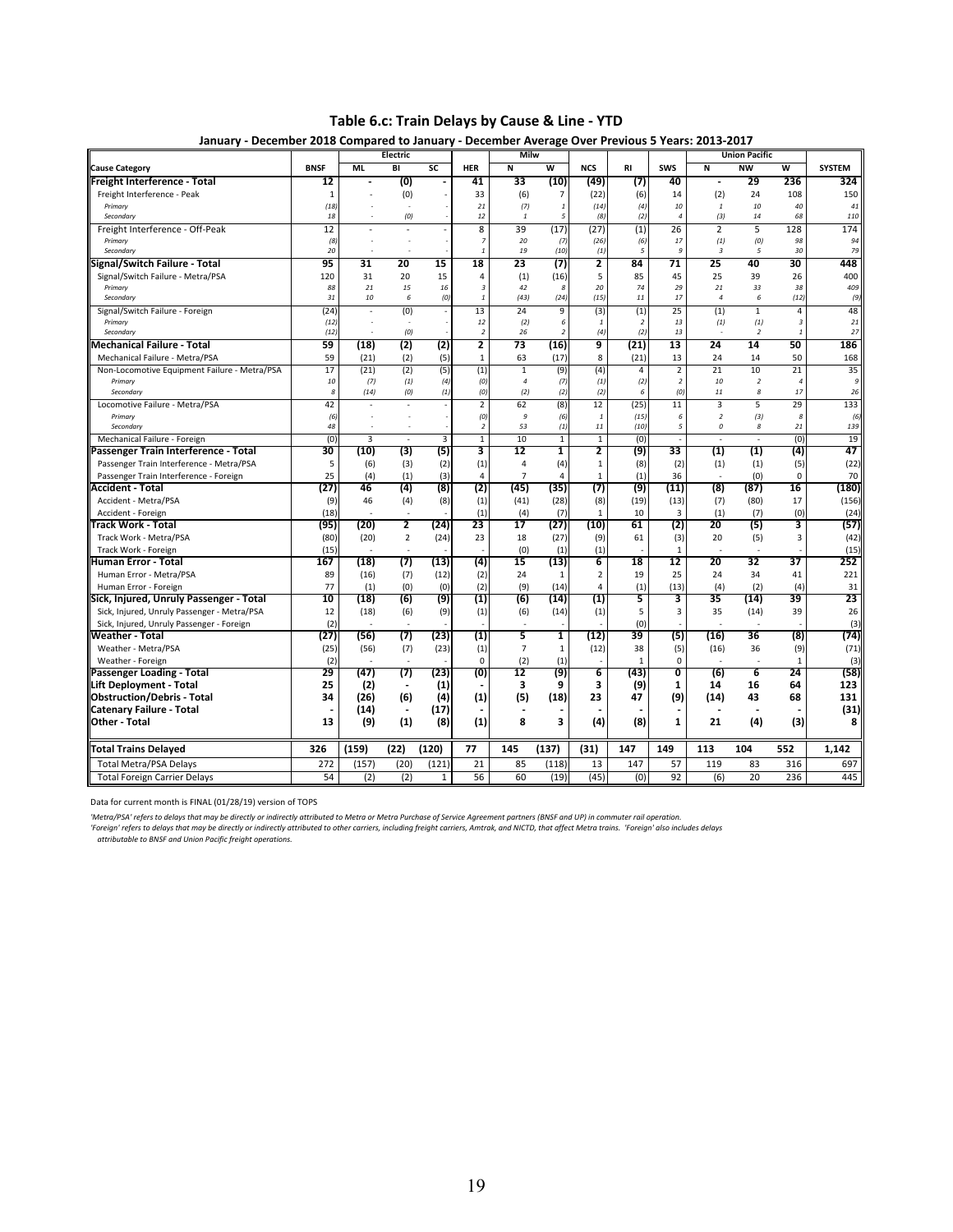## **Table 7.a: Train Delays by Cause & Month**

**2018**

| <b>Cause Category</b><br>Jan<br>134<br>Freight Interference - Total<br>Freight Interference - Peak<br>Primary<br>Secondary<br>Freight Interference - Off-Peak | Feb<br>126<br>65<br>36 | 52             | Mar<br>154      | Apr<br>86            | May            | Jun                      | Jul            | Aug            | Sep            | Oct      | Nov             | Dec            | Jan - Dec      |              |
|---------------------------------------------------------------------------------------------------------------------------------------------------------------|------------------------|----------------|-----------------|----------------------|----------------|--------------------------|----------------|----------------|----------------|----------|-----------------|----------------|----------------|--------------|
|                                                                                                                                                               |                        |                |                 |                      |                |                          |                |                |                |          |                 |                |                |              |
|                                                                                                                                                               |                        |                |                 |                      | 136            | 141                      | 101            | 95             | 133            | 159      | 112             | 137            | 1.514          | 14.8%        |
|                                                                                                                                                               |                        |                | 55              | 30                   | 42             | 55                       | 39             | 29             | 30             | 61       | 44              | 54             | 556            | 5.4%         |
|                                                                                                                                                               |                        | 25             | 26              | 20                   | 27             | 26                       | 16             | 19             | 17             | 34       | 27              | 26             | 299            | 2.9%         |
|                                                                                                                                                               | 29                     | 27             | 29              | 10                   | 15             | 29                       | 23             | 10             | 13             | 27       | 17              | 28             | 257            | 2.5%         |
|                                                                                                                                                               | 69                     | 74             | 99              | 56                   | 94             | 86                       | 62             | 66             | 103            | 98       | 68              | 83             | 958            | 9.4%         |
| Primary<br>Secondary                                                                                                                                          | 43<br>26               | 58<br>16       | 76<br>23        | 49<br>$\overline{7}$ | 69<br>25       | 62<br>24                 | 48<br>14       | 52<br>14       | 68<br>35       | 66<br>32 | 48<br>20        | 57<br>26       | 696<br>262     | 6.8%<br>2.6% |
| Signal/Switch Failure - Total<br>160                                                                                                                          | 171                    |                | 102             | 95                   | 145            | 149                      | 128            | 141            | 124            | 110      | 217             | 197            | 1,739          | 17.0%        |
| 97                                                                                                                                                            | 133                    |                | 96              | 73                   | 113            | 103                      | 103            | 131            | 97             | 89       | 179             | 188            | 1,402          | 13.7%        |
| Signal/Switch Failure - Metra/PSA<br>Primary                                                                                                                  | 68                     | 105            | 51              | 52                   | 92             | 63                       | 74             | 72             | 73             | 61       | 144             | 132            | 987            | 9.6%         |
| Secondary                                                                                                                                                     | 29                     | 28             | 45              | 21                   | 21             | 40                       | 29             | 59             | 24             | 28       | 35              | 56             | 415            | 4.1%         |
| Signal/Switch Failure - Foreign                                                                                                                               | 63                     | 38             | 6               | 22                   | 32             | 46                       | 25             | 10             | 27             | 21       | 38              | 9              | 337            | 3.3%         |
| Primary                                                                                                                                                       | 22                     | 33             | 5               | 20                   | 17             | 30                       | 16             | 8              | 17             | 15       | 26              | 5              | 214            | 2.1%         |
| Secondary                                                                                                                                                     | 41                     | 5              | $\mathbf{1}$    | $\overline{2}$       | 15             | 16                       | 9              | $\overline{2}$ | 10             | 6        | 12              | $\overline{4}$ | 123            | 1.2%         |
| 204<br><b>Mechanical Failure - Total</b>                                                                                                                      | 139                    |                | 89              | 60                   | 74             | 92                       | 65             | 102            | 70             | 95       | 94              | 98             | 1,182          | 11.5%        |
| Mechanical Failure - Metra/PSA<br>200                                                                                                                         | 132                    |                | 88              | 55                   | 74             | 92                       | 63             | 102            | 69             | 87       | 84              | 96             | 1,142          | 11.2%        |
| Non-Locomotive Equipment Failure - Metra/PSA                                                                                                                  | 46                     | 49             | 21              | 10                   | 10             | 12                       | 23             | $\overline{7}$ | 13             | 30       | 29              | 26             | 276            | 2.7%         |
| Primary                                                                                                                                                       | 13                     | 13             | 8               | $\sqrt{5}$           | 8              | 8                        | 15             | 6              | $\overline{7}$ | 8        | $\overline{7}$  | 10             | 108            | 1.1%         |
| Secondary                                                                                                                                                     | 33                     | 36             | 13              | 5                    | $\overline{2}$ | $\it 4$                  | 8              | $\mathbf{1}$   | 6              | 22       | 22              | 16             | 168            | 1.6%         |
| Locomotive Failure - Metra/PSA<br>154                                                                                                                         |                        | 83             | 67              | 45                   | 64             | 80                       | 40             | 95             | 56             | 57       | 55              | 70             | 866            | 8.5%         |
| Primary<br>129<br>Secondary                                                                                                                                   | 25                     | 19<br>64       | 20<br>47        | 15<br>30             | 20<br>44       | 21<br>59                 | 20<br>20       | 20<br>75       | 16<br>40       | 22<br>35 | 18<br>37        | 25<br>45       | 241<br>625     | 2.4%<br>6.1% |
|                                                                                                                                                               | 4                      | $\overline{7}$ | $\mathbf{1}$    | 5                    | ÷,             |                          | $\overline{2}$ |                | $\mathbf{1}$   | 8        | 10              | $\overline{2}$ | 40             | 0.4%         |
| Mechanical Failure - Foreign<br>15<br>Passenger Train Interference - Total                                                                                    |                        | 12             | 9               | 29                   | 33             | 28                       | 25             | 5              | 19             | 17       | 23              | 7              | 222            | 2.2%         |
| Passenger Train Interference - Metra/PSA                                                                                                                      | $\overline{7}$         | 5              | 6               | 12                   | 10             | $\overline{7}$           | $\mathbf 1$    | 3              | 6              | 9        | 8               | 4              | 78             | 0.8%         |
| Passenger Train Interference - Foreign                                                                                                                        | 8                      | $\overline{7}$ | 3               | 17                   | 23             | 21                       | 24             | $\overline{2}$ | 13             | 8        | 15              | 3              | 144            | 1.4%         |
| 25<br>Accident - Total                                                                                                                                        | 82                     |                | 70              | $\overline{12}$      | 25             | $\overline{\phantom{a}}$ | 19             | 23             | 20             | 43       | 45              | 43             | 407            | 4.0%         |
| 25<br>Accident - Metra/PSA                                                                                                                                    |                        | 79             | 67              | $\overline{7}$       | 12             | $\sim$                   | 13             | 17             | 20             | 43       | 45              | 43             | 371            | 3.6%         |
| Accident - Foreign                                                                                                                                            |                        | $\overline{3}$ | 3               | 5                    | 13             |                          | 6              | 6              |                |          |                 |                | 36             | 0.4%         |
| Track Work - Total<br>11                                                                                                                                      | $\overline{18}$        |                | 43              | 101                  | 100            | 100                      | 58             | 59             | 88             | 120      | 51              | 36             | 785            | 7.7%         |
| Track Work - Metra/PSA<br>11                                                                                                                                  |                        | 18             | 43              | 101                  | 99             | 97                       | 57             | 59             | 88             | 120      | 51              | 36             | 780            | 7.6%         |
| Track Work - Foreign                                                                                                                                          |                        |                |                 |                      | $\mathbf{1}$   | 3                        | $\mathbf{1}$   |                |                |          |                 |                | 5              | 0.0%         |
| 109<br>Human Error - Total                                                                                                                                    | 121                    |                | 61              | 52                   | 94             | 91                       | 80             | 104            | 69             | 72       | 63              | 79             | 995            | 9.7%         |
| 95<br>Human Error - Metra/PSA                                                                                                                                 | 100                    |                | 49              | 14                   | 64             | 59                       | 37             | 92             | 53             | 49       | 42              | 72             | 726            | 7.1%         |
| 14<br>Human Error - Foreign                                                                                                                                   |                        | 21             | 12              | 38                   | 30             | 32                       | 43             | 12             | 16             | 23       | 21              | $\overline{7}$ | 269            | 2.6%         |
| 24<br>Sick, Injured, Unruly Passenger - Total                                                                                                                 | 33                     |                | 44              | 33                   | 43             | 44                       | 36             | 32             | 32             | 25       | $\overline{20}$ | 22             | 388            | 3.8%         |
| Sick, Injured, Unruly Passenger - Metra/PSA                                                                                                                   | 24                     | 33             | 44              | 33                   | 43             | 44                       | 36             | 32             | 32             | 25       | 20              | 22             | 388            | 3.8%         |
| Sick, Injured, Unruly Passenger - Foreign                                                                                                                     |                        |                |                 |                      |                |                          |                |                |                |          |                 |                |                | 0.0%         |
| 172<br>Weather - Total                                                                                                                                        | 295                    |                | 14              | 27                   | 71             | 51                       | 8              | 41             | 34             | 10       | 295             | 36             | 1,054          | 10.3%        |
| Weather - Metra/PSA<br>172                                                                                                                                    | 294                    |                | 13              | 27                   | 70             | 51                       | 8              | 40             | 34             | 10       | 295             | 36             | 1,050          | 10.3%        |
| Weather - Foreign                                                                                                                                             |                        | $\mathbf{1}$   | $\mathbf{1}$    | ÷.                   | $\mathbf{1}$   |                          |                | $\mathbf{1}$   |                |          |                 |                | $\overline{4}$ | 0.0%         |
| 31<br>Passenger Loading - Total                                                                                                                               | 56                     |                | $\overline{32}$ | 13                   | 67             | 95                       | 78             | 139            | 33             | 35       | 37              | 46             | 662            | 6.5%         |
| 24<br>Lift Deployment - Total                                                                                                                                 | 27                     |                | 21              | 13                   | 45             | 23                       | 30             | 36             | 27             | 18       | 27              | 29             | 320            | 3.1%         |
| 40<br><b>Obstruction/Debris - Total</b>                                                                                                                       | 82                     |                | 29              | 62                   | 60             | 51                       | 63             | 35             | 30             | 59       | 47              | 57             | 615            | 6.0%         |
| <b>Catenary Failure - Total</b>                                                                                                                               |                        | $\mathbf{1}$   | 1               |                      |                |                          |                |                | 9              |          | 3               | 63             | 77             | 0.8%         |
| 38<br><b>Other - Total</b>                                                                                                                                    | 27                     |                | 25              | 19                   | 33             | 22                       | 31             | 20             | 22             | 19       | 5               | 20             | 281            | 2.7%         |
| 987<br><b>Total Trains Delayed</b>                                                                                                                            | 1,190                  |                | 694             | 602                  | 926            | 887                      | 722            | 832            | 710            | 782      | 1,039           | 870            | 10,241         | 100.0%       |
| <b>Total Metra/PSA Delays</b>                                                                                                                                 | 764                    | 987            | 514             | 429                  | 690            | 644                      | 520            | 706            | 520            | 563      | 843             | 712            | 7,892          | 77.1%        |
| <b>Total Foreign Carrier Delays</b>                                                                                                                           | 223                    | 203            | 180             | 173                  | 236            | 243                      | 202            | 126            | 190            | 219      | 196             | 158            | 2,349          | 22.9%        |

Data for current month is FINAL (01/28/19) version of TOPS

'Metro/PSA' refers to delays that may be directly or indirectly attributed to Metra or Metra Purchase of Service Agreement partners (BNSF and UP) in commuter rail operation.

'Foreign' refers to delays that may be directly or indirectly attributed to other carriers, including freight carriers, Amtrak, and NICTD, that affect Metra trains. 'Foreign' also includes delays<br>attributable to BNSF and U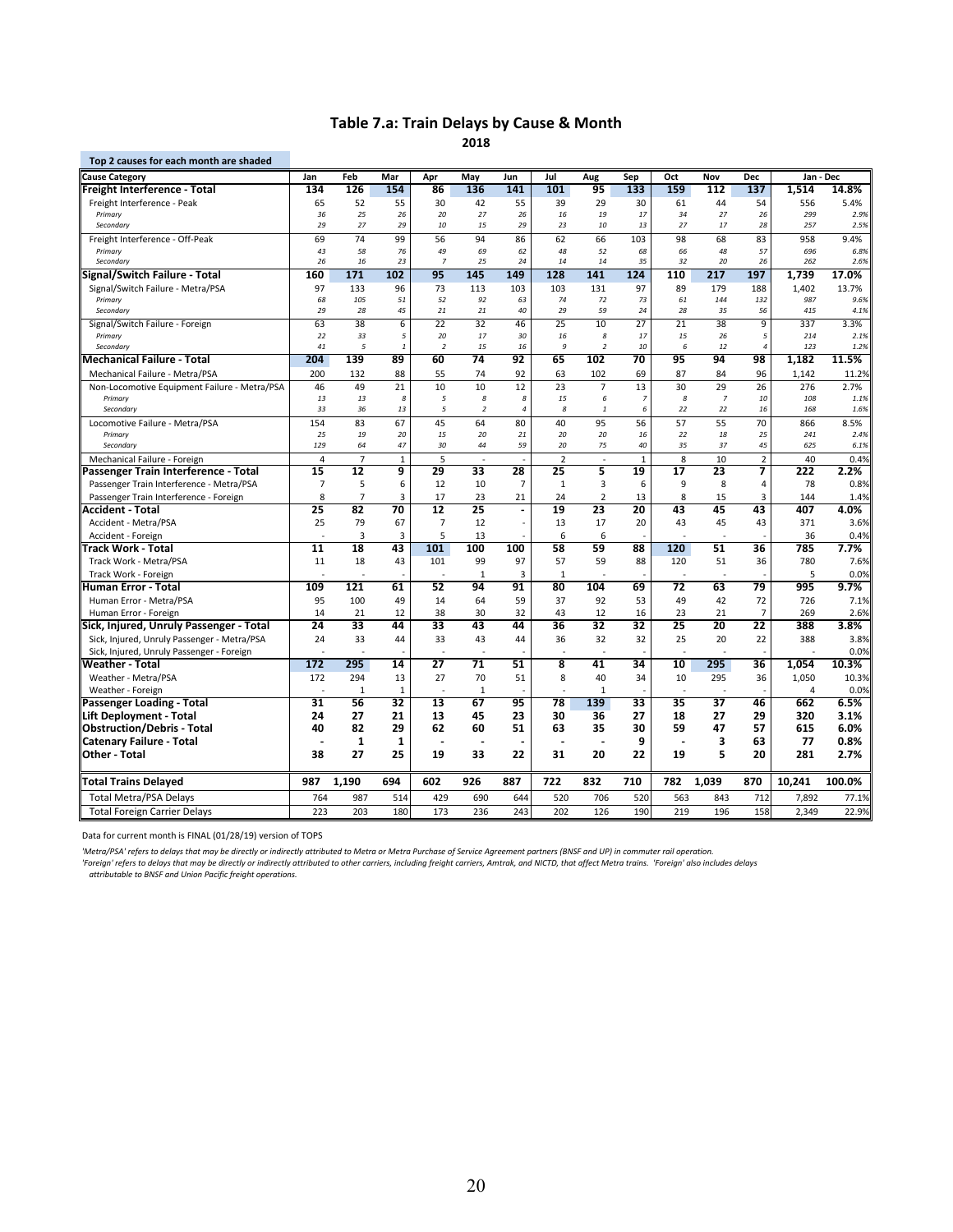### **Table 7.b: Train Delays by Cause & Month 2017**

| Top 2 causes for each month are shaded                                           |                      |                              |                     |                         |                |                 |                          |                          |                          |                                |                |                          |                |              |
|----------------------------------------------------------------------------------|----------------------|------------------------------|---------------------|-------------------------|----------------|-----------------|--------------------------|--------------------------|--------------------------|--------------------------------|----------------|--------------------------|----------------|--------------|
| <b>Cause Category</b>                                                            | Jan                  | Feb                          | Mar                 | Apr                     | May            | Jun             | Jul                      | Aug                      | Sep                      | Oct                            | <b>Nov</b>     | <b>Dec</b>               |                | Jan - Dec    |
| Freight Interference - Total                                                     | 53                   | 68                           | 69                  | 79                      | 49             | 110             | 74                       | 74                       | 96                       | 109                            | 115            | 110                      | 1,006          | 11.8%        |
| Freight Interference - Peak                                                      | 20                   | 21                           | 23                  | 25                      | 14             | 34              | 31                       | 28                       | 42                       | 45                             | 46             | 30                       | 359            | 4.2%         |
| Primary                                                                          | 11                   | 16                           | 17                  | 11                      | 12             | 22              | 20                       | 22                       | 20                       | 30                             | 28             | 19                       | 228            | 2.7%         |
| Secondary                                                                        | 9                    | 5                            | 6                   | 14                      | $\overline{2}$ | 12              | 11                       | 6                        | 22                       | 15                             | 18             | 11                       | 131            | 1.5%         |
| Freight Interference - Off-Peak                                                  | 33                   | 47                           | 46                  | 54                      | 35             | 76              | 43                       | 46                       | 54                       | 64                             | 69             | 80                       | 647            | 7.6%         |
| Primary<br>Secondary                                                             | 26<br>$\overline{z}$ | 38<br>9                      | 36<br>10            | 34<br>20                | 27<br>8        | 57<br>19        | 30<br>13                 | 35<br>11                 | 39<br>15                 | 50<br>14                       | 55<br>14       | 51<br>29                 | 478<br>169     | 5.6%<br>2.0% |
| Signal/Switch Failure - Total                                                    | 118                  | 44                           | $\overline{80}$     | 79                      | 91             | $\overline{87}$ | 69                       | 132                      | 119                      | 64                             | 110            | 230                      | 1,223          | 14.3%        |
|                                                                                  | 98                   | 31                           | 74                  | 28                      | 72             | 74              | 63                       | 99                       | 104                      | 54                             | 90             |                          | 998            | 11.7%        |
| Signal/Switch Failure - Metra/PSA<br>Primary                                     | 69                   | 21                           | 41                  | 25                      | 46             | 42              | 55                       | 72                       | 46                       | 35                             | 57             | 211<br>132               | 641            | 7.5%         |
| Secondary                                                                        | 29                   | 10                           | 33                  | $\overline{\mathbf{3}}$ | 26             | 32              | 8                        | 27                       | 58                       | 19                             | 33             | 79                       | 357            | 4.2%         |
| Signal/Switch Failure - Foreign                                                  | 20                   | 13                           | 6                   | 51                      | 19             | 13              | 6                        | 33                       | 15                       | 10                             | 20             | 19                       | 225            | 2.6%         |
| Primary                                                                          | 10                   | 9                            | $\overline{4}$      | 16                      | 15             | 10              | $\overline{4}$           | 30                       | 14                       | $\overline{4}$                 | 13             | 11                       | 140            | 1.6%         |
| Secondary                                                                        | 10                   | $\overline{4}$               | $\overline{2}$      | 35                      | $\overline{4}$ | $\overline{3}$  | $\overline{\phantom{a}}$ | $\overline{3}$           | $\mathbf{1}$             | 6                              | $\overline{z}$ | 8                        | 85             | 1.0%         |
| Mechanical Failure - Total                                                       | 84                   | 61                           | 64                  | 42                      | 111            | 85              | 85                       | 85                       | 97                       | 125                            | 85             | 95                       | 1.019          | 11.9%        |
| Mechanical Failure - Metra/PSA                                                   | 83                   | 55                           | 62                  | 42                      | 111            | 84              | 80                       | 78                       | 97                       | 125                            | 85             | 95                       | 997            | 11.7%        |
| Non-Locomotive Equipment Failure - Metra/PSA                                     | 12                   | 8                            | 15                  | 10                      | 23             | 35              | 16                       | 21                       | 11                       | 20                             | 20             | 8                        | 199            | 2.3%         |
| Primary                                                                          | 6                    | 8                            | 5                   | $\overline{z}$          | $\overline{z}$ | 13              | 6                        | 10                       | $\overline{7}$           | 8                              | 10             | 6                        | 93             | 1.1%         |
| Secondary                                                                        | 6                    |                              | 10                  | $\overline{\mathbf{3}}$ | 16             | 22              | 10                       | 11                       | $\it 4$                  | 12                             | 10             | $\overline{\phantom{a}}$ | 106            | 1.2%         |
| Locomotive Failure - Metra/PSA                                                   | 71                   | 47                           | 47                  | 32                      | 88             | 49              | 64                       | 57                       | 86                       | 105                            | 65             | 87                       | 798            | 9.3%         |
| Primary                                                                          | 18                   | 21                           | 20                  | 17                      | 29             | 25              | 21                       | 17                       | 22                       | 34                             | 19             | 22                       | 265            | 3.1%         |
| Secondary                                                                        | 53                   | 26                           | 27                  | 15                      | 59             | 24              | 43                       | 40                       | 64                       | 71                             | 46             | 65                       | 533            | 6.2%         |
| Mechanical Failure - Foreign                                                     | $\mathbf{1}$<br>16   | 6<br>$\overline{\mathbf{2}}$ | $\overline{2}$<br>2 | $\sim$<br>5             | $\sim$<br>19   | $1\,$<br>9      | 5<br>9                   | $\overline{7}$<br>14     | $\sim$<br>18             | $\overline{\phantom{a}}$<br>17 | $\sim$<br>11   | $\overline{11}$          | 22<br>133      | 0.3%<br>1.6% |
| Passenger Train Interference - Total<br>Passenger Train Interference - Metra/PSA | 9                    | ÷,                           | $1\,$               | $\overline{2}$          | $\overline{2}$ | $\overline{4}$  | 6                        | 10                       | 16                       | 12                             | 8              |                          | 76             | 0.9%         |
|                                                                                  | $\overline{7}$       | $\overline{2}$               | $\mathbf 1$         | 3                       | 17             | 5               | 3                        |                          | $\overline{2}$           | 5                              | 3              | 6<br>5                   | 57             | 0.7%         |
| Passenger Train Interference - Foreign<br>Accident - Total                       | 74                   | 32                           | 26                  | 101                     | 18             | 65              | 45                       | 4<br>43                  | 96                       | 55                             | 70             | 9                        | 634            | 7.4%         |
| Accident - Metra/PSA                                                             | 69                   | 32                           | 23                  | 98                      | 9              | 64              | 40                       | $\mathbf{1}$             | 93                       | 49                             | 26             | 8                        | 512            | 6.0%         |
| Accident - Foreign                                                               | 5                    |                              | $\overline{3}$      | $\overline{3}$          | 9              | $\mathbf{1}$    | 5                        | 42                       | 3                        | 6                              | 44             | $\mathbf{1}$             | 122            | 1.4%         |
| Track Work - Total                                                               | 78                   | 17                           | 29                  | 72                      | 98             | 107             | 71                       | 86                       | 84                       | 94                             | 129            | 83                       | 948            | 11.1%        |
| Track Work - Metra/PSA                                                           | 78                   | 17                           | 29                  | 72                      | 98             | 107             | 71                       | 80                       | 77                       | 94                             | 128            | 83                       | 934            | 10.9%        |
| Track Work - Foreign                                                             |                      |                              |                     |                         |                |                 |                          | 6                        | 7                        |                                | $\mathbf{1}$   |                          | 14             | 0.2%         |
| Human Error - Total                                                              | 68                   | 140                          | 54                  | 69                      | 56             | 75              | 73                       | 42                       | 66                       | 85                             | 88             | 82                       | 898            | 10.5%        |
| Human Error - Metra/PSA                                                          | 58                   | 50                           | 37                  | 49                      | 41             | 58              | 48                       | 37                       | 55                       | 50                             | 67             | 52                       | 602            | 7.0%         |
| Human Error - Foreign                                                            | 10                   | 90                           | 17                  | 20                      | 15             | 17              | 25                       | 5                        | 11                       | 35                             | 21             | 30                       | 296            | 3.5%         |
| Sick, Injured, Unruly Passenger - Total                                          | 27                   | 28                           | 40                  | 27                      | 20             | 38              | 44                       | 30                       | $\overline{17}$          | 37                             | 26             | 22                       | 356            | 4.2%         |
| Sick, Injured, Unruly Passenger - Metra/PSA                                      | 27                   | 28                           | 34                  | 27                      | 20             | 38              | 44                       | 30                       | 17                       | 37                             | 26             | 22                       | 350            | 4.1%         |
| Sick, Injured, Unruly Passenger - Foreign                                        |                      |                              | 6                   | ÷                       | ÷,             |                 |                          | $\sim$                   |                          | ÷                              | L.             |                          | 6              | 0.1%         |
| <b>Weather - Total</b>                                                           | 97                   | 25                           | 59                  | 4                       | 2              | 33              | 104                      | 2                        | $\overline{\phantom{a}}$ | $\overline{37}$                | 22             | 212                      | 597            | 7.0%         |
| Weather - Metra/PSA                                                              | 96                   | 25                           | 59                  | 4                       | $\overline{2}$ | 33              | 104                      | $\overline{2}$           |                          | 37                             | 22             | 211                      | 595            | 7.0%         |
| Weather - Foreign                                                                | $\mathbf{1}$         |                              |                     |                         |                |                 |                          |                          |                          |                                |                | $\mathbf{1}$             | $\overline{2}$ | 0.0%         |
| Passenger Loading - Total                                                        | 33                   | 7                            | 12                  | 10                      | 36             | 81              | 94                       | 112                      | 64                       | 35                             | 43             | 54                       | 581            | 6.8%         |
| Lift Deployment - Total                                                          | 17                   | 8                            | 8                   | 13                      | 23             | 31              | 29                       | 23                       | 25                       | 15                             | 28             | 28                       | 248            | 2.9%         |
| <b>Obstruction/Debris - Total</b>                                                | 66                   | 44                           | 43                  | 35                      | 78             | 64              | 24                       | 52                       | 25                       | 45                             | 46             | 23                       | 545            | 6.4%         |
| Catenary Failure - Total                                                         | 6                    | $\mathbf{1}$                 | 4                   | $\mathbf{1}$            | $\blacksquare$ |                 | 1                        | $\overline{\phantom{a}}$ | 18                       | 1                              |                | $\mathbf{1}$             | 33             | 0.4%         |
| Other - Total                                                                    | 15                   | 15                           | 24                  | 20                      | 22             | 37              | 32                       | 32                       | 48                       | 22                             | 24             | 29                       | 320            | 3.7%         |
| Total Trains Delayed                                                             | 752                  | 492                          | 514                 | 557                     | 623            | 822             | 754                      | 727                      | 773                      | 741                            | 797            | 989                      | 8,541          | 100.0%       |
| <b>Total Metra/PSA Delays</b>                                                    | 655                  | 313                          | 410                 | 401                     | 514            | 675             | 636                      | 556                      | 639                      | 576                            | 593            | 823                      | 6,791          | 79.5%        |
| <b>Total Foreign Carrier Delays</b>                                              | 97                   | 179                          | 104                 | 156                     | 109            | 147             | 118                      | 171                      | 134                      | 165                            | 204            | 166                      | 1,750          | 20.5%        |
|                                                                                  |                      |                              |                     |                         |                |                 |                          |                          |                          |                                |                |                          |                |              |

Data for latest month is final (01/25/18) version from TOPS.

'Metra/PSA' refers to delays that may be directly or indirectly attributed to Metra or Metra Purchase of Service Agreement partners (BNSF and UP) in commuter rail operation.

'Foreign' refers to delays that may be directly or indirectly attributed to other carriers, including freight carriers, Amtrak, and NICTD, that affect Metra trains. 'Foreign' also includes delays<br>attributable to BNSF and U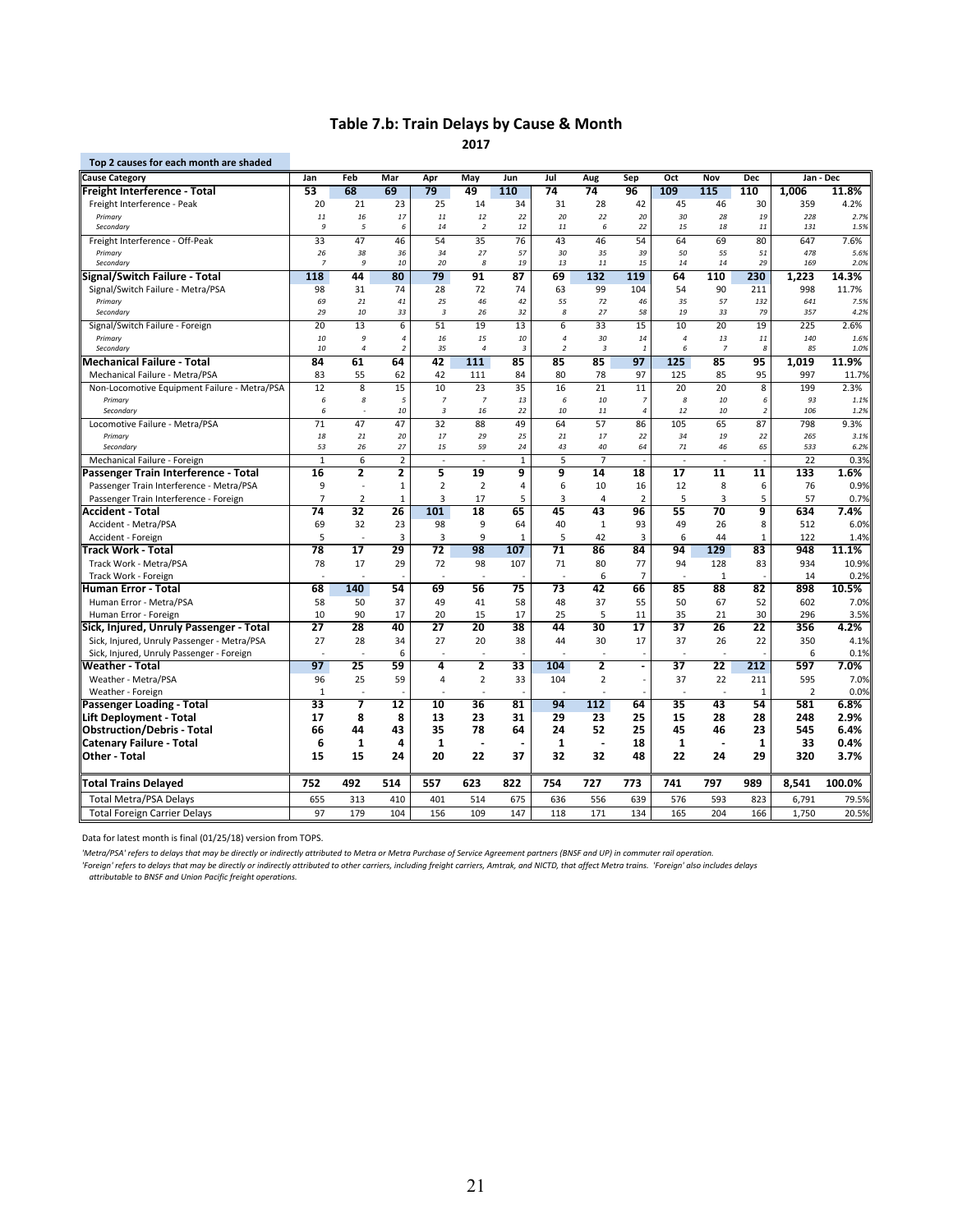### **Table 8: Train Delays by Duration December 2018**

| <b>Minutes</b>                                                                                              | <b>BNSF</b>             |                                                                                            | <b>Electric</b> |                     | Her                 | Milwaukee            |                                    | <b>NCS</b>           | RI                           | <b>SWS</b>          |                      | UP                   | $\overline{\mathsf{w}}$ | System          |
|-------------------------------------------------------------------------------------------------------------|-------------------------|--------------------------------------------------------------------------------------------|-----------------|---------------------|---------------------|----------------------|------------------------------------|----------------------|------------------------------|---------------------|----------------------|----------------------|-------------------------|-----------------|
|                                                                                                             |                         | <b>ML</b>                                                                                  | BI              | SC                  |                     | N                    | W                                  |                      |                              |                     | N                    | <b>NW</b>            |                         |                 |
| Weekday Peak *                                                                                              |                         | 23                                                                                         | $\overline{7}$  | 2                   |                     | 11                   | 9                                  | 4                    |                              | 7                   | 4                    | 12                   |                         |                 |
| $6 - 10$<br>$11 - 15$                                                                                       | 33<br>12                | 11                                                                                         | 2               | 4                   | 3<br>2              | 3                    | 2                                  | 3                    | 20<br>7                      | $\mathbf{1}$        | 9                    | 6                    | 25<br>11                | 160<br>73       |
| $16 - 20$                                                                                                   | 12                      | 8                                                                                          | 3               | 1                   | 2                   | $\mathbf{1}$         | 3                                  | 3                    | 5                            | $\mathbf 0$         | 8                    | 3                    | 9                       | 58              |
| $21+$                                                                                                       | 5                       | 18                                                                                         | 0               | 0                   | 4                   | $\mathbf{1}$         | 5                                  | 5                    | 5                            | 1                   | 11                   | 7                    | 9                       | 71              |
| Annulled                                                                                                    | <u>13</u>               | 4                                                                                          | Z               | $\overline{0}$      | <u>0</u>            | 0                    | 1                                  | $\overline{0}$       | $\mathbf 1$                  | $\overline{0}$      | $\overline{2}$       | $\overline{0}$       | $\overline{0}$          | 28              |
| Sub-Total                                                                                                   | 75                      | 64                                                                                         | 19              | 7                   | 11                  | 16                   | 20                                 | 15                   | 38                           | 9                   | 34                   | 28                   | 54                      | 390             |
| Weekday Off-Peak **                                                                                         |                         |                                                                                            |                 |                     |                     |                      |                                    |                      |                              |                     |                      |                      |                         |                 |
| $6 - 10$                                                                                                    | 14                      | 6                                                                                          | 3               | 4                   | 2                   | 20                   | 9                                  | 13                   | 16                           | 10                  | 13                   | 12                   | 48                      | 170             |
| $11 - 15$                                                                                                   | $\overline{\mathbf{c}}$ | 3                                                                                          | $\mathbf 1$     | 0                   | 0                   | 11                   | 4                                  | 3                    | 6                            | 5                   | 12                   | 7                    | 22                      | 76              |
| $16 - 20$                                                                                                   | 3                       | $\overline{2}$                                                                             | $\mathbf 0$     | $\mathbf{1}$        | 0                   | 6                    | 3                                  | 3                    | $\mathbf{1}$                 | $\mathbf 0$         | 6                    | 4                    | $\overline{7}$          | 36              |
| $21+$                                                                                                       | 2                       | 8                                                                                          | 2               | 4                   | 0                   | 11                   | 6                                  | 12                   | 4                            | 5                   | 8                    | 5                    | 18                      | 85              |
| Annulled                                                                                                    | $\overline{4}$          | <u>8</u>                                                                                   | $\overline{z}$  | $\overline{0}$      | <u>0</u>            | $\overline{1}$       | $\overline{\mathbf{1}}$            | $\overline{0}$       | <u>0</u>                     | $\overline{0}$      | $\overline{2}$       | $\overline{0}$       | $\overline{2}$          | 25              |
| Sub-Total                                                                                                   | 25                      | 27                                                                                         | 13              | 9                   | 2                   | 49                   | 23                                 | 31                   | 27                           | 20                  | 41                   | 28                   | 97                      | 392             |
| Saturday                                                                                                    |                         |                                                                                            |                 |                     |                     |                      |                                    |                      |                              |                     |                      |                      |                         |                 |
| $6 - 10$                                                                                                    | 4                       | 3                                                                                          | 0               | $\mathbf{1}$        | 0                   | 6                    | 2                                  | $\mathbf 0$          | 4                            | $\mathbf 0$         | 4                    | 6                    | 3                       | 33              |
| $11 - 15$                                                                                                   | $\mathbf{1}$            | 0                                                                                          | 0               | 0                   | 0                   | 3                    | 0                                  | 0                    | 2                            | $\pmb{0}$           | 0                    | 3                    | 1                       | 10              |
| $16 - 20$<br>$21+$                                                                                          | 0<br>$\mathbf{1}$       | 1<br>1                                                                                     | 0<br>1          | 0<br>0              | 0<br>0              | 0<br>$\overline{2}$  | 0<br>0                             | 0<br>0               | 3<br>0                       | 0<br>1              | 1<br>1               | 1<br>1               | 1<br>0                  | 7<br>$\bf8$     |
| Annulled                                                                                                    | <u>0</u>                | $\overline{\mathbf{1}}$                                                                    | $\overline{0}$  | $\overline{0}$      | <u>0</u>            | $\overline{0}$       | <u>0</u>                           | $\overline{0}$       | $\overline{0}$               | $\overline{0}$      | <u>0</u>             | $\overline{0}$       | $\overline{0}$          | $\mathbf{1}$    |
|                                                                                                             | 6                       | 6                                                                                          | 1               | $\mathbf{1}$        | 0                   | 11                   | 2                                  | 0                    | 9                            | $\mathbf{1}$        | 6                    | 11                   | 5                       | 59              |
| Sub-Total<br>Sunday-Holiday                                                                                 |                         |                                                                                            |                 |                     |                     |                      |                                    |                      |                              |                     |                      |                      |                         |                 |
| $6 - 10$                                                                                                    | 0                       | 0                                                                                          | 0               | 2                   | 0                   | $\overline{2}$       | 1                                  | $\mathbf 0$          | 1                            | $\mathbf 0$         | 0                    | 4                    | $\mathbf{1}$            | 11              |
| $11 - 15$                                                                                                   | 0                       | 0                                                                                          | 0               | $\mathbf{1}$        | 0                   | 0                    | 1                                  | 0                    | 0                            | 0                   | 1                    | 1                    | 1                       | 5               |
| $16 - 20$                                                                                                   | 0                       | $\mathbf{1}$                                                                               | 0               | 0                   | 0                   | $\overline{2}$       | 0                                  | 0                    | $\mathbf{1}$                 | $\mathbf 0$         | 0                    | 4                    | 0                       | 8               |
| $21+$                                                                                                       | 0                       | 0                                                                                          | 0               | $\mathbf{1}$        | 0                   | 0                    | 0                                  | 0                    | 0                            | 0                   | 2                    | 0                    | 2                       | $\mathsf{S}$    |
| Annulled                                                                                                    | $\overline{0}$          | $\overline{0}$                                                                             | $\overline{0}$  | $\overline{0}$      | <u>0</u>            | $\overline{0}$       | $\overline{0}$                     | $\overline{0}$       | $\overline{0}$               | $\overline{0}$      | $\overline{0}$       | $\overline{0}$       | $\overline{0}$          | $\underline{0}$ |
| Sub-Total                                                                                                   | 0                       | 1                                                                                          | 0               | 4                   | 0                   | 4                    | 2                                  | 0                    | 2                            | 0                   | 3                    | 9                    | 4                       | 29              |
| December 2018 Total                                                                                         |                         |                                                                                            |                 |                     |                     |                      |                                    |                      |                              |                     |                      |                      |                         |                 |
| $6 - 10$                                                                                                    | 51                      | 32                                                                                         | 10              | 9                   | 5                   | 39                   | 21                                 | 17                   | 41                           | 17                  | 21                   | 34                   | 77                      | 374             |
| $11 - 15$                                                                                                   | 15                      | 14                                                                                         | 3               | 5                   | 2                   | 17                   | 7                                  | 6                    | 15                           | 6                   | 22                   | 17                   | 35                      | 164             |
| $16 - 20$                                                                                                   | 15                      | 12                                                                                         | 3               | 2                   | 2                   | 9                    | 6                                  | 6                    | 10                           | $\mathbf 0$         | 15                   | 12                   | 17                      | 109             |
| $21+$<br>Annulled                                                                                           | 8<br>17                 | 27<br><u>13</u>                                                                            | 3<br><u>14</u>  | 5<br>$\overline{0}$ | 4<br>$\overline{0}$ | 14<br>$\overline{1}$ | 11<br>$\overline{2}$               | 17<br>$\overline{0}$ | 9<br>$\overline{\mathbf{1}}$ | 7<br>$\overline{0}$ | 22<br>$\overline{4}$ | 13<br>$\overline{0}$ | 29<br>$\overline{2}$    | 169<br>54       |
|                                                                                                             |                         |                                                                                            |                 |                     |                     |                      |                                    |                      |                              |                     |                      |                      |                         |                 |
| <b>TOTAL</b>                                                                                                | 106                     | 98                                                                                         | 33              | 21                  | 13                  | 80                   | 47                                 | 46                   | 76                           | 30                  | 84                   | 76                   | 160                     | 870             |
| 2018 Year-to-Date                                                                                           |                         |                                                                                            |                 |                     |                     |                      |                                    |                      |                              |                     |                      |                      |                         |                 |
| $6 - 10$                                                                                                    | 1,043                   | 242                                                                                        | 100<br>29       | 110                 | 76<br>40            | 635                  | 337                                | 174                  | 523<br>202                   | 272<br>120          | 248                  | 375<br>203           | 674<br>299              | 4,809<br>2,073  |
| $11 - 15$<br>$16 - 20$                                                                                      | 410<br>170              | 86<br>46                                                                                   | 15              | 36<br>12            | 22                  | 266<br>112           | 159<br>87                          | 61<br>43             | 110                          | 63                  | 162<br>98            | 100                  | 179                     | 1,057           |
| $21+$                                                                                                       | 328                     | 89                                                                                         | 11              | 26                  | 51                  | 214                  | 124                                | 83                   | 182                          | 108                 | 153                  | 253                  | 279                     | 1,901           |
| Annulled                                                                                                    | <u>121</u>              | 34                                                                                         | 20              | 22                  | <u>0</u>            | 38                   | 26                                 | 6                    | 36                           | 17                  | 30                   | 20                   | <u>31</u>               | 401             |
| TOTAL                                                                                                       | 2,072                   | 497                                                                                        | 175             | 206                 | 189                 | 1,265                | 733                                | 367                  | 1,053                        | 580                 | 691                  | 951                  | 1,462                   | 10,241          |
|                                                                                                             |                         |                                                                                            |                 |                     |                     |                      |                                    |                      |                              |                     |                      |                      |                         |                 |
|                                                                                                             |                         |                                                                                            |                 |                     |                     |                      | <b>Share of Delays by Duration</b> |                      |                              |                     |                      |                      |                         |                 |
| <b>Minutes</b>                                                                                              | <b>BNSF</b>             |                                                                                            | Electric        |                     | Her                 | Milwaukee            |                                    | NCS                  | RI                           | SWS                 |                      | UP                   |                         | System          |
|                                                                                                             |                         | ML                                                                                         | BI              | SC                  |                     | N                    | w                                  |                      |                              |                     | N                    | NW                   | W                       |                 |
| December 2018 Total                                                                                         |                         |                                                                                            |                 |                     |                     |                      |                                    |                      |                              |                     |                      |                      |                         |                 |
| $6 - 10$                                                                                                    | 48.1%                   | 32.7%                                                                                      | 30.3%           | 42.9%               | 38.5%               | 48.8%                | 44.7%                              | 37.0%                | 53.9%                        | 56.7%               | 25.0%                | 44.7%                | 48.1%                   | 43.0%           |
| 11-15<br>16-20                                                                                              | 14.2%<br>14.2%          | 14.3%<br>12.2%                                                                             | 9.1%<br>9.1%    | 23.8%<br>9.5%       | 15.4%<br>15.4%      | 21.3%<br>11.3%       | 14.9%<br>12.8%                     | 13.0%<br>13.0%       | 19.7%<br>13.2%               | 20.0%<br>0.0%       | 26.2%<br>17.9%       | 22.4%<br>15.8%       | 21.9%<br>10.6%          | 18.9%<br>12.5%  |
| $21+$                                                                                                       | 7.5%                    | 27.6%                                                                                      | 9.1%            | 23.8%               | 30.8%               | 17.5%                | 23.4%                              | 37.0%                | 11.8%                        | 23.3%               | 26.2%                | 17.1%                | 18.1%                   | 19.4%           |
| Annulled                                                                                                    | 16.0%                   | 13.3%                                                                                      | 42.4%           | 0.0%                | 0.0%                | 1.3%                 | 4.3%                               | 0.0%                 | 1.3%                         | 0.0%                | 4.8%                 | 0.0%                 | <u>1.3%</u>             | 6.2%            |
| <b>TOTAL</b>                                                                                                |                         | 100.0% 100.0% 100.0% 100.0%                                                                |                 |                     |                     |                      | 100.0% 100.0% 100.0% 100.0%        |                      | 100.0%                       |                     | 100.0% 100.0%        | 100.0% 100.0%        |                         | 100.0%          |
| 2018 Year-to-Date Delays By Duration                                                                        |                         |                                                                                            |                 |                     |                     |                      |                                    |                      |                              |                     |                      |                      |                         |                 |
| $6 - 10$                                                                                                    | 50.3%                   | 48.7%                                                                                      | 57.1%           | 53.4%               | 40.2%               | 50.2%                | 46.0%                              | 47.4%                | 49.7%                        | 46.9%               | 35.9%                | 39.4%                | 46.1%                   | 47.0%           |
| $11 - 15$                                                                                                   | 19.8%                   | 17.3%                                                                                      | 16.6%           | 17.5%               | 21.2%               | 21.0%                | 21.7%                              | 16.6%                | 19.2%                        | 20.7%               | 23.4%                | 21.3%                | 20.5%                   | 20.2%           |
| 16-20                                                                                                       | 8.2%                    | 9.3%                                                                                       | 8.6%            | 5.8%                | 11.6%               | 8.9%                 | 11.9%                              | 11.7%                | 10.4%                        | 10.9%               | 14.2%                | 10.5%                | 12.2%                   | 10.3%           |
| $21+$                                                                                                       | 15.8%                   | 17.9%                                                                                      | 6.3%            | 12.6%               | 27.0%               | 16.9%                | 16.9%                              | 22.6%                | 17.3%                        | 18.6%               | 22.1%                | 26.6%                | 19.1%                   | 18.6%           |
| Annulled                                                                                                    | 5.8%                    | 6.8%                                                                                       | <u>11.4%</u>    | <u>10.7%</u>        | 0.0%                | 3.0%                 | 3.5%                               | 1.6%                 | 3.4%                         | <u>2.9%</u>         | 4.3%                 | <u>2.1%</u>          | 2.1%                    | 3.9%            |
| TOTAL                                                                                                       |                         | 100.0% 100.0% 100.0% 100.0% 100.0% 100.0% 100.0% 100.0% 100.0% 100.0% 100.0% 100.0% 100.0% |                 |                     |                     |                      |                                    |                      |                              |                     |                      |                      |                         | 100.0%          |
| *Includes peak direction trains operating during weekday peak periods. **Includes all other weekday trains. |                         |                                                                                            |                 |                     |                     |                      |                                    |                      |                              |                     |                      |                      |                         |                 |

Data for most recent month is final (01/28/2019) version from TOPS.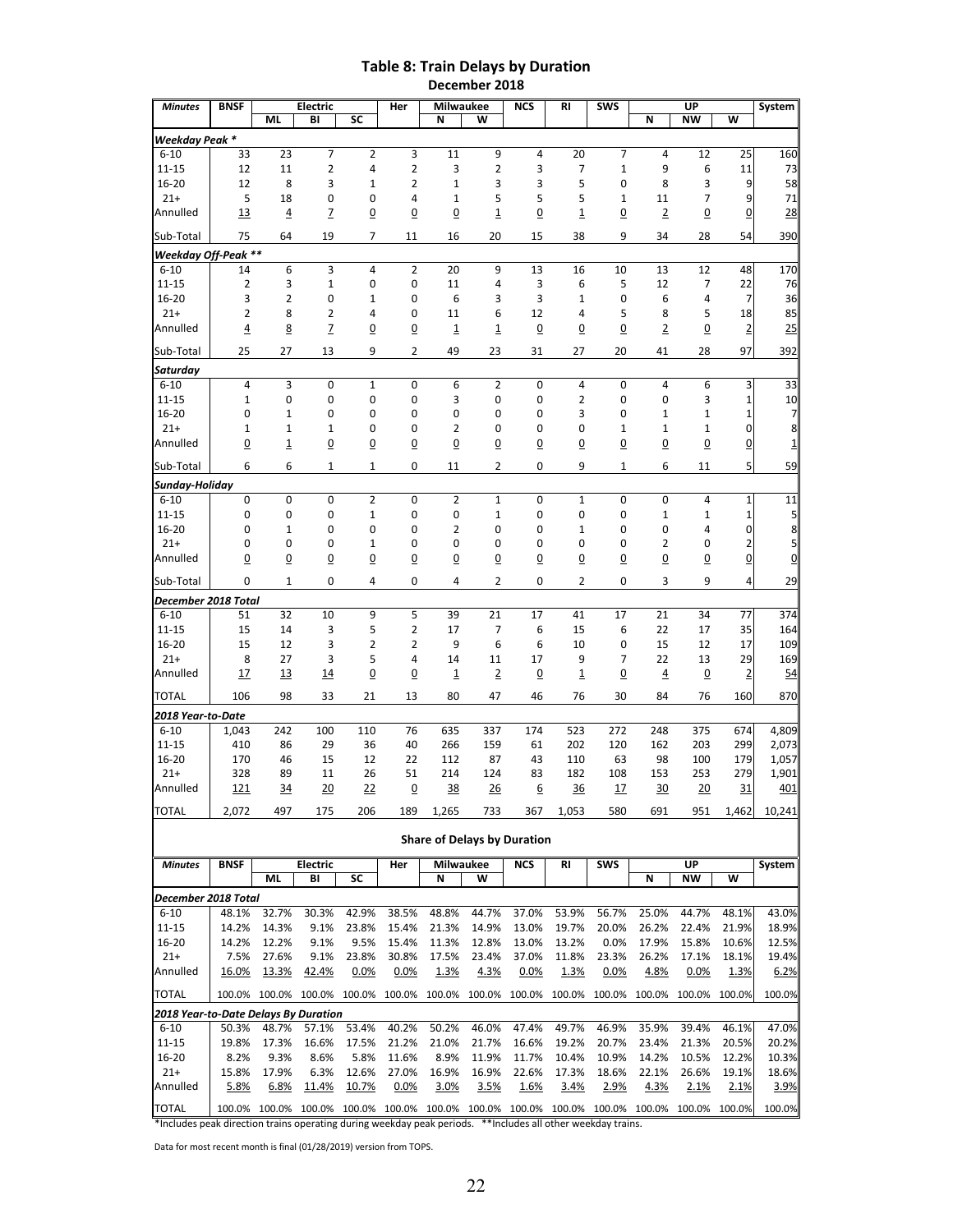|                |       |        |       |       | <b>Delays</b> |          |        |       |               | <b>On-Time Performance</b> |       |             |                   |        |          |       |
|----------------|-------|--------|-------|-------|---------------|----------|--------|-------|---------------|----------------------------|-------|-------------|-------------------|--------|----------|-------|
|                |       |        |       |       |               | $2013 -$ |        |       | 2017 vs. 2018 |                            |       |             |                   |        | 2013 -   |       |
|                | 2013  | 2014   | 2015  | 2016  | 2017          | 2017 Avg | 2018   |       | change        | 2013                       | 2014  | 2015        | 2016              | 2017   | 2017 Avg | 2018  |
| <b>BNSF</b>    | 1,460 | 2,730  | 1,484 | 1,607 | 1,450         | 1,746    | 2,072  | 622   | 42.9%         | 94.5%                      | 89.7% | 94.4%       | 94.0%             | 94.5%  | 93.4%    | 92.2% |
| <b>Elec-ML</b> | 745   | 710    | 735   | 598   | 493           | 656      | 497    | 4     | $0.8\%$       | 96.9%                      | 97.0% | 96.9%       | 97.5%             | 97.9%  | 97.2%    | 98.0% |
| <b>Elec-BI</b> | 237   | 227    | 199   | 142   | 179           | 197      | 175    | $-4$  | $-2.2%$       | 97.8%                      | 97.9% | 98.2%       | 98.7%             | 98.2%l | 98.2%    | 97.6% |
| <b>Elec-SC</b> | 456   | 349    | 293   | 258   | 275           | 326      | 206    | -69   | $-25.1\%$     | 97.4%                      | 98.0% | 98.3%       | 98.5%             | 98.3%  | 98.1%    | 98.5% |
| Heritage       | 55    | 131    | 151   | 101   | 121           | 112      | 189    | 68    | 56.2%         | 96.4%                      | 91.4% | 90.2%       | 94.2%             | 93.2%  | 93.1%    | 89.4% |
| $M-N$          | 1,179 | 1,466  | 915   | 951   | 1,089         | 1,120    | 1,265  | 176   |               | 16.2% 93.3%                | 91.7% | 94.9%       | 94.6%             | 93.8%  | 93.7%    | 92.7% |
| $M-W$          | 987   | 1,107  | 620   | 875   | 761           | 870      | 733    | $-28$ | $-3.7\%$      | 94.2%                      | 93.5% | 96.4%       | 94.9%             | 95.5%  | 94.9%    | 95.7% |
| <b>NCS</b>     | 438   | 566    | 348   | 307   | 333           | 398      | 367    | 34    |               | 10.2% 92.2%                | 89.9% | 93.8%       | 94.5%             | 94.0%  | 92.9%    | 92.9% |
| IRI            | 928   | 1,211  | 600   | 847   | 946           | 906      | 1,053  | 107   |               | 11.3% 95.3%                | 93.8% | 97.1%       | 96.1%             | 95.7%  | 95.6%    | 94.8% |
| <b>SWS</b>     | 347   | 590    | 436   | 380   | 403           | 431      | 580    | 177   |               | 43.9% 95.6%                | 92.6% | 94.5%       | 95.2%             | 94.9%  | 94.6%    | 92.7% |
| <b>IUP-N</b>   | 691   | 672    | 508   | 446   | 572           | 578      | 691    | 119   |               | 20.8% 96.6%                |       | 96.7% 97.5% | 97.8%             | 97.2%  | 97.1%    | 96.6% |
| <b>IUP-NW</b>  | 1,017 | 902    | 718   | 695   | 905           | 847      | 951    | 46    | $5.1\%$       | 94.6%                      | 95.2% | 96.2%       | 96.3%             | 95.1%  | 95.5%    | 94.9% |
| llUP-W         | 948   | 954    | 789   | 846   | 1,014         | 910      | 1,462  | 448   | 44.2%         | 94.5%                      | 94.4% | 95.4%       | 95.1%             | 94.1%  | 94.7%    | 91.5% |
| System         | 9.488 | 11,615 | 7,796 | 8,053 | 8,541         | 9,099    | 10,241 | 1,700 | 19.9%         | 95.4%                      | 94.3% |             | 96.2% 96.1% 95.8% |        | 95.6%    | 94.8% |

## **Table 9: Annual Train Delays and On‐Time Performance 2013 ‐ 2018**

Delays data for most recent month is FINAL (01/28/19) version from TOPS.